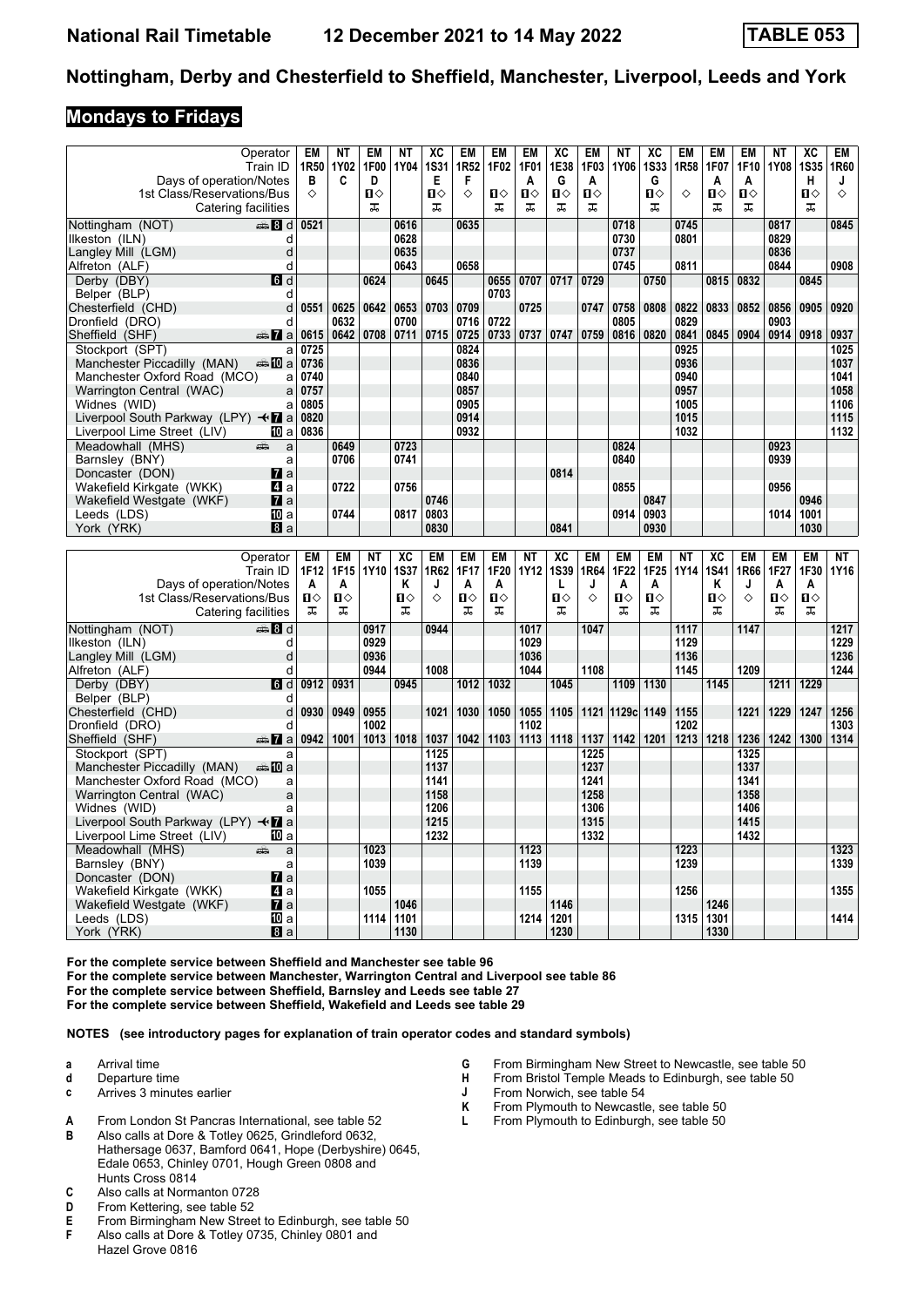### **Mondays to Fridays**

|                                                                     | Operator         | XC         | <b>EM</b> | EM           | EM   | <b>NT</b>    | ХC          | EM               | <b>EM</b>    | XC           | EM           | ΝT        | XC           | EM        | EM           | XC           | <b>EM</b>    | <b>NT</b>      | ХC           |
|---------------------------------------------------------------------|------------------|------------|-----------|--------------|------|--------------|-------------|------------------|--------------|--------------|--------------|-----------|--------------|-----------|--------------|--------------|--------------|----------------|--------------|
|                                                                     | Train ID         | 1S43       | 1R68      | 1F32         | 1F35 | 1Y18         | <b>1S45</b> | 1R70             | 1F37         | 1E40         | 1F40         | 1Y20      | <b>1S47</b>  | 1R72      | 1F42         | 1E44         | 1F45         | 1Y22           | 1S49         |
| Days of operation/Notes                                             |                  | М          | J         | A            | A    |              | N           | J                | A            | P            | A            |           | M            | J         | A            | G            | A            |                | Q            |
| 1st Class/Reservations/Bus                                          |                  | Ⅱ♦         | ♦         | $\mathbf{u}$ | Ⅱ◇   |              | Ω⇔          | ♦                | $\mathbf{u}$ | $\mathbf{u}$ | $\mathbf{u}$ |           | $\mathbf{u}$ | ♦         | $\mathbf{u}$ | $\mathbf{u}$ | $\mathbf{u}$ |                | $\mathbf{u}$ |
| Catering facilities                                                 |                  | ᠼ          |           | ᠼ            | ᠼ    |              | ᠼ           |                  | ᠼ            | ᠼ            | ᠼ            |           | ᠼ            |           | ᠼ            | ᠼ            | ᠼ            |                | ᠼ            |
| Nottingham (NOT)                                                    | en 8 d           |            | 1245      |              |      | 1317         |             | 1345             |              |              |              | 1417      |              | 1445      |              |              |              | 1517           |              |
| Ilkeston (ILN)                                                      | d                |            | 1300      |              |      | 1329         |             |                  |              |              |              | 1429      |              |           |              |              |              | 1529           |              |
| Langley Mill (LGM)                                                  | d                |            |           |              |      | 1336         |             |                  |              |              |              | 1436      |              |           |              |              |              | 1536           |              |
| Alfreton (ALF)                                                      | d                |            | 1310      |              |      | 1344         |             | 1408             |              |              |              | 1444      |              | 1508      |              |              |              | 1544           |              |
| Derby (DBY)                                                         | 6d               | 1245       |           | 1310         | 1329 |              | 1345        |                  | 1411         | 1416         | 1429         |           | 1445         |           | 1510         | 1521         | 1530         |                | 1545         |
| Belper (BLP)                                                        | d                |            |           |              |      |              |             |                  |              |              |              |           |              |           |              |              |              |                |              |
| Chesterfield (CHD)                                                  | d                | 1305c 1321 |           | 1328         | 1347 | 1356         |             | 1420             | 1429         |              | 1447         | 1456      | 1505c        | 1521      | 1528         |              | 1548         | 1556           | 1605         |
| Dronfield (DRO)                                                     | d                |            |           |              |      | 1403         |             |                  |              |              |              | 1503      |              |           |              |              |              | 1603           |              |
| Sheffield (SHF)                                                     | <del>⊯</del> ∎a  | 1318       | 1337      | 1342         | 1400 | 1414         | 1418        | 1435             | 1442         | 1447         | 1500         | 1513      | 1518         | 1537      |              | 1542 1549    | 1600         | 1613           | 1618         |
| Stockport (SPT)                                                     | a                |            | 1425      |              |      |              |             | 1525             |              |              |              |           |              | 1625      |              |              |              |                |              |
| Manchester Piccadilly (MAN)                                         | ⊯⇒Ma             |            | 1437      |              |      |              |             | 1537             |              |              |              |           |              | 1637      |              |              |              |                |              |
| Manchester Oxford Road (MCO)                                        | a                |            | 1441      |              |      |              |             | 1541             |              |              |              |           |              | 1640      |              |              |              |                |              |
| Warrington Central (WAC)                                            | a                |            | 1458      |              |      |              |             | 1558             |              |              |              |           |              | 1658      |              |              |              |                |              |
| Widnes (WID)                                                        | a                |            | 1506      |              |      |              |             | 1606             |              |              |              |           |              | 1706      |              |              |              |                |              |
| Liverpool South Parkway (LPY) $\triangleleft \mathbf{\mathbf{Z}}$ a |                  |            | 1515      |              |      |              |             | 1615             |              |              |              |           |              | 1715      |              |              |              |                |              |
| Liverpool Lime Street (LIV)                                         | 10 a             |            | 1532      |              |      |              |             | 1632             |              |              |              |           |              | 1732      |              |              |              |                |              |
| Meadowhall (MHS)                                                    | din 1<br>a       |            |           |              |      | 1423         |             |                  |              |              |              | 1523      |              |           |              |              |              | 1623           |              |
| Barnsley (BNY)                                                      | a                |            |           |              |      | 1439         |             |                  |              |              |              | 1539      |              |           |              |              |              | 1639           |              |
| Doncaster (DON)                                                     | $\mathbf{z}$ a   |            |           |              |      |              |             |                  |              | 1516         |              |           |              |           |              | 1616         |              |                |              |
| Wakefield Kirkgate (WKK)                                            | 4 a              |            |           |              |      | 1454         |             |                  |              |              |              | 1555      |              |           |              |              |              | 1655           |              |
| Wakefield Westgate (WKF)                                            | $\mathbf{z}$ a   | 1346       |           |              |      |              | 1446        |                  |              |              |              |           | 1546         |           |              |              |              |                | 1646         |
| Leeds (LDS)                                                         | 10 a             | 1401       |           |              |      | 1514         | 1501        |                  |              |              |              | 1616      | 1601         |           |              |              |              | 1715           | 1702         |
| York (YRK)                                                          | 8a               | 1430       |           |              |      |              | 1530        |                  |              | 1539         |              |           | 1630         |           |              | 1639         |              |                | 1731         |
|                                                                     |                  |            |           |              |      |              |             |                  |              |              |              |           |              |           |              |              |              |                |              |
|                                                                     |                  |            |           |              |      |              |             |                  |              |              |              |           |              |           |              |              |              |                |              |
|                                                                     | Operator         | EM         | EM        | EM           | NΤ   | XC           | EM          | EM               | EM           | <b>NT</b>    | XC           | <b>EM</b> | <b>EM</b>    | <b>EM</b> | ΝT           | XC           | <b>EM</b>    | <b>EM</b>      | EM           |
|                                                                     | Train ID         | 1R74       | 1F47      | 1F50         | 1Y24 | <b>1S51</b>  | 1R76        | 1F <sub>52</sub> | 1F55         | 1Y26         | <b>1S53</b>  | 1R78      | 1F56         | 1F60      | 1Y28         | <b>1S55</b>  | 1R80         | 1F62           | 1F65         |
| Days of operation/Notes                                             |                  | R          | A         | A            |      | L            | s           | A                | A            |              | н            | J         | A            | A         |              | L            | J            | A              | A            |
| 1st Class/Reservations/Bus                                          |                  | ♦          | Ⅱ◇        | $\mathbf{u}$ |      | $\mathbf{u}$ | ♦           | $\mathbf{u}$     | П⇔           |              | $\mathbf{u}$ | ♦         | $\mathbf{u}$ | п         |              | $\mathbf{u}$ | ♦            | $\blacksquare$ | $\mathbf{u}$ |
| Catering facilities                                                 |                  |            | ᠼ         | ᠼ            |      | ᠼ            |             | ᠼ                | 工            |              | ま            |           | ᠼ            | 工         |              | ᠼ            |              | ᠼ              | ᠼ            |
| Nottingham (NOT)                                                    | ⊯‱ Bld           | 1547       |           |              | 1617 |              | 1645        |                  |              | 1717         |              | 1747      |              |           | 1817         |              | 1846         |                |              |
| llkeston (ILN)                                                      | d                | 1600       |           |              | 1629 |              |             |                  |              | 1729         |              |           |              |           | 1829         |              | 1859         |                |              |
| Langley Mill (LGM)                                                  | d                |            |           |              | 1636 |              |             |                  |              | 1736         |              | 1803      |              |           | 1836         |              |              |                |              |
| Alfreton (ALF)                                                      | d                | 1610       |           |              | 1644 |              | 1709        |                  |              | 1744         |              | 1811      |              |           | 1844         |              | 1909         |                |              |
| Derby (DBY)                                                         | $\blacksquare$   |            | 1611      | 1629         |      | 1645         |             | 1711             | 1729         |              | 1745         |           | 1818         | 1835      |              | 1845         |              | 1914           | 1932         |
| Belper (BLP)                                                        | d                |            |           |              |      |              |             |                  |              |              |              |           |              |           |              |              |              |                |              |
| Chesterfield (CHD)                                                  | d                | 1621       | 1629      | 1648         | 1655 | 1705         | 1720        | 1729             | 1747         | 1755         | 1805         | 1821      | 1836         | 1853      | 1857         |              | 1920         | 1932           | 1950         |
| Dronfield (DRO)                                                     | d                |            |           |              | 1702 |              |             |                  |              | 1802         |              |           |              |           | 1904         |              |              |                |              |
| Sheffield (SHF)                                                     | $\frac{1}{2}$ a  | 1637       | 1642      | 1700         | 1713 | 1718         | 1735        | 1744             | 1801         | 1814         | 1818         | 1836      | 1851         | 1916      |              | 1915 1918    | 1938         | 1945           | 2005         |
| Stockport (SPT)                                                     | a                | 1725       |           |              |      |              | 1825        |                  |              |              |              | 1924      |              |           |              |              | 2025         |                |              |
| Manchester Piccadilly (MAN)                                         | dan <b>in</b> al | 1737       |           |              |      |              | 1837        |                  |              |              |              | 1937      |              |           |              |              | 2037         |                |              |
| Manchester Oxford Road (MCO)                                        | a                | 1741       |           |              |      |              | 1841        |                  |              |              |              | 1941      |              |           |              |              | 2041         |                |              |
| Warrington Central (WAC)                                            | a                | 1803       |           |              |      |              | 1858        |                  |              |              |              | 1958      |              |           |              |              | 2058         |                |              |
| Widnes (WID)                                                        | a                | 1811       |           |              |      |              | 1906        |                  |              |              |              | 2006      |              |           |              |              | 2106         |                |              |
| Liverpool South Parkway (LPY) $\triangleleft \mathbf{Z}$ a          |                  | 1822       |           |              |      |              | 1920        |                  |              |              |              | 2017      |              |           |              |              | 2118         |                |              |
| Liverpool Lime Street (LIV)                                         | 10 a             | 1838       |           |              |      |              | 1936        |                  |              |              |              | 2035      |              |           |              |              | 2135         |                |              |
| Meadowhall (MHS)                                                    | añ,<br>a         |            |           |              | 1723 |              |             |                  |              | 1823         |              |           |              |           | 1923         |              |              |                |              |
| Barnsley (BNY)                                                      | a                |            |           |              | 1739 |              |             |                  |              | 1838         |              |           |              |           | 1939         |              |              |                |              |
| Doncaster (DON)                                                     | <b>7</b> a       |            |           |              |      |              |             |                  |              |              |              |           |              |           |              |              |              |                |              |
| Wakefield Kirkgate (WKK)                                            | ZI a             |            |           |              | 1755 |              |             |                  |              | 1855         |              |           |              |           | 1955         |              |              |                |              |
| Wakefield Westgate (WKF)                                            | <b>7</b> a       |            |           |              |      | 1746         |             |                  |              |              | 1848         |           | 1925         |           |              | 1947         |              |                |              |
| Leeds (LDS)<br>York (YRK)                                           | [顶 a<br>8a       |            |           |              | 1814 | 1802<br>1831 |             |                  |              | 1917         | 1905<br>1931 |           | 1939         |           | 2014         | 2002<br>2030 |              |                |              |

**NOTES (see introductory pages for explanation of train operator codes and standard symbols)**

**a** Arrival time<br>**d** Departure t

**d** Departure time **c** Arrives 3 minutes earlier

- **4** From London St Pancras International, see table 52<br>**G** From Birmingham New Street to Newcastle, see tab
- **6** From Birmingham New Street to Newcastle, see table 50<br>**H** From Bristol Temple Meads to Edinburgh, see table 50
- **+** From Bristol Temple Meads to Edinburgh, see table 50<br> **4** From Norwich, see table 54
- From Norwich, see table 54
- **L** From Plymouth to Edinburgh, see table 50<br>**M** From Bristol Temple Meads to Glasgow Connect From Plymouth to Aberdeen, see table 50
- From Bristol Temple Meads to Glasgow Central, see table 50
- **N** From Plymouth to Aberdeen, see table 50<br>**P** From Banbury to Newcastle, see table 50
- **P** From Banbury to Newcastle, see table 50<br>**Q** From Penzance to Newcastle, see table 5
- **4** From Penzance to Newcastle, see table 50<br>**R** From Norwich, see table 54. Also calls at Bi
- **R** From Norwich, see table 54. Also calls at Birchwood 1755<br>**S** From Norwich. see table 54. Also calls at Hunts Cross 191 From Norwich, see table 54. Also calls at Hunts Cross 1913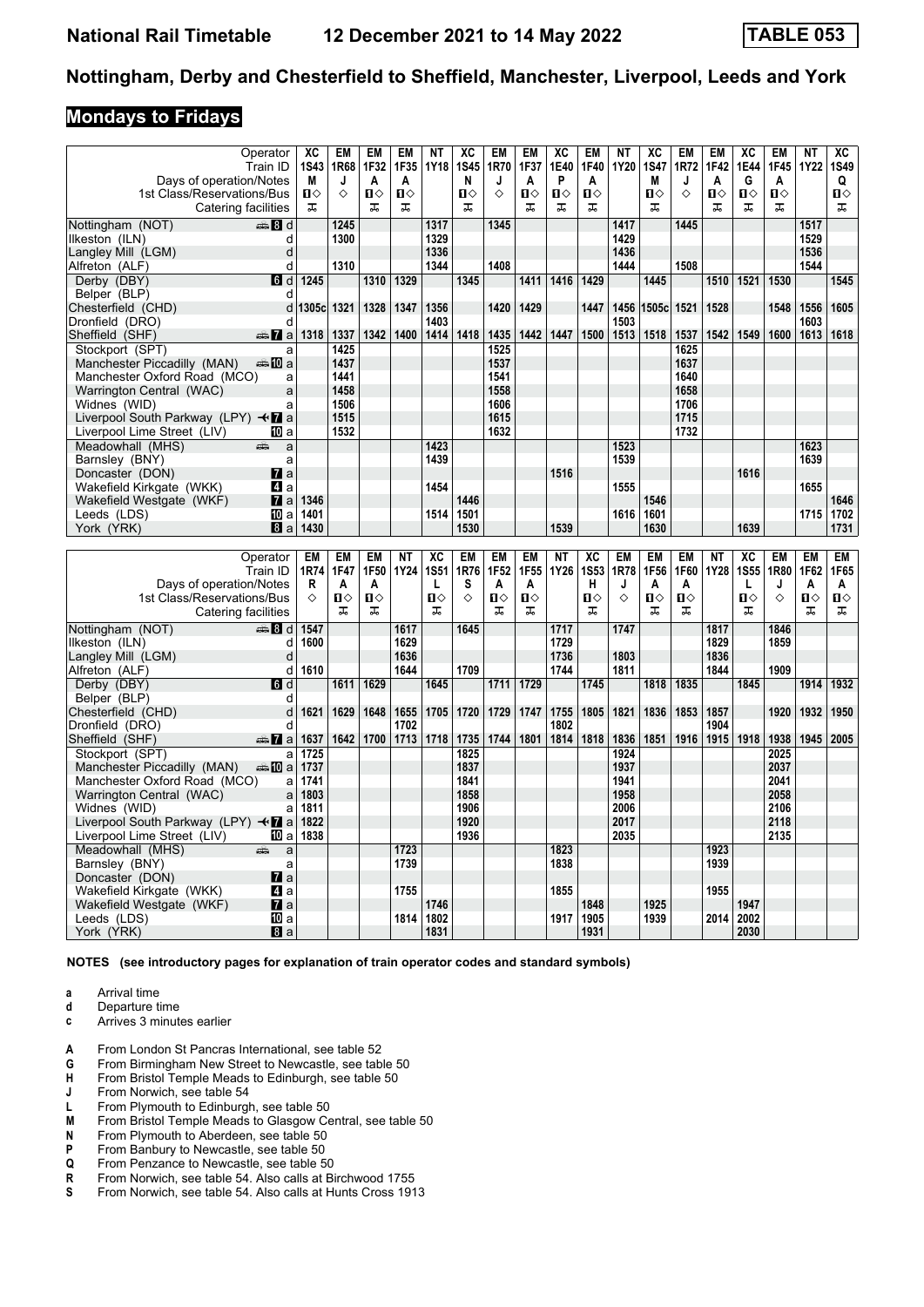# **Mondays to Fridays**

|                                                 | Operator<br>Train ID | <b>NT</b><br>1Y30 | ХC<br>1E63 | EM<br>1M82 | EM<br>1F67 | EM<br>1F70 | ΝT<br><b>1Y32</b> | ХC<br>1E67   | EM<br>1R84 | EM<br>1F72 | EM<br>1F75     | NΤ<br>1Y34 | ХC<br>1E73 | EM<br>1F77 | EM<br>1F80 | ΝT<br>1Y36 | EM<br>1F82 | NΤ<br>1N70 | EM<br>1F85   |
|-------------------------------------------------|----------------------|-------------------|------------|------------|------------|------------|-------------------|--------------|------------|------------|----------------|------------|------------|------------|------------|------------|------------|------------|--------------|
| Days of operation/Notes                         |                      |                   | т          |            | A          | A          |                   | т            |            | A          | A              |            | u          | A          | A          |            | A          |            | A            |
| 1st Class/Reservations/Bus                      |                      |                   | Ⅱ♦         | ♦          | ப⇔         | П⇔         |                   | $\mathbf{u}$ | ♦          | Ⅱ◇         | $\mathbf{u}$   |            | п⇔         | Ⅱ◇         | Ⅱ♦         |            | п⇔         |            | $\mathbf{n}$ |
| Catering facilities                             |                      |                   | ᠼ          |            | ᅚ          | ᅚ          |                   | ᅚ            |            |            | ㅈ              |            | ㅈ          | ᠼ          | ᠼ          |            | ᅚ          |            | ㅈ            |
| Nottingham (NOT)                                | $\frac{1}{2}$ 8 d    | 1917              |            | 1937       |            |            | 2017              |              | 2036       |            |                | 2112       |            |            |            | 2215       |            | 2318       |              |
| Ilkeston (ILN)                                  |                      | 1929              |            |            |            |            | 2029              |              |            |            |                | 2129       |            |            |            |            |            | 2330       |              |
| Langley Mill (LGM)                              |                      | 1936              |            |            |            |            | 2036              |              | 2052       |            |                | 2136       |            |            |            |            |            | 2336       |              |
| Alfreton (ALF)                                  | d                    | 1944              |            | 1958       |            |            | 2044              |              | 2100       |            |                | 2144       |            |            |            |            |            | 2344       |              |
| Derby (DBY)                                     | 6d                   |                   | 1945       |            | 2014       | 2033       |                   | 2048         |            | 2113       | 2133           |            | 2152       | 2211       | 2229       | 2239       | 2308       |            | 0009         |
| Belper (BLP)                                    |                      |                   |            |            |            |            |                   |              |            |            |                |            |            |            |            |            |            |            |              |
| Chesterfield (CHD)                              |                      | 1956              |            | 2008       | 2032       | 2052       | 2055              | 2106         |            |            | 2110 2132 2151 | 2155       |            | 2229       | 2247       | 2304       | 2327       | 2354       | 0027         |
| Dronfield (DRO)                                 | d                    | 2003              |            |            |            |            | 2102              |              |            |            |                | 2202       |            |            |            |            |            | 0002       |              |
| Sheffield (SHF)                                 | <del>⊯</del> ∎a      | 2014              | 2018       | 2023       | 2047       | 2116       | 2113              | 2120         | 2137       | 2144       | 2204           | 2216       | 2224       | 2242       | 2301       | 2326       | 2339       | 0015       | 0039         |
| Stockport (SPT)                                 | a                    |                   |            | 2123       |            |            |                   |              |            |            |                |            |            |            |            |            |            |            |              |
| Manchester Piccadilly (MAN)                     | ⊯ 100 a              |                   |            | 2140       |            |            |                   |              |            |            |                |            |            |            |            |            |            |            |              |
| Manchester Oxford Road (MCO)                    | a                    |                   |            |            |            |            |                   |              |            |            |                |            |            |            |            |            |            |            |              |
| Warrington Central (WAC)                        | a                    |                   |            |            |            |            |                   |              |            |            |                |            |            |            |            |            |            |            |              |
| Widnes (WID)                                    |                      |                   |            |            |            |            |                   |              |            |            |                |            |            |            |            |            |            |            |              |
| Liverpool South Parkway (LPY) $\triangleleft$ a |                      |                   |            |            |            |            |                   |              |            |            |                |            |            |            |            |            |            |            |              |
| Liverpool Lime Street (LIV)                     | 10 a                 |                   |            |            |            |            |                   |              |            |            |                |            |            |            |            |            |            |            |              |
| Meadowhall (MHS)                                | aîn<br>a             | 2024              |            |            |            |            | 2123              |              |            |            |                | 2223       |            |            |            |            |            |            |              |
| Barnsley (BNY)                                  | a                    | 2039              |            |            |            |            | 2139              |              |            |            |                | 2239       |            |            |            |            |            |            |              |
| Doncaster (DON)                                 | $\mathbf{7}$ a       |                   |            |            |            |            |                   |              |            |            |                |            | 2259       |            |            |            |            |            |              |
| Wakefield Kirkgate (WKK)                        | 41 a                 | 2055              |            |            |            |            | 2155              |              |            |            |                | 2255       |            |            |            |            |            |            |              |
| Wakefield Westgate (WKF)                        | $\mathbf{z}$ a       |                   | 2046       |            |            |            |                   | 2146         |            |            |                |            | 2320       |            |            |            |            |            |              |
| Leeds (LDS)                                     | [10] a               | 2114              | 2102       |            |            |            | 2214              | 2202         |            |            |                | 2316       | 2334       |            |            |            |            |            |              |
| York (YRK)                                      | 8a                   |                   |            |            |            |            |                   |              |            |            |                |            |            |            |            |            |            |            |              |

**NOTES (see introductory pages for explanation of train operator codes and standard symbols)**

**a** Arrival time<br>**d** Departure t

**d** Departure time

**A** From London St Pancras International, see table 52<br>**J** From Norwich, see table 54

**J** From Norwich, see table 54<br>T From Plymouth, see table 50

**T** From Plymouth, see table 50<br>**U** From Bristol Temple Meads, s

From Bristol Temple Meads, see table 50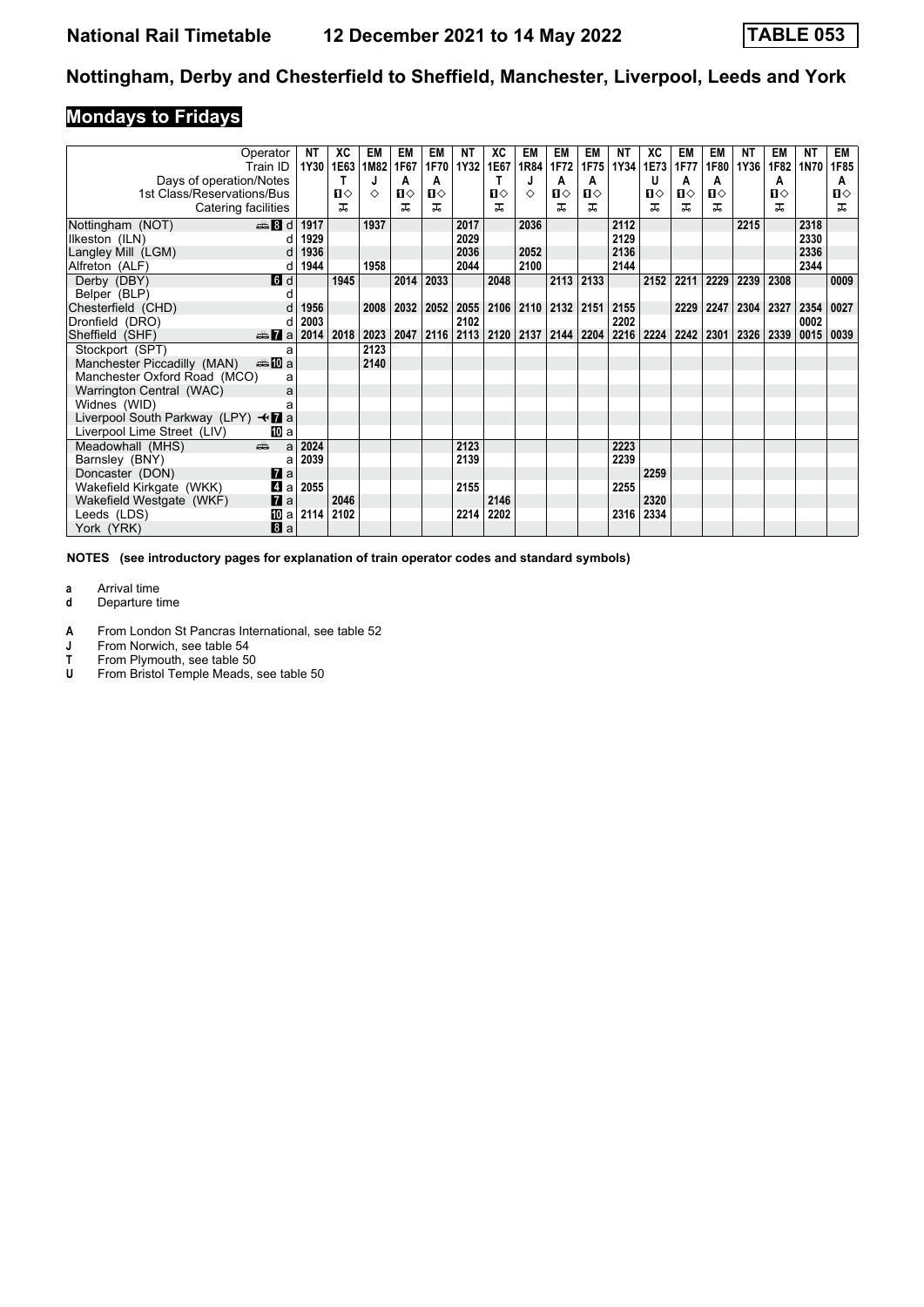#### **Saturdays**

|                                                      | Operator                                                                                                                                                                                                                                         | <b>EM</b> | <b>NT</b> | <b>EM</b>    | <b>NT</b>   | XC           | <b>EM</b>        | <b>EM</b>    | EM           | XC              | EM           | <b>NT</b> | XC           | <b>EM</b> | EM           | EM           | <b>NT</b>   | XC             | EM        |
|------------------------------------------------------|--------------------------------------------------------------------------------------------------------------------------------------------------------------------------------------------------------------------------------------------------|-----------|-----------|--------------|-------------|--------------|------------------|--------------|--------------|-----------------|--------------|-----------|--------------|-----------|--------------|--------------|-------------|----------------|-----------|
|                                                      | Train ID                                                                                                                                                                                                                                         | 1R50      | 1Y02      | 1F00         | 1Y04        | <b>1S31</b>  | 1R <sub>52</sub> | 1F02         | 1F03         | 1E38            | 1F05         | 1Y06      | <b>1S33</b>  | 1R58      | 1F07         | 1F10         | 1Y08        | <b>1S35</b>    | 1R60      |
| Days of operation/Notes                              |                                                                                                                                                                                                                                                  | в         | C         | D            |             | Е            | F                |              | A            | G               | A            |           | G            |           | A            | A            |             | н              | J         |
| 1st Class/Reservations/Bus                           |                                                                                                                                                                                                                                                  | ♦         |           | $\mathbf{u}$ |             | $\mathbf{u}$ | ♦                | $\mathbf{u}$ | $\mathbf{u}$ | $\mathbf{u}$    | $\mathbf{u}$ |           | $\mathbf{u}$ | ♦         | $\mathbf{u}$ | $\mathbf{u}$ |             | $\blacksquare$ | ♦         |
|                                                      | Catering facilities                                                                                                                                                                                                                              |           |           | ᠼ            |             | ᠼ            |                  | ᠼ            | ᠼ            | ᠼ               | ᠼ            |           | ᠼ            |           | ᠼ            | ᠼ            |             | ᠼ              |           |
| Nottingham (NOT)                                     | ا 16 ه <del>س</del> ته                                                                                                                                                                                                                           | 0520      |           |              | 0617        |              | 0636             |              |              |                 |              | 0718      |              | 0746      |              |              | 0817        |                | 0845      |
| llkeston (ILN)                                       | d                                                                                                                                                                                                                                                |           |           |              | 0629        |              |                  |              |              |                 |              | 0730      |              | 0759      |              |              | 0829        |                |           |
| Langley Mill (LGM)                                   | d                                                                                                                                                                                                                                                |           |           |              | 0636        |              |                  |              |              |                 |              | 0737      |              |           |              |              | 0836        |                |           |
| Alfreton (ALF)                                       | d                                                                                                                                                                                                                                                |           |           |              | 0644        |              | 0659             |              |              |                 |              | 0745      |              | 0809      |              |              | 0844        |                | 0908      |
| Derby (DBY)                                          | 6d                                                                                                                                                                                                                                               |           |           | 0627         |             | 0645         |                  | 0655         | 0711         | 0717            | 0736         |           | 0750         |           | 0811         | 0829         |             | 0845           |           |
| Belper (BLP)                                         | d                                                                                                                                                                                                                                                |           |           |              |             |              |                  | 0703         |              |                 |              |           |              |           |              |              |             |                |           |
| Chesterfield (CHD)                                   | d                                                                                                                                                                                                                                                | 0549      | 0625      | 0645         | 0654        | 0703         | 0710             |              | 0729         |                 | 0754         | 0759      | 0808         | 0821      | 0829         | 0847         |             | 0855 0905c     | 0920      |
| Dronfield (DRO)                                      | d                                                                                                                                                                                                                                                |           | 0632      |              | 0701        |              | 0717             | 0723         |              |                 |              | 0806      |              | 0828      |              |              | 0902        |                |           |
| Sheffield (SHF)                                      | $\triangle$ $\blacksquare$ a                                                                                                                                                                                                                     | 0615      | 0642      | 0708         | 0712        | 0716         | 0728             | 0734         | 0743 0747    |                 | 0806         | 0817      | 0820         | 0841      | 0846         | 0900         | 0913   0919 |                | 0937      |
| Stockport (SPT)                                      | a                                                                                                                                                                                                                                                | 0725      |           |              |             |              | 0824             |              |              |                 |              |           |              | 0925      |              |              |             |                | 1025      |
| Manchester Piccadilly (MAN)                          | da <b>10</b> a                                                                                                                                                                                                                                   | 0736      |           |              |             |              | 0836             |              |              |                 |              |           |              | 0937      |              |              |             |                | 1037      |
| Manchester Oxford Road (MCO)                         | a                                                                                                                                                                                                                                                | 0740      |           |              |             |              | 0839             |              |              |                 |              |           |              | 0941      |              |              |             |                | 1041      |
| Warrington Central (WAC)                             | a                                                                                                                                                                                                                                                | 0757      |           |              |             |              | 0857             |              |              |                 |              |           |              | 0958      |              |              |             |                | 1058      |
| Widnes (WID)                                         | a                                                                                                                                                                                                                                                | 0805      |           |              |             |              | 0905             |              |              |                 |              |           |              | 1006      |              |              |             |                | 1106      |
| Liverpool South Parkway (LPY) $\triangleleft$ a      |                                                                                                                                                                                                                                                  | 0821      |           |              |             |              | 0915             |              |              |                 |              |           |              | 1015      |              |              |             |                | 1115      |
| Liverpool Lime Street (LIV)                          | 10 a                                                                                                                                                                                                                                             | 0837      |           |              |             |              | 0932             |              |              |                 |              |           |              | 1033      |              |              |             |                | 1132      |
| Meadowhall (MHS)                                     | a<br>æ                                                                                                                                                                                                                                           |           | 0649      |              | 0723        |              |                  |              |              |                 |              | 0824      |              |           |              |              | 0923        |                |           |
| Barnsley (BNY)                                       | a                                                                                                                                                                                                                                                |           | 0706      |              | 0741        |              |                  |              |              |                 |              | 0840      |              |           |              |              | 0939        |                |           |
| Doncaster (DON)                                      | $\mathbf{z}$ a                                                                                                                                                                                                                                   |           |           |              |             |              |                  |              |              | 0814            |              |           |              |           |              |              |             |                |           |
| Wakefield Kirkgate (WKK)                             | 4 a                                                                                                                                                                                                                                              |           | 0722      |              | 0756        |              |                  |              |              |                 |              | 0856      |              |           |              |              | 0955        |                |           |
| Wakefield Westgate (WKF)                             | $\mathbf{z}$ a                                                                                                                                                                                                                                   |           |           |              |             | 0746         |                  |              |              |                 |              |           | 0847         |           |              |              |             | 0945           |           |
| Leeds (LDS)                                          | TO a                                                                                                                                                                                                                                             |           | 0744      |              | 0816        | 0803         |                  |              |              |                 |              | 0914      | 0903         |           |              |              | 1014        | 1001           |           |
| York (YRK)                                           | 8a                                                                                                                                                                                                                                               |           |           |              |             | 0830         |                  |              |              | 0840            |              |           | 0930         |           |              |              |             | 1030           |           |
|                                                      |                                                                                                                                                                                                                                                  |           |           |              |             |              |                  |              |              |                 |              |           |              |           |              |              |             |                |           |
|                                                      | Operator                                                                                                                                                                                                                                         | EM        | <b>EM</b> | <b>NT</b>    | XC          | EM           | <b>EM</b>        | <b>EM</b>    | <b>NT</b>    | $\overline{AC}$ | EM           | <b>EM</b> | EM           | <b>NT</b> | XC           | EM           | EM          | EM             | <b>NT</b> |
|                                                      | Train ID                                                                                                                                                                                                                                         | 1F12      | 1F15      | 1Y10         | <b>1S37</b> | 1R62         | 1F17             | 1F20         | 1Y12         | <b>1S39</b>     | 1R64         | 1F22      | 1F25         | 1Y14      | <b>1S41</b>  | 1R66         | 1F27        | 1F30           | 1Y16      |
| Days of operation/Notes                              |                                                                                                                                                                                                                                                  | A         | A         |              | Κ           | J            | A                | A            |              | L               | J            | A         | A            |           | Κ            | J            | A           | A              |           |
| 1st Class/Reservations/Bus                           |                                                                                                                                                                                                                                                  | Ω⇔        | п         |              | Ⅱ◇          | ♦            | Π                | Ⅱ◇           |              | п               | ♦            | Ⅱ◇        | Ⅱ◇           |           | Ω            |              |             |                |           |
|                                                      | Catering facilities                                                                                                                                                                                                                              | ᠼ         | ᠼ         |              |             |              |                  |              |              |                 |              |           |              |           |              |              |             |                |           |
|                                                      |                                                                                                                                                                                                                                                  |           |           |              |             |              |                  |              |              |                 |              |           |              |           |              | ♦            | п⇔          | О              |           |
| Nottingham (NOT)                                     |                                                                                                                                                                                                                                                  |           |           |              | ᠼ           |              | ᠼ                | ᠼ            |              | ᠼ               |              | ᠼ         | ᠼ            |           | ᠼ            |              | ᅚ           | ᠼ              |           |
|                                                      | de and a set of a set of a set of a set of a set of a set of a set of a set of a set of a set of a set of a set of $\mathbb{R}^n$ of a set of $\mathbb{R}^n$ of a set of $\mathbb{R}^n$ of a set of $\mathbb{R}^n$ of a set of $\mathbb{R}^n$ of |           |           | 0917         |             | 0947         |                  |              | 1017         |                 | 1044         |           |              | 1114      |              | 1144         |             |                | 1215      |
| Ilkeston (ILN)                                       | d                                                                                                                                                                                                                                                |           |           | 0929         |             |              |                  |              | 1029         |                 |              |           |              | 1129      |              |              |             |                | 1229      |
| Langley Mill (LGM)                                   | d                                                                                                                                                                                                                                                |           |           | 0936         |             |              |                  |              | 1036         |                 |              |           |              | 1136      |              |              |             |                | 1236      |
| Alfreton (ALF)                                       | d                                                                                                                                                                                                                                                |           |           | 0944         |             | 1008         |                  |              | 1044         |                 | 1108         |           |              | 1144      |              | 1208         |             |                | 1244      |
| Derby (DBY)                                          | 6d                                                                                                                                                                                                                                               | 0913      | 0928      |              | 0945        |              | 1010             | 1028         |              | 1045            |              | 1109      | 1128         |           | 1145         |              | 1210        | 1229           |           |
| Belper (BLP)                                         | d                                                                                                                                                                                                                                                |           |           |              |             |              |                  |              |              |                 |              |           |              |           |              |              |             |                |           |
| Chesterfield (CHD)                                   | d                                                                                                                                                                                                                                                | 0931      | 0946      | 0955         |             | 1020         | 1029             | 1046         | 1055         | 1105c           | 1123         | 1130      | 1146         | 1155      | 1205c 1223   |              | 1229        | 1247           | 1256      |
| Dronfield (DRO)                                      | d                                                                                                                                                                                                                                                |           |           | 1002         |             |              |                  |              | 1102         |                 |              |           |              | 1202      |              |              |             |                | 1303      |
| Sheffield (SHF)                                      | dan <b>Ma</b>                                                                                                                                                                                                                                    | 0944      | 1000      | 1013         | 1019        | 1037         | 1041             | 1058         | 1113         | 1118            | 1138         | 1142      | 1158         | 1213      | 1218         | 1241         | 1245        | 1259           | 1314      |
| Stockport (SPT)                                      | a                                                                                                                                                                                                                                                |           |           |              |             | 1125         |                  |              |              |                 | 1225         |           |              |           |              | 1325         |             |                |           |
| Manchester Piccadilly (MAN)                          | dannan ma                                                                                                                                                                                                                                        |           |           |              |             | 1137         |                  |              |              |                 | 1237         |           |              |           |              | 1337         |             |                |           |
| Manchester Oxford Road (MCO)                         | a                                                                                                                                                                                                                                                |           |           |              |             | 1141         |                  |              |              |                 | 1241         |           |              |           |              | 1341         |             |                |           |
| Warrington Central (WAC)                             | a                                                                                                                                                                                                                                                |           |           |              |             | 1158         |                  |              |              |                 | 1258         |           |              |           |              | 1358         |             |                |           |
| Widnes (WID)                                         | a                                                                                                                                                                                                                                                |           |           |              |             | 1206         |                  |              |              |                 | 1306         |           |              |           |              | 1406         |             |                |           |
| Liverpool South Parkway (LPY) <b>+7</b> a            |                                                                                                                                                                                                                                                  |           |           |              |             | 1215         |                  |              |              |                 | 1315         |           |              |           |              | 1415         |             |                |           |
| Liverpool Lime Street (LIV)                          | 100 a                                                                                                                                                                                                                                            |           |           |              |             | 1232         |                  |              |              |                 | 1332         |           |              |           |              | 1432         |             |                |           |
| Meadowhall (MHS)                                     | a<br>æ                                                                                                                                                                                                                                           |           |           | 1023         |             |              |                  |              | 1123         |                 |              |           |              | 1223      |              |              |             |                | 1323      |
| Barnsley (BNY)                                       | a                                                                                                                                                                                                                                                |           |           | 1039         |             |              |                  |              | 1138         |                 |              |           |              | 1239      |              |              |             |                | 1339      |
| Doncaster (DON)                                      | $\mathbf{z}$ a                                                                                                                                                                                                                                   |           |           |              |             |              |                  |              |              |                 |              |           |              |           |              |              |             |                |           |
| Wakefield Kirkgate (WKK)<br>Wakefield Westgate (WKF) | 4 a<br><b>7</b> Ia                                                                                                                                                                                                                               |           |           | 1055         | 1045        |              |                  |              | 1154         | 1145            |              |           |              | 1256      | 1245         |              |             |                | 1355      |

**NOTES (see introductory pages for explanation of train operator codes and standard symbols)**

York (YRK) **1330 1200 1200 1230 1230 1230 1230** 

**a** Arrival time<br>**d** Departure t

**d** Departure time **c** Arrives 3 minutes earlier

**A** From London St Pancras International, see table 52<br>**B** Also calls at Dore & Totley 0627. Grindleford 0634. **B** 

Also calls at Dore & Totley 0627, Grindleford 0634, Hathersage 0638, Bamford 0642, Hope (Derbyshire) 0646, Edale 0654, Chinley 0702, Hough Green 0809 and Hunts Cross 0815

 Leeds (LDS) a **1114 1101 1214 1201 1315 1301 1414**

**C** Also calls at Normanton 0728<br>**D** From Kettering, see table 52

- **D** From Kettering, see table 52<br>**E** From Birmingham New Stree<br>**F** Also calls at Dore & Totley 0 From Birmingham New Street to Edinburgh, see table 50
- **F** Also calls at Dore & Totley 0741, Chinley 0803 and Hazel Grove 0816<br>**G** From Birmingham New Street to Newcastle, see table 50
- **6** From Birmingham New Street to Newcastle, see table 50<br>**H** From Bristol Temple Meads to Edinburgh, see table 50
- **+** From Bristol Temple Meads to Edinburgh, see table 50<br>**J** From Norwich, see table 54
- **-** From Norwich, see table 54<br>**K** From Plymouth to Newcastl
- From Plymouth to Newcastle, see table 50
- **L** From Plymouth to Edinburgh, see table 50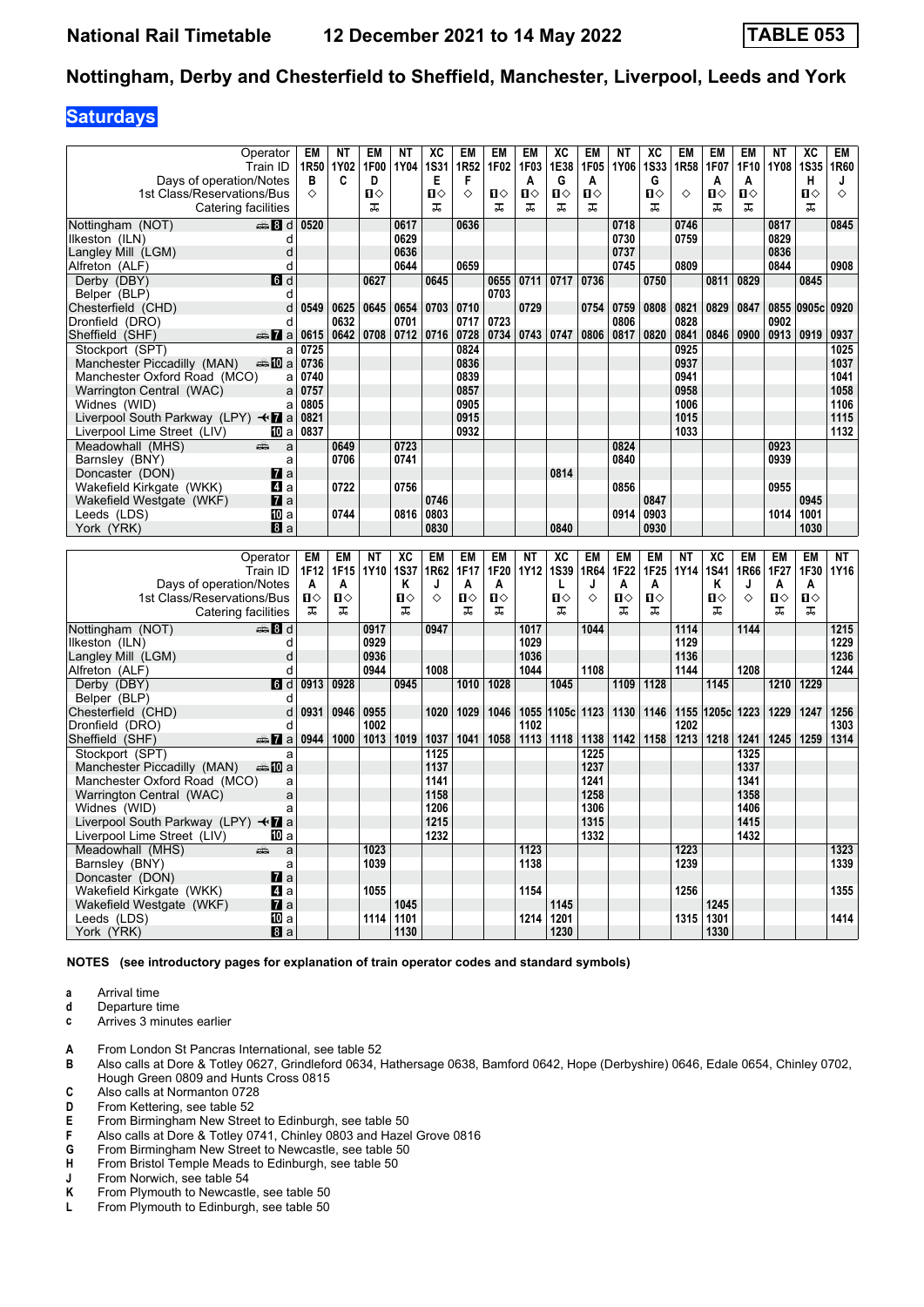### **Saturdays**

|                                                                     | Operator        | XC           | EM        | EM           | <b>EM</b>    | <b>NT</b> | XC           | <b>EM</b>    | EM           | EM           | NΤ        | XC             | XC           | EM        | <b>EM</b>    | <b>EM</b>    | <b>NT</b>    | XC             | <b>EM</b>  |
|---------------------------------------------------------------------|-----------------|--------------|-----------|--------------|--------------|-----------|--------------|--------------|--------------|--------------|-----------|----------------|--------------|-----------|--------------|--------------|--------------|----------------|------------|
|                                                                     | Train ID        | 1S43         | 1R68      | 1F32         | 1F35         | 1Y18      | <b>1S45</b>  | 1R70         | 1F37         | 1F40         | 1Y20      | <b>1S47</b>    | 1E44         | 1R72      | 1F42         | 1F45         | <b>1Y22</b>  | 1S49           | 1R74       |
| Days of operation/Notes                                             |                 | М            | J         | A            | A            |           | N            | J            | A            | A            |           | M              | G            | J         | A            | A            |              | Κ              | P          |
| 1st Class/Reservations/Bus                                          |                 | $\mathbf{u}$ | ◇         | $\mathbf{u}$ | $\mathbf{u}$ |           | $\mathbf{u}$ | ♦            | $\mathbf{u}$ | $\mathbf{u}$ |           | $\blacksquare$ | $\mathbf{u}$ | ♦         | $\mathbf{u}$ | $\mathbf{u}$ |              | $\blacksquare$ | $\Diamond$ |
| Catering facilities                                                 |                 | ᠼ            |           | ᠼ            | ᠼ            |           | ᠼ            |              | ᠼ            | ᠼ            |           | ᠼ              | ᠼ            |           | ᠼ            | ᠼ            |              | ᠼ              |            |
| Nottingham (NOT)                                                    | den and         |              | 1247      |              |              | 1315      |              | 1345         |              |              | 1416      |                |              | 1447      |              |              | 1516         |                | 1544       |
| Ilkeston (ILN)                                                      | d               |              | 1300      |              |              | 1328      |              |              |              |              | 1428      |                |              |           |              |              | 1529         |                | 1600       |
| Langley Mill (LGM)                                                  | d               |              |           |              |              | 1335      |              |              |              |              | 1435      |                |              |           |              |              | 1536         |                |            |
| Alfreton (ALF)                                                      | d               |              | 1310      |              |              | 1343      |              | 1408         |              |              | 1443      |                |              | 1508      |              |              | 1544         |                | 1610       |
| Derby (DBY)                                                         | d               | 1245         |           | 1311         | 1329         |           | 1345         |              | 1409         | 1428         |           | 1445           | 1500         |           | 1509         | 1528         |              | 1545           |            |
| Belper (BLP)                                                        | d               |              |           |              |              |           |              |              |              |              |           |                |              |           |              |              |              |                |            |
| Chesterfield (CHD)                                                  | d               |              | 1323      | 1329         | 1347         | 1357      | 1405c 1421   |              | 1428         | 1446         | 1455      |                |              | 1520      | 1527         | 1546         | 1556         | 1605c 1621     |            |
| Dronfield (DRO)                                                     | d               |              |           |              |              | 1404      |              |              |              |              | 1502      |                |              |           |              |              | 1603         |                |            |
| Sheffield (SHF)                                                     | <del>⊯</del> 7a | 1318         | 1339      | 1343         | 1400         | 1415      | 1418         | 1440         | 1444         | 1500         | 1513      | 1518           | 1527         | 1538      | 1542         | 1600         | 1613         | 1618           | 1638       |
| Stockport (SPT)                                                     | a               |              | 1425      |              |              |           |              | 1525         |              |              |           |                |              | 1625      |              |              |              |                | 1725       |
| Manchester Piccadilly (MAN)                                         | a‱⊾MT a         |              | 1437      |              |              |           |              | 1537         |              |              |           |                |              | 1637      |              |              |              |                | 1737       |
| Manchester Oxford Road (MCO)                                        | a               |              | 1441      |              |              |           |              | 1541         |              |              |           |                |              | 1640      |              |              |              |                | 1741       |
| Warrington Central (WAC)                                            | a               |              | 1458      |              |              |           |              | 1558         |              |              |           |                |              | 1658      |              |              |              |                | 1803       |
| Widnes (WID)                                                        | a               |              | 1506      |              |              |           |              | 1606         |              |              |           |                |              | 1706      |              |              |              |                | 1811       |
| Liverpool South Parkway (LPY) $\triangleleft$ a                     |                 |              | 1515      |              |              |           |              | 1615         |              |              |           |                |              | 1715      |              |              |              |                | 1822       |
| Liverpool Lime Street (LIV)                                         | ID a            |              | 1532      |              |              |           |              | 1632         |              |              |           |                |              | 1732      |              |              |              |                | 1838       |
| Meadowhall (MHS)                                                    | a<br>æ          |              |           |              |              | 1423      |              |              |              |              | 1523      |                |              |           |              |              | 1623         |                |            |
| Barnslev (BNY)                                                      | a               |              |           |              |              | 1439      |              |              |              |              | 1539      |                |              |           |              |              | 1639         |                |            |
| Doncaster (DON)                                                     | $\mathbf{z}$ a  |              |           |              |              |           |              |              |              |              |           |                | 1553         |           |              |              |              |                |            |
| Wakefield Kirkgate (WKK)                                            | 41 a            |              |           |              |              | 1455      |              |              |              |              | 1555      |                |              |           |              |              | 1655         |                |            |
| Wakefield Westgate (WKF)                                            | $\mathbf{z}$ a  | 1345         |           |              |              |           | 1445         |              |              |              |           | 1545           |              |           |              |              |              | 1645           |            |
| Leeds (LDS)                                                         | 100 a           | 1401         |           |              |              | 1515      | 1501         |              |              |              | 1617      | 1601           |              |           |              |              | 1715         | 1701           |            |
| York (YRK)                                                          | 8a              | 1430         |           |              |              |           | 1530         |              |              |              |           | 1630           | 1618         |           |              |              |              | 1730           |            |
|                                                                     |                 |              |           |              |              |           |              |              |              |              |           |                |              |           |              |              |              |                |            |
|                                                                     |                 |              |           |              |              |           |              |              |              |              |           |                |              |           |              |              |              |                |            |
|                                                                     | Operator        | <b>EM</b>    | <b>EM</b> | <b>NT</b>    | XC           | <b>EM</b> | <b>EM</b>    | <b>EM</b>    | <b>NT</b>    | XC           | <b>EM</b> | <b>EM</b>      | <b>EM</b>    | <b>NT</b> | XC           | <b>EM</b>    | <b>EM</b>    | <b>EM</b>      | <b>NT</b>  |
|                                                                     | Train ID        | 1F47         | 1F50      | 1Y24         | <b>1S51</b>  | 1R76      | 1F52         | 1F55         | 1Y26         | <b>1S53</b>  | 1R78      | 1F57           | 1F60         | 1Y28      | <b>1S55</b>  | 1R80         | 1F62         | 1F65           | 1Y30       |
| Days of operation/Notes                                             |                 | A            | A         |              | L            | Q         | A            | A            |              | н            | J         | A              | A            |           | L            | J            | A            | A              |            |
| 1st Class/Reservations/Bus                                          |                 | $\mathbf{u}$ | П⇔        |              | $\Pi$        | ♦         | $\mathbf{u}$ | $\mathbf{u}$ |              | $\mathbf{u}$ | ♦         | $\mathbf{u}$   | $\mathbf{u}$ |           | п⇔           | ♦            | $\mathbf{u}$ | $\mathbf{u}$   |            |
| Catering facilities                                                 |                 | ᠼ            | ᅚ         |              | ᠼ            |           | ᠼ            | ᠼ            |              | ᠼ            |           | ᠼ              | ᠼ            |           | ᠼ            |              | ᅚ            | ᠼ              |            |
| Nottingham (NOT)                                                    | den and         |              |           | 1616         |              | 1649      |              |              | 1716         |              | 1744      |                |              | 1817      |              | 1845         |              |                | 1916       |
| Ilkeston (ILN)                                                      | d               |              |           | 1629         |              | 1702      |              |              | 1729         |              |           |                |              | 1829      |              | 1858         |              |                | 1929       |
| Langley Mill (LGM)                                                  | d               |              |           | 1636         |              |           |              |              | 1736         |              | 1800      |                |              | 1836      |              |              |              |                | 1936       |
| Alfreton (ALF)                                                      | d               |              |           | 1644         |              | 1712      |              |              | 1744         |              | 1808      |                |              | 1844      |              | 1908         |              |                | 1944       |
| Derby (DBY)                                                         | G d             | 1610         | 1628      |              | 1645         |           | 1713         | 1728         |              | 1745         |           | 1810           | 1828         |           | 1845         |              | 1911         | 1928           |            |
| Belper (BLP)                                                        | d               |              |           |              |              |           |              |              |              |              |           |                |              |           |              |              |              |                |            |
| Chesterfield (CHD)                                                  | d               | 1628         | 1646      | 1657         | 1705         | 1723      | 1731         | 1746         | 1756         | 1805c        | 1821      | 1829           | 1846         | 1856      |              | 1923         | 1929         | 1946           | 1955       |
| Dronfield (DRO)                                                     | d               |              |           | 1704         |              |           |              |              | 1803         |              |           |                |              | 1903      |              |              |              |                | 2002       |
| Sheffield (SHF)                                                     | <del>⊯</del> Па | 1643         | 1658      | 1714         | 1718         | 1741      | 1745         | 1758         | 1814         | 1818         | 1839      | 1843           | 1900         | 1914      | 1918         | 1938         | 1942         | 2000           | 2013       |
| Stockport (SPT)                                                     | a               |              |           |              |              | 1826      |              |              |              |              | 1926      |                |              |           |              | 2025         |              |                |            |
| Manchester Piccadilly (MAN)                                         | ⊯‱ ll a         |              |           |              |              | 1837      |              |              |              |              | 1937      |                |              |           |              | 2037         |              |                |            |
| Manchester Oxford Road (MCO)                                        | a               |              |           |              |              | 1841      |              |              |              |              | 1941      |                |              |           |              | 2041         |              |                |            |
| Warrington Central (WAC)                                            | a               |              |           |              |              | 1858      |              |              |              |              | 1958      |                |              |           |              | 2058         |              |                |            |
| Widnes (WID)                                                        | a               |              |           |              |              | 1906      |              |              |              |              | 2006      |                |              |           |              | 2106         |              |                |            |
| Liverpool South Parkway (LPY) $\triangleleft \mathbf{\mathbf{Z}}$ a |                 |              |           |              |              | 1920      |              |              |              |              | 2019      |                |              |           |              | 2119         |              |                |            |
| Liverpool Lime Street (LIV)                                         | IO a            |              |           |              |              | 1936      |              |              |              |              | 2035      |                |              |           |              | 2135         |              |                |            |
| Meadowhall (MHS)                                                    | a<br>ей         |              |           | 1723         |              |           |              |              | 1823         |              |           |                |              | 1923      |              |              |              |                | 2023       |
| Barnsley (BNY)                                                      | a               |              |           | 1739         |              |           |              |              | 1838         |              |           |                |              | 1939      |              |              |              |                | 2039       |
| Doncaster (DON)                                                     | $\mathbf{z}$ a  |              |           |              |              |           |              |              |              |              |           |                |              |           |              |              |              |                |            |
| Wakefield Kirkgate (WKK)                                            | ZI a            |              |           | 1755         |              |           |              |              | 1854         |              |           |                |              | 1955      |              |              |              |                | 2055       |
| Wakefield Westgate (WKF)                                            | $\mathbf{z}$ a  |              |           |              | 1746         |           |              |              |              | 1846         |           |                |              |           | 1946         |              |              |                |            |
| Leeds (LDS)<br>York (YRK)                                           | 吅 a<br>8a       |              |           | 1814         | 1802<br>1831 |           |              |              | 1916         | 1903<br>1930 |           |                |              | 2014      | 2005<br>2030 |              |              |                | 2114       |

**NOTES (see introductory pages for explanation of train operator codes and standard symbols)**

**a** Arrival time<br>**d** Departure t

**d** Departure time **c** Arrives 3 minutes earlier

**4** From London St Pancras International, see table 52<br>**G** From Birmingham New Street to Newcastle, see tab

- **6** From Birmingham New Street to Newcastle, see table 50 **H** From Bristol Temple Meads to Edinburgh, see table 50
- **+** From Bristol Temple Meads to Edinburgh, see table 50<br> **4** From Norwich, see table 54
- **J** From Norwich, see table 54<br>**K** From Plymouth to Newcastle
- From Plymouth to Newcastle, see table 50
- **L** From Plymouth to Edinburgh, see table 50<br>**M** From Bristol Temple Meads to Glasgow Ce
- **0** From Bristol Temple Meads to Glasgow Central, see table 50<br>**N** From Plymouth to Aberdeen, see table 50
- **N** From Plymouth to Aberdeen, see table 50<br>**P** From Norwich, see table 54. Also calls at I
- **P** From Norwich, see table 54. Also calls at Irlam 1752 and Birchwood 1758<br>**Q** From Norwich, see table 54. Also calls at Hunts Cross 1913
- From Norwich, see table 54. Also calls at Hunts Cross 1913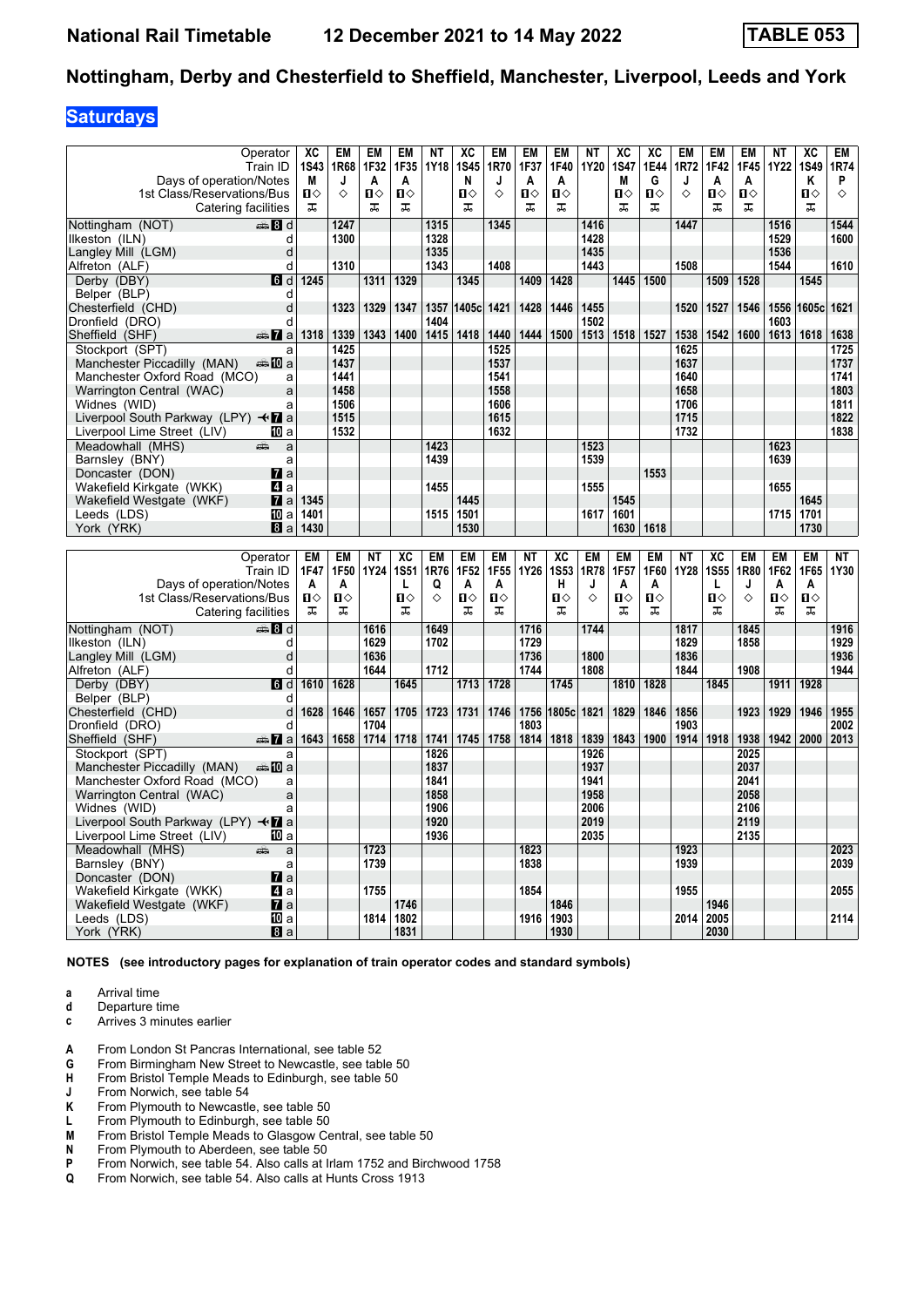### **Saturdays**

|                                                 | Operator<br>Train ID | XC<br>1E63   | EM<br>1M82 | EM<br>1F67   | EM<br>1F70   | <b>NT</b><br>1Y32 | XC<br>  1E67 | EM<br>1R84 | EM<br>1F72 | EM<br>1F75 | <b>NT</b><br>1Y34 | XC<br>1E73 | EM<br>1F77 | EM<br>1F80 | ΝT<br>1Y36 | EM<br>1F82 | NT<br>1N70 |
|-------------------------------------------------|----------------------|--------------|------------|--------------|--------------|-------------------|--------------|------------|------------|------------|-------------------|------------|------------|------------|------------|------------|------------|
| Days of operation/Notes                         |                      | R            | J          | A            | A            |                   | R            | J          | A          | A          |                   | S          | A          | A          |            | A          |            |
| 1st Class/Reservations/Bus                      |                      | $\mathbf{u}$ | ♦          | $\mathbf{n}$ | $\mathbf{u}$ |                   | П⇔           | ♦          | П⇔         | п⇔         |                   | ื่ ଘ       | Ⅱ◇         | 0          |            | О          |            |
| Catering facilities                             |                      | ᠼ            |            | ᇁ            | 굾            |                   | ᅚ            |            | ㅈ          | ᠼ          |                   | ᅚ          | ᠼ          | ᅚ          |            | ᅚ          |            |
| Nottingham (NOT)                                | $\frac{1}{2}$ 8 d    |              | 1936       |              |              | 2017              |              | 2039       |            |            | 2112              |            |            |            | 2215       |            | 2318       |
| Ilkeston (ILN)                                  |                      |              | 1950       |              |              | 2029              |              |            |            |            | 2129              |            |            |            |            |            | 2330       |
| Langley Mill (LGM)                              |                      |              |            |              |              | 2036              |              | 2055       |            |            | 2136              |            |            |            |            |            | 2336       |
| Alfreton (ALF)                                  |                      |              | 2001       |              |              | 2044              |              | 2103       |            |            | 2144              |            |            |            |            |            | 2344       |
| Derby (DBY)                                     | <b>d</b> d           | 1945         |            | 2009         | 2030         |                   | 2045         |            | 2110       | 2132       |                   | 2145       | 2213       | 2228       | 2241       | 2305       |            |
| Belper (BLP)                                    |                      |              |            |              |              |                   |              |            |            |            |                   |            |            |            |            |            |            |
| Chesterfield (CHD)                              |                      | 2005         | 2013       | 2027         | 2048         | 2055              |              | 2113       | 2128       | 2150       | 2155              | 2208       | 2231       | 2246       | 2303       | 2323       | 2354       |
| Dronfield (DRO)                                 | d                    |              |            |              |              | 2102              |              |            |            |            | 2202              |            |            |            |            |            | 0002       |
| Sheffield (SHF)                                 | $\oplus$ 7 a 2019    |              | 2029       | 2040         | 2101         | 2113              |              | 2119 2136  | 2141       | 2202       | 2214              | 2223       | 2243       | 2258       | 2318       | 2334       | 0015       |
| Stockport (SPT)                                 | a                    |              | 2119       |              |              |                   |              |            |            |            |                   |            |            |            |            |            |            |
| Manchester Piccadilly (MAN)                     | anno manda           |              | 2134       |              |              |                   |              |            |            |            |                   |            |            |            |            |            |            |
| Manchester Oxford Road (MCO)                    | a                    |              |            |              |              |                   |              |            |            |            |                   |            |            |            |            |            |            |
| Warrington Central (WAC)                        | a                    |              |            |              |              |                   |              |            |            |            |                   |            |            |            |            |            |            |
| Widnes (WID)                                    |                      |              |            |              |              |                   |              |            |            |            |                   |            |            |            |            |            |            |
| Liverpool South Parkway (LPY) $\triangleleft$ a |                      |              |            |              |              |                   |              |            |            |            |                   |            |            |            |            |            |            |
| Liverpool Lime Street (LIV)                     | IO a                 |              |            |              |              |                   |              |            |            |            |                   |            |            |            |            |            |            |
| Meadowhall (MHS)                                | dia 1<br>a           |              |            |              |              | 2123              |              |            |            |            | 2223              |            |            |            |            |            |            |
| Barnsley (BNY)                                  | a                    |              |            |              |              | 2139              |              |            |            |            | 2239              |            |            |            |            |            |            |
| Doncaster (DON)                                 | $\mathbf{z}$ a       |              |            |              |              |                   |              |            |            |            |                   | 2249       |            |            |            |            |            |
| Wakefield Kirkgate (WKK)                        | 41 a                 |              |            |              |              | 2155              |              |            |            |            | 2255              |            |            |            |            |            |            |
| Wakefield Westgate (WKF)                        | 7<br>a               | 2046         |            |              |              |                   | 2146         |            |            |            |                   | 2312       |            |            |            |            |            |
| Leeds (LDS)                                     | 吅 a                  | 2102         |            |              |              | 2214              | 2202         |            |            |            | 2314              | 2327       |            |            |            |            |            |
| York (YRK)                                      | 8                    | $a$ 2146     |            |              |              |                   |              |            |            |            |                   |            |            |            |            |            |            |

**NOTES (see introductory pages for explanation of train operator codes and standard symbols)**

**a** Arrival time<br>**d** Departure t

**d** Departure time

**4** From London St Pancras International, see table 52<br>**J** From Norwich, see table 54

**J** From Norwich, see table 54<br>**R** From Plymouth, see table 50

**R** From Plymouth, see table 50<br>**S** From Bristol Temple Meads, s

From Bristol Temple Meads, see table 50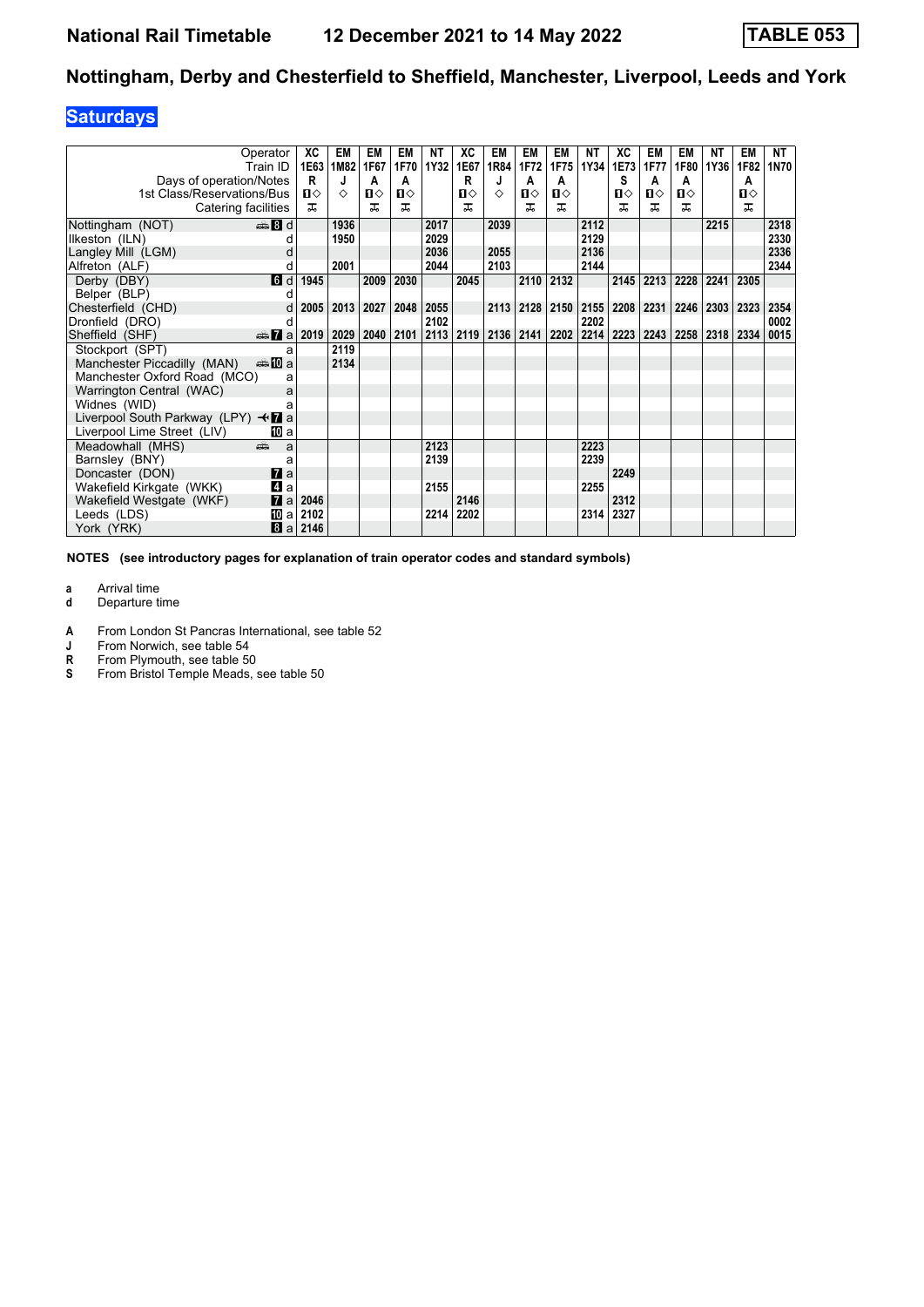#### **Sundays**

|                                                                     | Operator            | NΤ   | XC           | EM              | NΤ           | XC           | EM           | <b>EM</b>        | <b>NT</b>    | XC           | <b>EM</b>    | <b>EM</b>       | <b>NT</b>    | XC           | <b>EM</b>    | EM           | ΝT           | XC                     | <b>EM</b>    |
|---------------------------------------------------------------------|---------------------|------|--------------|-----------------|--------------|--------------|--------------|------------------|--------------|--------------|--------------|-----------------|--------------|--------------|--------------|--------------|--------------|------------------------|--------------|
|                                                                     | Train ID            | 1Y18 | <b>1S37</b>  | 1R50            | 1Y20         | <b>1S39</b>  | 1F01         | 1R <sub>52</sub> | <b>1Y24</b>  | <b>1S41</b>  | 1F04         | 1R54            | 1Y28         | <b>1S43</b>  | 1F07         | 1R56         | 1Y32         | <b>1S45</b>            | 1F11         |
| Days of operation/Notes                                             |                     | A    | в            | C               |              | D            | Е            |                  |              | F            | G            |                 |              | н            | G            | J            |              | Κ                      | G            |
| 1st Class/Reservations/Bus                                          |                     |      | $\mathbf{u}$ | ♦               |              | $\mathbf{u}$ | $\mathbf{u}$ | ♦                |              | $\mathbf{u}$ | $\mathbf{u}$ | ♦               |              | $\mathbf{u}$ | $\mathbf{u}$ | ♦            |              | $\mathbf{u}$           | $\mathbf{u}$ |
|                                                                     | Catering facilities |      | ᠼ            |                 |              | ᠼ            | $\mathbf{p}$ |                  |              | ᠼ            | ᠼ            |                 |              | ᠼ            | ᠼ            |              |              | ᠼ                      | ᅭ            |
| Nottingham (NOT)                                                    | <b>4 8 d</b>        | 0918 |              | 0942            | 1017         |              |              | 1044             | 1118         |              |              | 1142            | 1219         |              |              | 1240         | 1319         |                        |              |
| llkeston (ILN)                                                      | d                   | 0933 |              |                 | 1030         |              |              |                  | 1131         |              |              | 1156            | 1232         |              |              |              | 1332         |                        |              |
| Langley Mill (LGM)                                                  | d                   | 0938 |              |                 | 1035         |              |              |                  | 1136         |              |              |                 | 1237         |              |              | 1257         | 1337         |                        |              |
| Alfreton (ALF)                                                      | d                   | 0946 |              | 1003            | 1043         |              |              | 1106 1144        |              |              |              | 1207            | 1245         |              |              | 1305         | 1345         |                        |              |
| Derby (DBY)                                                         | 6d                  |      | 0945         |                 |              | 1045         | 1049         |                  |              | 1145         | 1150         |                 |              | 1245         | 1253         |              |              | 1345                   | 1351         |
| Belper (BLP)                                                        | d                   |      |              |                 |              |              |              |                  |              |              |              |                 |              |              |              |              |              |                        |              |
|                                                                     |                     |      |              |                 |              |              |              |                  |              |              |              |                 |              |              |              |              |              |                        |              |
| Chesterfield (CHD)                                                  | d                   | 0956 | 1005c 1014   |                 | 1054         | 1105c 1112   |              | 1117             | 1155         | 1205c 1210   |              | 1220            | 1256         |              | 1311         | 1317         | 1356         | 1405c 1410             |              |
| Dronfield (DRO)                                                     | d                   | 1003 |              | 1021            | 1101         |              |              |                  | 1202         |              |              |                 | 1303         |              |              |              | 1403         |                        |              |
| Sheffield (SHF)                                                     | <del>∰</del> 7a     | 1015 | 1018         | 1032            | 1113         | 1118         | 1126         | 1133             | 1214         | 1218         | 1224         | 1236            | 1315         | 1318         | 1327         | 1333         | 1415         | 1418                   | 1429         |
| Stockport (SPT)                                                     | a                   |      |              | 1125            |              |              |              | 1225             |              |              |              | 1325            |              |              |              | 1424         |              |                        |              |
| Manchester Piccadilly (MAN)                                         | a‱⊾MT a             |      |              | 1136            |              |              |              | 1237             |              |              |              | 1336            |              |              |              | 1438         |              |                        |              |
| Manchester Oxford Road (MCO)                                        | a                   |      |              | 1140            |              |              |              | 1241             |              |              |              | 1340            |              |              |              | 1441         |              |                        |              |
| Warrington Central (WAC)                                            | a                   |      |              | 1157            |              |              |              | 1258             |              |              |              | 1358            |              |              |              | 1458         |              |                        |              |
| Widnes (WID)                                                        | a                   |      |              | 1205            |              |              |              | 1306             |              |              |              | 1406            |              |              |              | 1506         |              |                        |              |
| Liverpool South Parkway (LPY) $\triangleleft \mathbf{\mathbf{Z}}$ a |                     |      |              | 1216            |              |              |              | 1316             |              |              |              | 1416            |              |              |              | 1516         |              |                        |              |
| Liverpool Lime Street (LIV)                                         | <b>ID</b> a         |      |              | 1234            |              |              |              | 1334             |              |              |              | 1434            |              |              |              | 1535         |              |                        |              |
| Meadowhall (MHS)                                                    | a<br>æ              | 1023 |              |                 | 1121         |              |              |                  | 1222         |              |              |                 | 1322         |              |              |              | 1422         |                        |              |
| Barnsley (BNY)                                                      | a                   | 1037 |              |                 | 1136         |              |              |                  | 1237         |              |              |                 | 1337         |              |              |              | 1437         |                        |              |
| Doncaster (DON)                                                     | $\mathbf{z}$ a      |      |              |                 |              |              |              |                  |              |              |              |                 |              |              |              |              |              |                        |              |
| Wakefield Kirkgate (WKK)                                            | 41 a                | 1053 |              |                 | 1151         |              |              |                  | 1256         |              |              |                 | 1354         |              |              |              | 1454         |                        |              |
| Wakefield Westgate (WKF)                                            | $\mathbf{z}$ a      |      | 1045         |                 |              | 1145         |              |                  |              | 1245         |              |                 |              | 1345         |              |              |              | 1445                   |              |
| Leeds (LDS)                                                         | 10 a                | 1113 | 1102         |                 | 1214         | 1202         |              |                  | 1316         | 1302         |              |                 | 1414         | 1402         |              |              | 1514         | 1502                   |              |
| York (YRK)                                                          | 8a                  |      | 1129         |                 |              | 1229         |              |                  |              | 1329         |              |                 |              | 1429         |              |              |              | 1529                   |              |
|                                                                     |                     |      |              |                 |              |              |              |                  |              |              |              |                 |              |              |              |              |              |                        |              |
|                                                                     |                     |      |              |                 |              |              |              |                  |              |              |              |                 |              |              |              |              |              |                        |              |
|                                                                     |                     |      |              |                 |              |              |              |                  |              |              |              |                 |              |              |              |              |              |                        |              |
|                                                                     | Operator            | EM   | <b>NT</b>    | $\overline{AC}$ | <b>EM</b>    | <b>EM</b>    | <b>NT</b>    | $\overline{AC}$  | <b>EM</b>    | <b>EM</b>    | <b>NT</b>    | $\overline{AC}$ | <b>EM</b>    | <b>EM</b>    | <b>EM</b>    | <b>EM</b>    | NT           | $\overline{\text{xc}}$ | EM           |
|                                                                     | Train ID            |      | 1R58 1Y36    | <b>1S47</b>     | 1F16         | 1R60         | 1Y40         | 1S49             | 1F20         | 1R62         | 1Y44         | <b>1S51</b>     | 1F24         | 1R64         | 1F26         | 1F29         | 1Y48         | <b>1S53</b>            | 1R68         |
| Days of operation/Notes                                             |                     | J    |              | L               | G            |              |              | M                | G            | N            |              | P               | G            | J            | G            | G            |              | F                      | J            |
| 1st Class/Reservations/Bus                                          |                     | ♦    |              | $\mathbf{u}$    | $\mathbf{u}$ | $\Diamond$   |              | $\mathbf{u}$     | $\mathbf{u}$ | ♦            |              | Ⅱ♦              | $\mathbf{u}$ | ♦            | $\mathbf{u}$ | $\mathbf{u}$ |              | $\blacksquare$         | ♦            |
|                                                                     | Catering facilities |      |              | ᠼ               | 고            |              |              |                  | ᅭ            |              |              | ᠼ               | 고            |              | 고            | $\mathbf{p}$ |              | ᠼ                      |              |
| Nottingham (NOT)                                                    | <b>● 8 d</b>        | 1340 | 1419         |                 |              | 1443         | 1520         |                  |              | 1544         | 1619         |                 |              | 1642         |              |              | 1719         |                        | 1746         |
| llkeston (ILN)                                                      | d                   |      | 1432         |                 |              |              | 1533         |                  |              |              | 1632         |                 |              | 1657         |              |              | 1732         |                        |              |
| Langley Mill (LGM)                                                  | d                   | 1356 | 1437         |                 |              |              | 1538         |                  |              | 1601         | 1637         |                 |              | 1703         |              |              | 1737         |                        | 1802         |
| Alfreton (ALF)                                                      | d                   | 1404 | 1445         |                 |              | 1504         | 1546         |                  |              | 1609         | 1645         |                 |              | 1711         |              |              | 1745         |                        | 1810         |
| Derby (DBY)                                                         | <b>G</b> d          |      |              | 1445            | 1451         |              |              | 1545             | 1548         |              |              | 1645            | 1651         |              | 1716 1734    |              |              | 1745                   |              |
|                                                                     |                     |      |              |                 |              |              |              |                  |              |              |              |                 |              |              |              |              |              |                        |              |
| Belper (BLP)                                                        | d<br>d              |      |              |                 |              |              |              |                  |              |              |              |                 |              |              |              |              |              |                        |              |
| Chesterfield (CHD)                                                  | d                   | 1416 | 1456<br>1503 |                 | 1511         | 1517         | 1557<br>1604 | 1605c 1611       |              | 1619         | 1656<br>1703 | 1705            | 1711         | 1722         | 1734         | 1752         | 1757<br>1804 | 1805cl                 | 1821         |
| Dronfield (DRO)                                                     |                     |      |              |                 |              |              |              |                  |              |              |              |                 |              |              |              |              |              |                        |              |
| Sheffield (SHF)                                                     | $\frac{1}{2}$ a     | 1432 | $1515$ 1518  |                 | 1527         | 1533         | 1614         | 1618             | 1627         | 1636         | 1715         | 1718            | 1727         | 1738         | 1749         | 1805         | 1816         | 1819                   | 1837         |
| Stockport (SPT)                                                     | a                   | 1525 |              |                 |              | 1624         |              |                  |              | 1725         |              |                 |              | 1826         |              |              |              |                        | 1925         |
| Manchester Piccadilly (MAN)                                         | an≗Mia.             | 1536 |              |                 |              | 1636         |              |                  |              | 1737         |              |                 |              | 1837         |              |              |              |                        | 1937         |
| Manchester Oxford Road (MCO)                                        | a                   | 1539 |              |                 |              | 1639         |              |                  |              | 1741         |              |                 |              | 1841         |              |              |              |                        | 1942         |
| Warrington Central (WAC)                                            | a                   | 1557 |              |                 |              | 1657         |              |                  |              | 1758         |              |                 |              | 1858         |              |              |              |                        | 1959         |
| Widnes (WID)                                                        | a                   | 1605 |              |                 |              | 1705         |              |                  |              | 1806         |              |                 |              | 1906         |              |              |              |                        | 2007         |
| Liverpool South Parkway (LPY) $\triangleleft$ a                     |                     | 1615 |              |                 |              | 1715         |              |                  |              | 1816         |              |                 |              | 1916         |              |              |              |                        | 2018         |
| Liverpool Lime Street (LIV)                                         | 10 a                | 1634 |              |                 |              | 1734         |              |                  |              | 1834         |              |                 |              | 1934         |              |              |              |                        | 2035         |
| Meadowhall (MHS)                                                    | æ<br>a              |      | 1522         |                 |              |              | 1622         |                  |              |              | 1722         |                 |              |              |              |              | 1822         |                        |              |
| Barnsley (BNY)                                                      | a                   |      | 1537         |                 |              |              | 1637         |                  |              |              | 1737         |                 |              |              |              |              | 1837         |                        |              |
| Doncaster (DON)                                                     | $\mathbf{z}$ a      |      |              |                 |              |              |              |                  |              |              |              |                 |              |              |              |              |              |                        |              |
| Wakefield Kirkgate (WKK)                                            | 4 a                 |      | 1552         |                 |              |              | 1654         |                  |              |              | 1750         |                 |              |              |              |              | 1852         |                        |              |
| Wakefield Westgate (WKF)                                            | <b>7</b> a          |      |              | 1545            |              |              |              | 1645             |              |              |              | 1746            |              |              |              |              |              | 1845                   |              |
| Leeds (LDS)<br>York (YRK)                                           | 10 a<br>Bl a        |      | 1614         | 1602<br>1629    |              |              | 1714         | 1702<br>1729     |              |              | 1814         | 1802<br>1830    |              |              |              |              | 1914         | 1902<br>1930           |              |

**NOTES (see introductory pages for explanation of train operator codes and standard symbols)**

- **a** Arrival time<br>**d** Departure t
- **d** Departure time **c** Arrives 3 minutes earlier
- **A** To Carlisle, see table 35<br>**B** From Birmingham New S
- **B** From Birmingham New Street to Newcastle, see table 50 C Also calls at Dore & Totley 1048
- **C** Also calls at Dore & Totley 1048<br>**D** From Birmingham New Street to
- **D** From Birmingham New Street to Edinburgh, see table 50<br>**E** From Leicester, see table 52
- **E** From Leicester, see table 52<br>**F** From Bristol Temple Meads t
- **F** From Bristol Temple Meads to Edinburgh, see table 50<br>**G** From London St Pancras International, see table 52
- **6** From London St Pancras International, see table 52<br>**H** From Bristol Temple Meads to Glasgow Central, see
- **+** From Bristol Temple Meads to Glasgow Central, see table 50<br>**J** From Norwich, see table 54
- **J** From Norwich, see table 54<br>**K** From Plymouth to Aberdeen
- **K** From Plymouth to Aberdeen, see table 50<br>**L** From Plymouth to Glasgow Central, see ta
- From Plymouth to Glasgow Central, see table 50
- **0** From Penzance to Newcastle, see table 50<br>**N** From Peterborough, see table 54
- **N** From Peterborough, see table 54 From Plymouth to Edinburgh, see table 50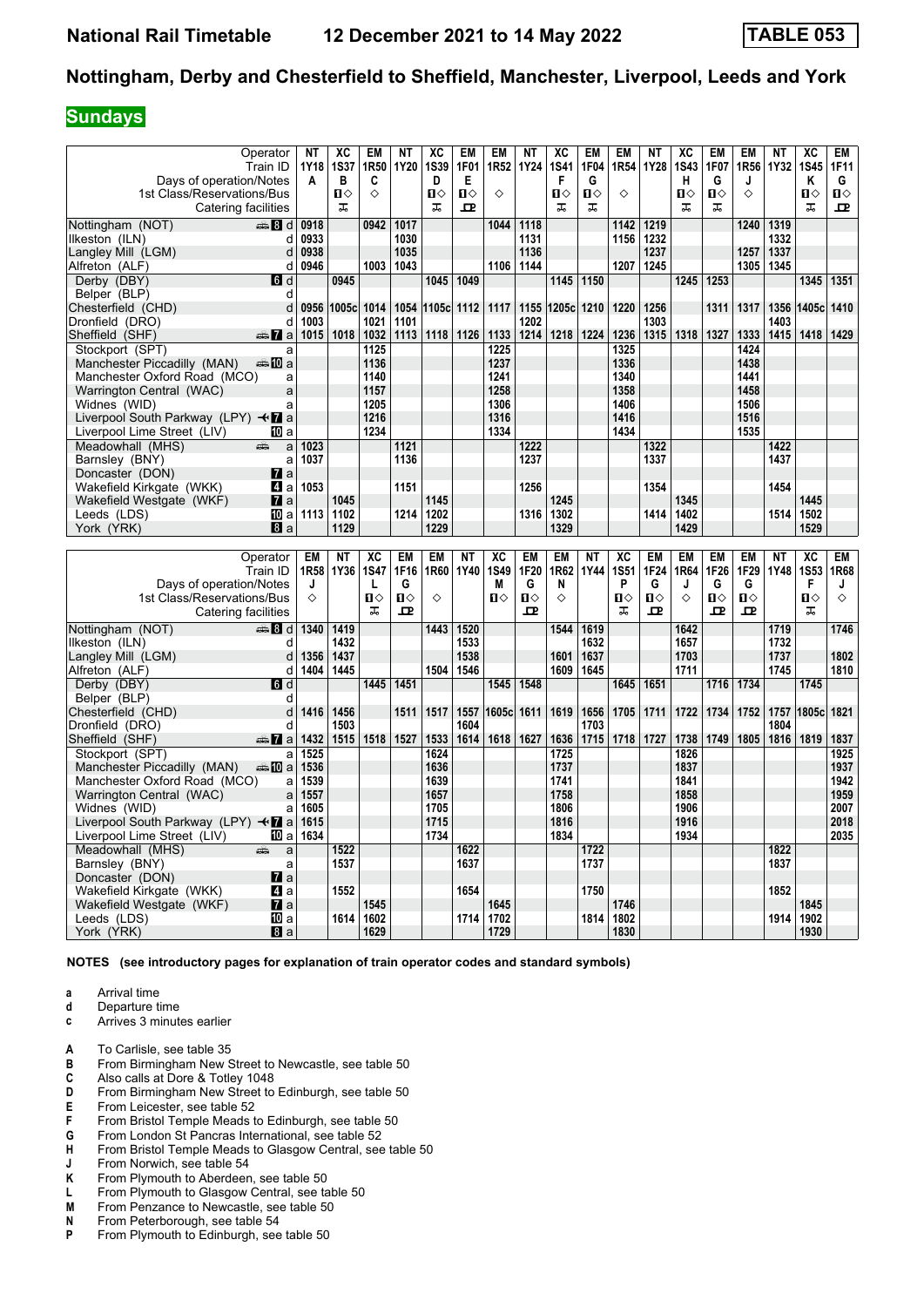#### **Sundays**

|                                    | Operator<br>Train ID | EM<br>1F32 | EM<br>1F35 | NT<br><b>1Y52</b> | ХC<br><b>1S55</b> | EM<br>1M80 | EM<br>1F38   | EM<br>1F41   | NT<br>1Y56 | ХC<br>1E63 | EM<br>1M82 | EM<br>1F44 | EM<br>1F47 | NT<br>1Y60 | XC<br>1E67 | EM<br>1F50   | EM<br>1F <sub>53</sub> | ХC<br>1E73   | NT<br>1Y62 |
|------------------------------------|----------------------|------------|------------|-------------------|-------------------|------------|--------------|--------------|------------|------------|------------|------------|------------|------------|------------|--------------|------------------------|--------------|------------|
| Days of operation/Notes            |                      | G          | G          |                   | P                 |            | G            | G            |            | Q          |            | G          | G          |            | R          | G            | G                      | Q            | s          |
| 1st Class/Reservations/Bus         |                      | п⇔         | ப⇔         |                   | ப⇔                | ♦          | ்ப           | $\mathbf{u}$ |            | п⇔         | ♦          | п⇔         | ப⇔         |            | п⇔         | ்ப           | $\mathbf{n}$           | $\mathbf{u}$ |            |
| Catering facilities                |                      | 굔          | ᅭ          |                   | ㅈ                 |            | $\mathbf{p}$ | 굔            |            | ᇁ          |            | ᇁ          | 고          |            | ᠼ          | $\mathbf{P}$ | 굔                      | ㅈ            |            |
| Nottingham (NOT)                   | es 8 d               |            |            | 1819              |                   | 1848       |              |              | 1919       |            | 1950       |            |            | 2015       |            |              |                        |              | 2133       |
| Ilkeston (ILN)                     |                      |            |            | 1832              |                   |            |              |              | 1932       |            |            |            |            | 2028       |            |              |                        |              | 2152       |
| Langley Mill (LGM)                 |                      |            |            | 1837              |                   | 1904       |              |              | 1937       |            |            |            |            | 2033       |            |              |                        |              | 2157       |
| Alfreton (ALF)                     |                      |            |            | 1845              |                   | 1912       |              |              | 1945       |            | 2011       |            |            | 2041       |            |              |                        |              | 2205       |
| Derby (DBY)                        | d                    | 1814       | 1831       |                   | 1845              |            | 1911         | 1933         |            | 1945       |            | 2013       | 2032       |            | 2045       | 2110         | 2135 2145              |              |            |
| Belper (BLP)                       |                      |            |            |                   |                   |            |              |              |            |            |            |            |            |            |            |              |                        |              |            |
| Chesterfield (CHD)                 | d                    | 1832       | 1849       | 1856              | 1905              | 1923       | 1929         | 1951         | 1956       |            | 2022       | 2031       |            | 2050 2054c |            | 2128         | 2153                   |              | 2216       |
| Dronfield (DRO)                    | d                    |            |            | 1903              |                   |            |              |              | 2003       |            |            |            |            | 2102       |            |              |                        |              | 2223       |
| Sheffield (SHF)                    | $\oplus$ 7 a         | 1846       | 1905       | 1914              | 1918              | 1938       | 1947         | 2005         | 2016       | 2021       | 2037       | 2046       | 2106       | 2115       | 2119       | 2141         | 2208                   | 2217         | 2234       |
| Stockport (SPT)                    | a                    |            |            |                   |                   | 2026       |              |              |            |            | 2124       |            |            |            |            |              |                        |              |            |
| Manchester Piccadilly (MAN)        | <del>美</del> 100 a   |            |            |                   |                   | 2043       |              |              |            |            | 2139       |            |            |            |            |              |                        |              |            |
| Manchester Oxford Road (MCO)       | a                    |            |            |                   |                   |            |              |              |            |            |            |            |            |            |            |              |                        |              |            |
| Warrington Central (WAC)           | a                    |            |            |                   |                   |            |              |              |            |            |            |            |            |            |            |              |                        |              |            |
| Widnes (WID)                       |                      |            |            |                   |                   |            |              |              |            |            |            |            |            |            |            |              |                        |              |            |
| Liverpool South Parkway (LPY) <■ a |                      |            |            |                   |                   |            |              |              |            |            |            |            |            |            |            |              |                        |              |            |
| Liverpool Lime Street (LIV)        | 吅 a                  |            |            |                   |                   |            |              |              |            |            |            |            |            |            |            |              |                        |              |            |
| Meadowhall (MHS)                   | añ.<br>a             |            |            | 1922              |                   |            |              |              | 2022       |            |            |            |            | 2121       |            |              |                        |              | 2249       |
| Barnsley (BNY)                     | a                    |            |            | 1937              |                   |            |              |              | 2037       |            |            |            |            | 2136       |            |              |                        |              | 2311       |
| Doncaster (DON)                    | $\mathbf{z}$ a       |            |            |                   |                   |            |              |              |            |            |            |            |            |            |            |              |                        |              |            |
| Wakefield Kirkgate (WKK)           | 4<br>a               |            |            | 1952              |                   |            |              |              | 2052       |            |            |            |            | 2151       |            |              |                        |              | 2331       |
| Wakefield Westgate (WKF)           | $\mathbf{z}$ a       |            |            |                   | 1946              |            |              |              |            | 2048       |            |            |            |            | 2146       |              |                        | 2248         |            |
| Leeds (LDS)                        | [[] a                |            |            | 2016              | 2002              |            |              |              | 2114       | 2103       |            |            |            | 2214       | 2202       |              |                        | 2303         | 0007       |
| York (YRK)                         | a                    |            |            |                   | 2030              |            |              |              |            | 2130       |            |            |            |            |            |              |                        |              |            |

|                                                 | Operator           | EM           | EM           | ХC           | NΤ   | EM           |
|-------------------------------------------------|--------------------|--------------|--------------|--------------|------|--------------|
|                                                 | Train ID.          | 1F52         | 1F58         | 1E75         | 1Y94 | 1F62         |
| Days of operation/Notes                         |                    | G            | G            | R            |      | G            |
| 1st Class/Reservations/Bus                      |                    | $\mathbf{n}$ | п⇔           | $\mathbf{n}$ |      | $\mathbf{u}$ |
| Catering facilities                             |                    | 고            | $\mathbf{p}$ | ᠼ            |      | $\mathbf{P}$ |
| Nottingham (NOT)                                | de andre           |              |              |              | 2233 |              |
| Ilkeston (ILN)                                  | d                  |              |              |              | 2252 |              |
| Langley Mill (LGM)                              | d                  |              |              |              | 2257 |              |
| Alfreton (ALF)                                  | d                  |              |              |              | 2305 |              |
| Derby (DBY)                                     | 6d                 | 2210         | 2240         | 2245         |      | 2340         |
| Belper (BLP)                                    | d                  |              |              |              |      |              |
| Chesterfield (CHD)                              | d                  | 2228         | 2258         | 2305         | 2316 | 2358         |
| Dronfield (DRO)                                 | d                  |              |              |              | 2323 |              |
| Sheffield (SHF)                                 | $\mathbb{Z}$<br> a | 2242         | 2316         | 2318         | 2335 | 0013         |
| Stockport (SPT)                                 | a                  |              |              |              |      |              |
| Manchester Piccadilly (MAN)                     | a‱⊾MT a            |              |              |              |      |              |
| Manchester Oxford Road (MCO)                    | a                  |              |              |              |      |              |
| Warrington Central (WAC)                        | a                  |              |              |              |      |              |
| Widnes (WID)                                    | a                  |              |              |              |      |              |
| Liverpool South Parkway (LPY) $\triangleleft$ 7 | a                  |              |              |              |      |              |
| Liverpool Lime Street (LIV)                     | T0 a               |              |              |              |      |              |
| Meadowhall (MHS)                                | æ<br>a             |              |              |              |      |              |
| Barnsley (BNY)                                  | a                  |              |              |              |      |              |
| Doncaster (DON)                                 | 7 а                |              |              |              |      |              |
| Wakefield Kirkgate (WKK)                        | ZI a               |              |              |              |      |              |
| Wakefield Westgate (WKF)                        | 7 а                |              |              |              |      |              |
| Leeds (LDS)                                     | 10 a               |              |              | 0012         |      |              |
| York (YRK)                                      | 8a                 |              |              |              |      |              |

**NOTES (see introductory pages for explanation of train operator codes and standard symbols)**

**a** Arrival time<br>**d** Departure t

**d** Departure time

**c** Arrives 3 minutes earlier

- **6** From London St Pancras International, see table 52<br>**J** From Norwich, see table 54
- **J** From Norwich, see table 54<br>**P** From Plymouth to Edinburg
- **P** From Plymouth to Edinburgh, see table 50<br>**Q** From Bristol Temple Meads, see table 50
- **4** From Bristol Temple Meads, see table 50<br>**R** From Plymouth, see table 50
- **R** From Plymouth, see table 50<br>**S** Also calls at Chapeltown 225

Also calls at Chapeltown 2256, Elsecar 2301, Wombwell 2305, Darton 2317, Normanton 2337, Castleford 2342 and Woodlesford 2354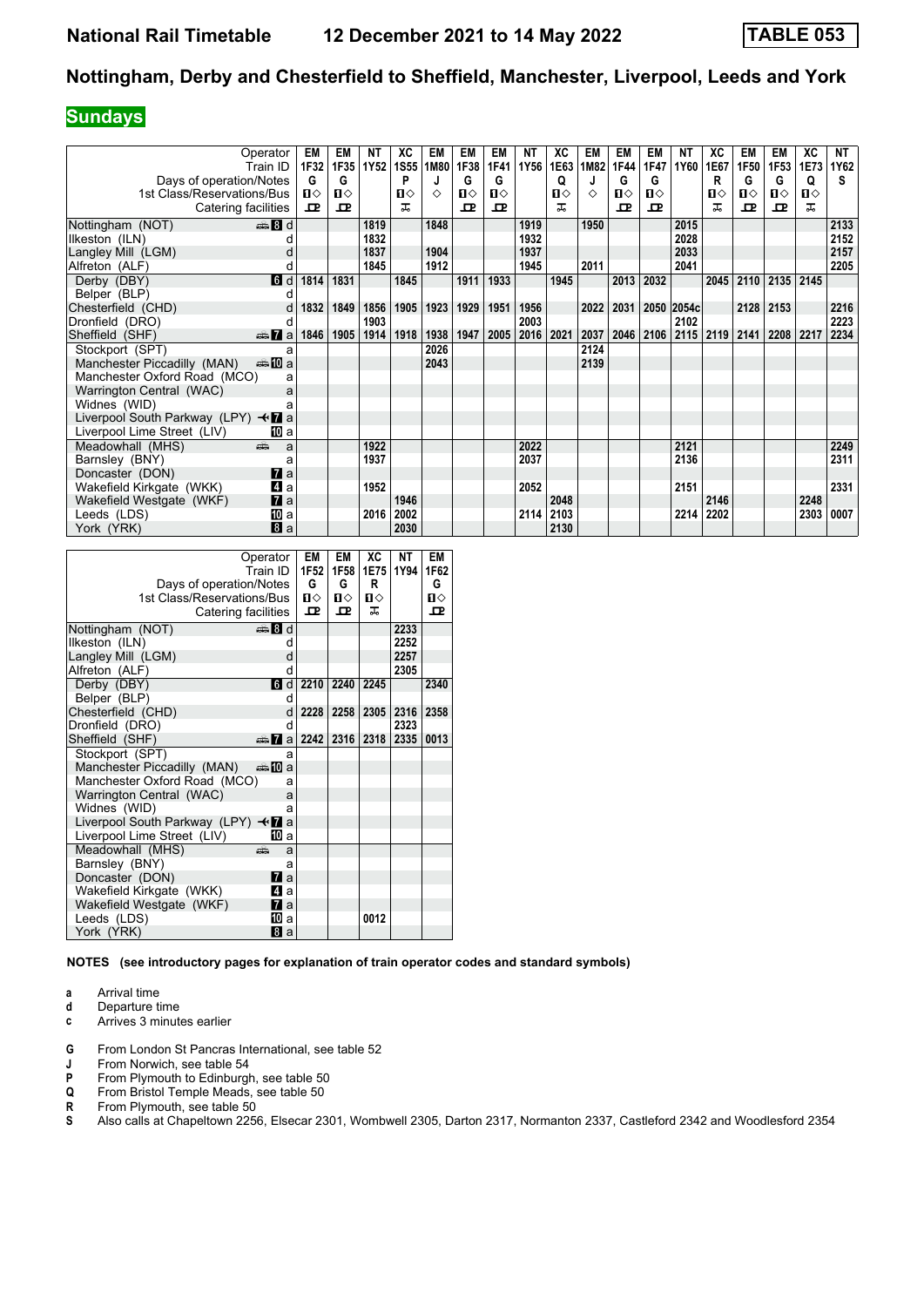#### **Mondays to Fridays**

| Train ID<br>Days of operation/Notes                                 | Operator                 | EM<br>1C05<br>в | ΝT<br>1Y01   | EM<br><b>1C08</b><br>в | <b>EM</b><br><b>1C11</b><br>в | ΝT<br>1Y03  | EM<br>1C14<br>В | EM<br>1L03<br>♦ | XC<br><b>1V44</b><br>C | <b>EM</b><br>1C17<br>в | NΤ<br>1Y97<br>D | <b>EM</b><br>1C <sub>20</sub><br>в | EM<br>1L05<br>Е | XC<br><b>1V46</b><br>C | EM<br>1C23<br>в | <b>NT</b><br>1Y07 | EM<br>1C26<br>в | <b>EM</b><br>1L06<br>F | XC<br><b>1V48</b><br>G |
|---------------------------------------------------------------------|--------------------------|-----------------|--------------|------------------------|-------------------------------|-------------|-----------------|-----------------|------------------------|------------------------|-----------------|------------------------------------|-----------------|------------------------|-----------------|-------------------|-----------------|------------------------|------------------------|
| 1st Class/Reservations/Bus<br>Catering facilities                   |                          | Ω⇔<br>ᅚ         |              | Π<br>ᠼ                 | п⇔<br>ᠼ                       |             | Ⅱ◇<br>ᠼ         |                 | Π<br>ᠼ                 | $\Pi$<br>ᠼ             |                 | П⇔<br>ᠼ                            | ♦               | Ω⇔                     | Ⅱ◇<br>ᠼ         |                   | П⇔<br>ᠼ         | ♦                      | Ⅱ♦<br>ᠼ                |
| York (YRK)                                                          | 8d                       |                 |              |                        |                               |             |                 |                 |                        |                        |                 |                                    |                 | 0645                   |                 |                   |                 |                        | 0744                   |
| Leeds (LDS)<br>Wakefield Westgate (WKF)                             | 10 d<br>$\blacksquare$ d |                 |              |                        |                               |             |                 |                 | 0611<br>0623           |                        |                 |                                    |                 | 0710<br>0723           |                 | 0703              |                 |                        | 0811<br>0823           |
| Wakefield Kirkgate (WKK)                                            | 4 d                      |                 |              |                        |                               |             |                 |                 |                        |                        |                 |                                    |                 |                        |                 | 0723              |                 |                        |                        |
| Doncaster (DON)                                                     | <b>7</b> d               |                 |              |                        |                               |             |                 |                 |                        |                        |                 |                                    |                 |                        |                 |                   |                 |                        |                        |
| Barnsley (BNY)                                                      | d                        |                 |              |                        |                               |             |                 |                 |                        |                        |                 |                                    |                 |                        |                 | 0739              |                 |                        |                        |
| Meadowhall (MHS)<br>and a series                                    | d                        |                 |              |                        |                               |             |                 |                 |                        |                        |                 |                                    |                 |                        |                 | 0753              |                 |                        |                        |
| Liverpool Lime Street (LIV)                                         | 10 d                     |                 |              |                        |                               |             |                 |                 |                        |                        |                 |                                    |                 |                        |                 |                   |                 | 0647                   |                        |
| Liverpool South Parkway (LPY) $\triangleleft \mathbf{\mathbf{Z}}$ d |                          |                 |              |                        |                               |             |                 |                 |                        |                        |                 |                                    |                 |                        |                 |                   |                 | 0657                   |                        |
| Widnes (WID)                                                        | d                        |                 |              |                        |                               |             |                 |                 |                        |                        |                 |                                    |                 |                        |                 |                   |                 | 0707                   |                        |
| Warrington Central (WAC)                                            | d                        |                 |              |                        |                               |             |                 |                 |                        |                        |                 |                                    |                 |                        |                 |                   |                 | 0715                   |                        |
| Manchester Oxford Road (MCO)<br><b>▲ID</b> d                        | d                        |                 |              |                        |                               |             |                 |                 |                        |                        |                 |                                    |                 |                        |                 |                   |                 | 0738<br>0742           |                        |
| Manchester Piccadilly (MAN)<br>Stockport (SPT)                      | d                        |                 |              |                        |                               |             |                 |                 |                        |                        |                 |                                    |                 |                        |                 |                   |                 | 0754                   |                        |
| Sheffield (SHF)<br>d ∏‱                                             |                          | 0458            | 0515         | 0530                   | 0556                          | 0603        | 0630            | 0642            | 0653                   | 0700                   | 0703            | 0733                               | 0744            | 0753                   | 0751            | 0803              | 0837            | 0840                   | 0856                   |
| Dronfield (DRO)                                                     | d                        |                 | 0524         |                        |                               | 0613        |                 | 0652            |                        |                        | 0712            |                                    |                 |                        |                 | 0813              |                 |                        |                        |
| Chesterfield (CHD)                                                  | d                        | 0510            | 0530         | 0542                   | 0608                          |             | 0619 0644c      | 0658            | 0706                   | 0713                   | 0718            | 0745                               | 0758            | 0806                   | 0812            | 0821              | 0849            | 0854                   | 0908                   |
| Belper (BLP)                                                        | d                        |                 |              |                        |                               |             |                 |                 |                        |                        |                 |                                    |                 |                        |                 |                   |                 |                        |                        |
| Derby (DBY)                                                         | 6 a                      | 0528            |              | 0600                   | 0626                          |             | 0703            |                 | 0724 0731              |                        |                 | 0803                               |                 | 0824 0830              |                 |                   | 0907            |                        | 0926                   |
| Alfreton (ALF)                                                      | d                        |                 | 0546         |                        |                               | 0629        |                 | 0709            |                        |                        | 0729            |                                    | 0808            |                        |                 | 0833              |                 | 0904                   |                        |
| Langley Mill (LGM)                                                  | d                        |                 | 0553         |                        |                               | 0636        |                 | 0716            |                        |                        | 0736            |                                    | 0815            |                        |                 | 0841              |                 |                        |                        |
| Ilkeston (ILN)                                                      | d                        |                 | 0558         |                        |                               | 0641        |                 | 0723            |                        |                        | 0741            |                                    | 0822            |                        |                 | 0846              |                 |                        |                        |
| $\oplus$ 8 a<br>Nottingham (NOT)                                    |                          |                 | 0611         |                        |                               | 0700        |                 | 0740            |                        |                        | 0753            |                                    | 0834            |                        |                 | 0859              |                 | 0930                   |                        |
|                                                                     |                          |                 |              |                        |                               |             |                 |                 |                        |                        |                 |                                    |                 |                        |                 |                   |                 |                        |                        |
|                                                                     |                          |                 |              |                        |                               |             |                 |                 |                        |                        |                 |                                    |                 |                        |                 |                   |                 |                        |                        |
| Operator                                                            |                          | <b>EM</b>       | <b>NT</b>    | EM                     | EM                            | XC          | <b>EM</b>       | <b>NT</b>       | <b>EM</b>              | XC                     | <b>EM</b>       | <b>NT</b>                          | EM              | <b>EM</b>              | XC              | <b>EM</b>         | <b>NT</b>       | XC                     | EM                     |
| Train ID                                                            |                          | 1C29            | 1Y09         | 1C32                   | 1L07                          | <b>1V50</b> | 1C35            | 1Y11            | 1C38                   | <b>1V52</b>            | 1C41            | 1Y13                               | 1C44<br>B       | 1L09                   | <b>1V54</b>     | 1C47              | 1Y15            | <b>1V87</b>            | 1C50                   |
| Days of operation/Notes<br>1st Class/Reservations/Bus               |                          | в<br>п⇔         |              | B<br>0                 | Н<br>◇                        | J<br>П⇔     | B<br>П⇔         |                 | B<br>П⇔                | J<br>Ⅱ♦                | B<br>П⇔         |                                    | П⇔              | Е<br>♦                 | Κ<br>п⇔         | B<br>п            |                 | L<br>$\blacksquare$    | В<br>0                 |
| Catering facilities                                                 |                          | ᠼ               |              | ᠼ                      |                               | ᠼ           | ᠼ               |                 | ᠼ                      | ᠼ                      | ᠼ               |                                    | ᠼ               |                        | ᠼ               | ᠼ                 |                 | ᠼ                      | ᠼ                      |
| York (YRK)                                                          | 8d                       |                 |              |                        |                               | 0844        |                 |                 |                        | 0944                   |                 |                                    |                 |                        | 1044            |                   |                 | 1136                   |                        |
| Leeds (LDS)                                                         | TO d                     |                 | 0804         |                        |                               | 0911        |                 | 0909            |                        | 1011                   |                 | 1009                               |                 |                        | 1111            |                   | 1109            |                        |                        |
| Wakefield Westgate (WKF)                                            | <b>7</b> d               |                 |              |                        |                               | 0923        |                 |                 |                        | 1023                   |                 |                                    |                 |                        | 1123            |                   |                 |                        |                        |
| Wakefield Kirkgate (WKK)                                            | 4 d                      |                 | 0822         |                        |                               |             |                 | 0926            |                        |                        |                 | 1026                               |                 |                        |                 |                   | 1126            |                        |                        |
| Doncaster (DON)                                                     | <b>7</b> d               |                 |              |                        |                               |             |                 |                 |                        |                        |                 |                                    |                 |                        |                 |                   |                 | 1159                   |                        |
| Barnsley (BNY)                                                      | d                        |                 | 0838         |                        |                               |             |                 | 0942            |                        |                        |                 | 1042                               |                 |                        |                 |                   | 1142            |                        |                        |
| Meadowhall (MHS)<br>and a series                                    | d                        |                 | 0857         |                        |                               |             |                 | 0957            |                        |                        |                 | 1057                               |                 |                        |                 |                   | 1157            |                        |                        |
| Liverpool Lime Street (LIV)                                         | 10 d                     |                 |              |                        | 0742                          |             |                 |                 |                        |                        |                 |                                    |                 | 0951                   |                 |                   |                 |                        |                        |
| Liverpool South Parkway (LPY) < 7 d                                 | d                        |                 |              |                        | 0753                          |             |                 |                 |                        |                        |                 |                                    |                 | 1002<br>1010           |                 |                   |                 |                        |                        |
| Widnes (WID)<br>Warrington Central (WAC)                            | d                        |                 |              |                        | 0805<br>0813                  |             |                 |                 |                        |                        |                 |                                    |                 | 1018                   |                 |                   |                 |                        |                        |
| Manchester Oxford Road (MCO)                                        | d                        |                 |              |                        | 0838                          |             |                 |                 |                        |                        |                 |                                    |                 | 1038                   |                 |                   |                 |                        |                        |
| Manchester Piccadilly (MAN)<br>dannam di                            |                          |                 |              |                        | 0843                          |             |                 |                 |                        |                        |                 |                                    |                 | 1042                   |                 |                   |                 |                        |                        |
| Stockport (SPT)                                                     | d                        |                 |              |                        | 0854                          |             |                 |                 |                        |                        |                 |                                    |                 | 1054                   |                 |                   |                 |                        |                        |
| Sheffield (SHF)<br>d and                                            |                          | 0900            | 0906         | 0937                   | 0940                          | 0956        | 1000            | 1006            | 1037                   | 1056                   | 1100            | 1106                               | 1137            | 1140                   | 1155            | 1200              | 1206            | 1224                   | 1237                   |
| Dronfield (DRO)                                                     | d                        |                 | 0916         |                        |                               |             |                 | 1016            |                        |                        |                 | 1116                               |                 |                        |                 |                   | 1216            |                        |                        |
| Chesterfield (CHD)                                                  | d                        | 0912            | 0922         | 0949                   | 0954                          |             | 1014            | 1022            | 1049                   | 1108                   | 1113            | 1122                               | 1149            | 1155                   |                 | 1212              | 1222            |                        | 1249                   |
| Belper (BLP)                                                        | d                        |                 |              |                        |                               |             |                 |                 |                        |                        |                 |                                    |                 |                        |                 |                   |                 |                        |                        |
| Derby (DBY)                                                         | $6 a$                    | 0930            |              | 1007                   |                               | 1027        | 1032            |                 | 1107                   | 1126                   | 1131            |                                    | 1207            |                        | 1226            | 1230              |                 | 1251                   | 1307                   |
| Alfreton (ALF)<br>Langley Mill (LGM)                                | d<br>d                   |                 | 0933<br>0940 |                        | 1004                          |             |                 | 1033<br>1040    |                        |                        |                 | 1133<br>1140                       |                 | 1205                   |                 |                   | 1233<br>1240    |                        |                        |
| Ilkeston (ILN)<br>$\clubsuit 8a$                                    | d                        |                 | 0945<br>0959 |                        | 1014<br>1032                  |             |                 | 1045<br>1058    |                        |                        |                 | 1145<br>1158                       |                 | 1233                   |                 |                   | 1245<br>1258    |                        |                        |

**NOTES (see introductory pages for explanation of train operator codes and standard symbols)**

- **a** Arrival time<br>**d** Departure t
- **d** Departure time **c** Arrives 3 minutes earlier
- **B** To London St Pancras International, see table 52 C To Plymouth. see table 50
- **C** To Plymouth, see table 50<br>**D** From Retford, see table 26
- **D** From Retford, see table 26<br>**E** To Norwich, see table 54
- **E** To Norwich, see table 54<br>**F** To Norwich, see table 54.
- **F** To Norwich, see table 54. Also calls at Birchwood 0720 and Dore & Totley 0828 **G** From Newcastle to Bristol Temple Meads, see table 50
- **6** From Newcastle to Bristol Temple Meads, see table 50<br>**H** To Norwich, see table 54. Also calls at Hunts Cross 075
- **+** To Norwich, see table 54. Also calls at Hunts Cross 0759 and Birchwood 0818<br>**J** From Edinburgh to Plymouth, see table 50
- **J** From Edinburgh to Plymouth, see table 50<br>**K** From Edinburgh to Bristol Temple Meads,
- **K** From Edinburgh to Bristol Temple Meads, see table 50<br>**L** From Newcastle to Banbury, see table 50
- From Newcastle to Banbury, see table 50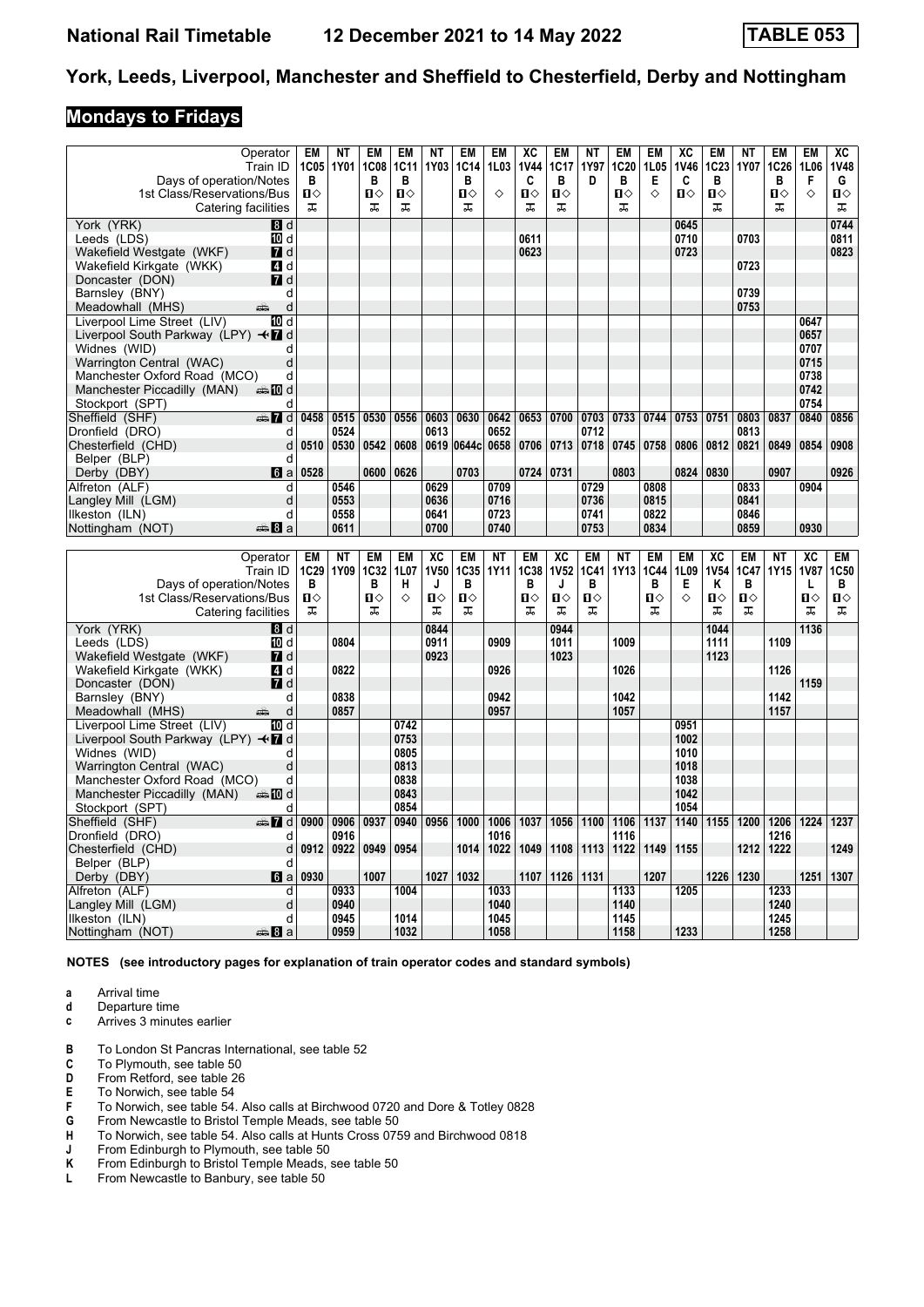#### **Mondays to Fridays**

|                                                 | Operator         | EM           | ХC          | EM           | NΤ          | EM           | EM           | XC           | EM               | ΝT           | EM           | <b>EM</b>    | XC           | <b>EM</b>    | NΤ          | EM           | EM               | XC                | EM           |
|-------------------------------------------------|------------------|--------------|-------------|--------------|-------------|--------------|--------------|--------------|------------------|--------------|--------------|--------------|--------------|--------------|-------------|--------------|------------------|-------------------|--------------|
|                                                 | Train ID         | 1L10         | <b>1V56</b> | 1C53         | <b>1Y17</b> | 1C56         | 1L11         | <b>1V58</b>  | 1C <sub>59</sub> | 1Y19         | 1C62         | 1L12         | <b>1V60</b>  | 1C65         | <b>1Y21</b> | 1C68         | 1L <sub>13</sub> | <b>1V62</b>       | 1C71         |
| Days of operation/Notes                         |                  | Е            | M           | в            |             | в            | Е            | N            | в                |              | в            |              | P            | в            |             | в            | Е                | G                 | В            |
| 1st Class/Reservations/Bus                      |                  | ♦            | п⇔          | $\mathbf{u}$ |             | $\mathbf{u}$ | ♦            | $\mathbf{u}$ | $\mathbf{u}$     |              | $\mathbf{u}$ | ♦            | $\mathbf{u}$ | $\mathbf{u}$ |             | $\mathbf{u}$ | ♦                | $\mathbf{u}$      | $\mathbf{u}$ |
| Catering facilities                             |                  |              |             | ᠼ            |             | ᠼ            |              | ᠼ            | ᠼ                |              | ᠼ            |              | ᠼ            | ᅚ            |             | ᠼ            |                  | ᠼ                 | ᠼ            |
| York (YRK)                                      | <b>B</b> d       |              | 1144        |              |             |              |              | 1244         |                  |              |              |              | 1344         |              |             |              |                  | 1444              |              |
| Leeds (LDS)                                     | 10 d             |              | 1211        |              | 1209        |              |              | 1311         |                  | 1309         |              |              | 1411         |              | 1409        |              |                  | 1511              |              |
|                                                 |                  |              |             |              |             |              |              |              |                  |              |              |              |              |              |             |              |                  |                   |              |
| Wakefield Westgate (WKF)                        | $\blacksquare$ d |              | 1223        |              |             |              |              | 1323         |                  |              |              |              | 1423         |              |             |              |                  | 1523              |              |
| Wakefield Kirkgate (WKK)                        | 4 d              |              |             |              | 1227        |              |              |              |                  | 1326         |              |              |              |              | 1426        |              |                  |                   |              |
| Doncaster (DON)                                 | $\blacksquare$ d |              |             |              |             |              |              |              |                  |              |              |              |              |              |             |              |                  |                   |              |
| Barnsley (BNY)                                  | d                |              |             |              | 1242        |              |              |              |                  | 1342         |              |              |              |              | 1442        |              |                  |                   |              |
| Meadowhall (MHS)                                | d<br>پېښ         |              |             |              | 1257        |              |              |              |                  | 1357         |              |              |              |              | 1457        |              |                  |                   |              |
| Liverpool Lime Street (LIV)                     | ii0 d            | 1051         |             |              |             |              | 1151         |              |                  |              |              | 1251         |              |              |             |              | 1351             |                   |              |
| Liverpool South Parkway (LPY) $\triangleleft$ d |                  | 1102         |             |              |             |              | 1202         |              |                  |              |              | 1302         |              |              |             |              | 1402             |                   |              |
| Widnes (WID)                                    | d                | 1110         |             |              |             |              | 1210         |              |                  |              |              | 1310         |              |              |             |              | 1410             |                   |              |
| Warrington Central (WAC)                        | d                | 1118         |             |              |             |              | 1218         |              |                  |              |              | 1318         |              |              |             |              | 1418             |                   |              |
| Manchester Oxford Road (MCO)                    | d                | 1138         |             |              |             |              | 1238         |              |                  |              |              | 1338         |              |              |             |              | 1438             |                   |              |
| Manchester Piccadilly (MAN)                     | d≣ 10 d          | 1142         |             |              |             |              | 1242         |              |                  |              |              | 1342         |              |              |             |              | 1442             |                   |              |
| Stockport (SPT)                                 | d                | 1154         |             |              |             |              | 1254         |              |                  |              |              | 1354         |              |              |             |              | 1454             |                   |              |
| Sheffield (SHF)                                 | $\oplus$ 7 d     | 1240         | 1256        | 1300         | 1307        | 1337         | 1340         | 1355         | 1400             | 1407         | 1437         | 1443         | 1456         | 1500         | 1506        | 1537         | 1540             | 1556              | 1600         |
| Dronfield (DRO)                                 | d                |              |             |              | 1317        |              |              |              |                  | 1417         |              |              |              |              | 1516        |              |                  |                   |              |
| Chesterfield (CHD)                              | d                | 1254         | 1308        | 1312         | 1323        | 1349         | 1354         |              | 1412             | 1423         | 1449         | 1457         |              | 1512         | 1522        | 1549         | 1555             | 1608              | 1613         |
| Belper (BLP)                                    | d                |              |             |              |             |              |              |              |                  |              |              |              |              |              |             |              |                  |                   |              |
| Derby (DBY)                                     | 6a               |              | 1326        | 1330         |             | 1407         |              | 1426         | 1430             |              | 1507         |              | 1526         | 1530         |             | 1607         |                  | 1626              | 1631         |
| Alfreton (ALF)                                  | d                | 1305         |             |              | 1334        |              | 1405         |              |                  | 1433         |              | 1507         |              |              | 1533        |              | 1606             |                   |              |
| Langley Mill (LGM)                              | d                |              |             |              | 1341        |              |              |              |                  | 1441         |              |              |              |              | 1540        |              |                  |                   |              |
| Ilkeston (ILN)                                  | d                |              |             |              | 1346        |              |              |              |                  | 1446         |              | 1517         |              |              | 1545        |              |                  |                   |              |
| Nottingham (NOT)                                | $\oplus$ 8 a     | 1333         |             |              | 1359        |              | 1434         |              |                  | 1459         |              | 1537         |              |              | 1559        |              | 1633             |                   |              |
|                                                 |                  |              |             |              |             |              |              |              |                  |              |              |              |              |              |             |              |                  |                   |              |
|                                                 | Operator         | <b>NT</b>    | EM          | <b>EM</b>    | XC          | EM           | <b>NT</b>    | <b>EM</b>    | <b>EM</b>        | XC           | <b>EM</b>    | <b>NT</b>    | <b>EM</b>    | <b>EM</b>    | XC          | <b>EM</b>    | <b>NT</b>        | XC                | <b>EM</b>    |
|                                                 | Train ID         | 1Y23         | <b>1C74</b> | 1L14         | <b>1V64</b> | 1C77         | 1Y25         | 1C80         | 1L15             | 1V66         | <b>1C83</b>  | 1Y27         | 1C86         | 1L16         | <b>1V68</b> | 1C89         |                  | 1Y29 1O94         | 1C92         |
|                                                 |                  |              | в           |              |             | B            |              | B            |                  | G            | B            | R            | B            | s            |             | B            |                  |                   | в            |
| Days of operation/Notes                         |                  |              | п           | Е<br>♦       | J<br>Ⅱ◇     | Ⅱ◇           |              | Ⅱ◇           | Q<br>♦           | $\mathbf{u}$ | $\mathbf{u}$ |              | Ⅱ◇           | ♦            | J           | п⇔           |                  | Т<br>$\mathbf{u}$ | О            |
| 1st Class/Reservations/Bus                      |                  |              | ᠼ           |              | ᠼ           | ᠼ            |              | ᠼ            |                  | ᠼ            | ᠼ            |              | ᠼ            |              | п⇔<br>ᠼ     | ᠼ            |                  | ᠼ                 | ᠼ            |
| Catering facilities                             |                  |              |             |              |             |              |              |              |                  |              |              |              |              |              |             |              |                  |                   |              |
| York (YRK)                                      | <b>B</b> d       |              |             |              | 1544        |              |              |              |                  | 1644         |              |              |              |              | 1744        |              |                  | 1837              |              |
| Leeds (LDS)                                     | [10] d           | 1509         |             |              | 1611        |              | 1609         |              |                  | 1711         |              | 1709         |              |              | 1811        |              | 1803             |                   |              |
| Wakefield Westgate (WKF)                        | $\blacksquare$ d |              |             |              | 1623        |              |              |              |                  | 1723         |              |              |              |              | 1823        |              |                  |                   |              |
| Wakefield Kirkgate (WKK)                        | 4 d              | 1526         |             |              |             |              | 1626         |              |                  |              |              | 1727         |              |              |             |              | 1822             |                   |              |
| Doncaster (DON)                                 | <b>7</b> d       |              |             |              |             |              |              |              |                  |              |              |              |              |              |             |              |                  | 1900              |              |
| Barnsley (BNY)                                  | d                | 1542         |             |              |             |              | 1642         |              |                  |              |              | 1743         |              |              |             |              | 1837             |                   |              |
| Meadowhall (MHS)                                | æ.<br>d          | 1557         |             |              |             |              | 1657         |              |                  |              |              | 1757         |              |              |             |              | 1856             |                   |              |
| Liverpool Lime Street (LIV)                     | 10 d             |              |             | 1451         |             |              |              |              | 1551             |              |              |              |              | 1651         |             |              |                  |                   |              |
| Liverpool South Parkway (LPY) – √ d             |                  |              |             | 1502         |             |              |              |              | 1602             |              |              |              |              | 1702         |             |              |                  |                   |              |
| Widnes (WID)                                    | d                |              |             | 1510         |             |              |              |              | 1610             |              |              |              |              | 1710         |             |              |                  |                   |              |
| Warrington Central (WAC)                        | d                |              |             | 1518         |             |              |              |              | 1618             |              |              |              |              | 1718         |             |              |                  |                   |              |
| Manchester Oxford Road (MCO)                    | d                |              |             | 1538         |             |              |              |              | 1638             |              |              |              |              | 1738         |             |              |                  |                   |              |
| Manchester Piccadilly (MAN)                     | d≣name.          |              |             | 1542         |             |              |              |              | 1642             |              |              |              |              | 1742         |             |              |                  |                   |              |
| Stockport (SPT)                                 | d                |              |             | 1554         |             |              |              |              | 1654             |              |              |              |              | 1754         |             |              |                  |                   |              |
| Sheffield (SHF)                                 | d Ma             | 1607         | 1637        | 1640         | 1656        | 1701         | 1707         | 1733         | 1745             | 1756         | 1800         | 1807         | 1837         | 1846         | 1856        | 1900         | 1906             | 1924              | 1937         |
| Dronfield (DRO)                                 | d                | 1617         |             | 1650         |             |              | 1717         |              | 1755             |              |              | 1817         |              |              |             |              | 1916             |                   |              |
| Chesterfield (CHD)                              | d                | 1623         | 1649        | 1656         | 1708        | 1714         | 1723         | 1745         | 1801             | 1808         | 1812         | 1823         | 1849         | 1900         |             | 1912         | 1922             |                   | 1949         |
| Belper (BLP)                                    |                  |              |             |              |             |              |              |              |                  |              |              |              |              |              |             |              |                  |                   |              |
| Derby (DBY)                                     | d                |              |             |              |             |              |              | 1759         |                  |              |              |              |              |              |             |              |                  |                   |              |
|                                                 |                  |              | 1707        |              |             |              |              | 1807         |                  |              |              |              | 1907         |              |             | 1930         |                  | 1951              | 2007         |
|                                                 | 6a               |              |             |              | 1727        | 1732         |              |              |                  | 1826         | 1830         |              |              |              | 1926        |              |                  |                   |              |
| Alfreton (ALF)                                  | d                | 1633         |             | 1706         |             |              | 1733         |              | 1811             |              |              | 1833         |              | 1911         |             |              | 1933             |                   |              |
| Langley Mill (LGM)<br>Ilkeston (ILN)            | d<br>d           | 1641<br>1646 |             |              |             |              | 1741<br>1746 |              |                  |              |              | 1841<br>1846 |              |              |             |              | 1940<br>1945     |                   |              |

**NOTES (see introductory pages for explanation of train operator codes and standard symbols)**

 Ilkeston (ILN) d **1646 1746 1846 1945**

**a** Arrival time<br>**d** Departure t

**Nottingham (NOT)** 

- **d** Departure time
- **B** To London St Pancras International, see table 52
- **E** To Norwich, see table 54<br>**G** From Newcastle to Bristo
- **6** From Newcastle to Bristol Temple Meads, see table 50<br>**J** From Edinburgh to Plymouth, see table 50
- **J** From Edinburgh to Plymouth, see table 50<br>**M** From Glasgow Central to Plymouth, see ta
- **M** From Glasgow Central to Plymouth, see table 50<br>**N** From Newcastle to Penzance, see table 50
- **N** From Newcastle to Penzance, see table 50<br>**P** From Aberdeen to Plymouth, see table 50
- **P** From Aberdeen to Plymouth, see table 50<br>**Q** To Norwich, see table 54. Also calls at Chi
- **4** To Norwich, see table 54. Also calls at Chinley 1709 and Dore & Totley 1733<br>**R** Also calls at Normanton 1721
- 
- **R** Also calls at Normanton 1721<br>**S** Also calls at Chinley 1809 and<br>**T** From Newcastle, see table 40 Also calls at Chinley 1809 and Dore & Totley 1834
- From Newcastle, see table 40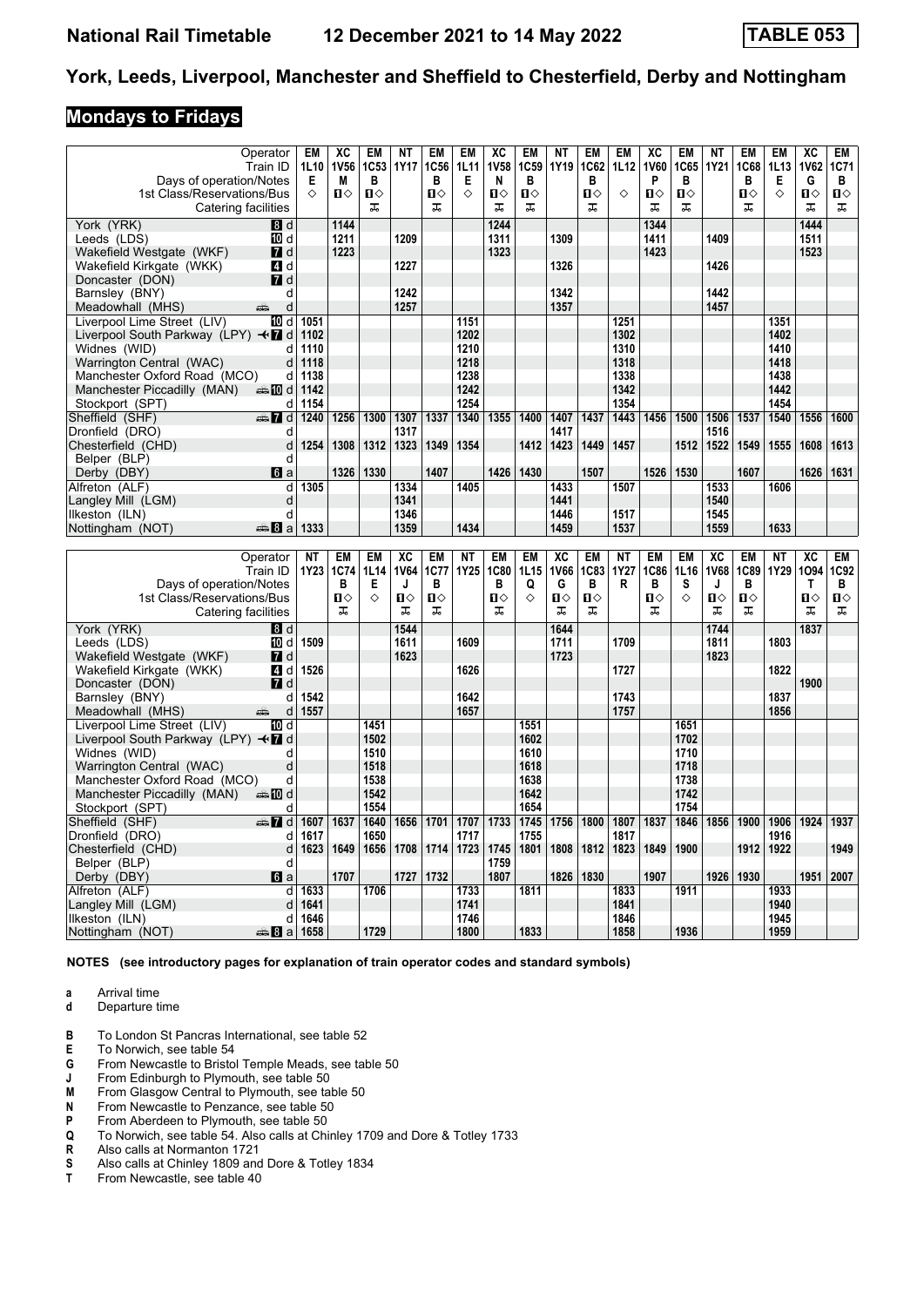#### **Mondays to Fridays**

|                                     | Operator<br>Train ID     | EM<br>1L17 | ХC<br>1V70 | EM        | NΤ<br>1C95 1Y31 | ХC<br>1M72 | EM<br>1C90 | EM<br>1L18 | ХC<br><b>1V71</b> | EM<br><b>1C98</b> | NT<br>1Y99    | EM<br>1C02     | EM<br>1L19 | EM<br>1C04 | EM<br>1C07      | ХC<br>1M00   | ΝT<br>1Y35      | EM<br>1C10 | EM<br>1L20 |
|-------------------------------------|--------------------------|------------|------------|-----------|-----------------|------------|------------|------------|-------------------|-------------------|---------------|----------------|------------|------------|-----------------|--------------|-----------------|------------|------------|
| Days of operation/Notes             |                          | Е          | Κ          | в         |                 | U          |            |            | Κ                 | в                 |               |                |            | в          |                 | v            |                 |            |            |
| 1st Class/Reservations/Bus          |                          | ♦          | ப⇔         | п⇔        |                 | п⇔         | ்ப         | ♦          | ப⇔                | Ⅱ♦                |               | $\blacksquare$ | ◇          | П⇔         | п⇔              | $\mathbf{n}$ |                 | п⇔         | ்ப         |
| Catering facilities                 |                          |            | ᅚ          | ᅚ         |                 | ᅚ          | ᅚ          |            | ᅚ                 | ᅚ                 |               |                |            | ᅚ          | ㅈ               | ㅈ            |                 | ㅈ          |            |
| York (YRK)                          | 8d                       |            | 1844       |           |                 | 1936       |            |            | 1944              |                   |               |                |            |            |                 | 2044         |                 |            |            |
| Leeds (LDS)                         | 10 d                     |            | 1911       |           | 1903            |            |            |            | 2011              |                   | 2004          | 2036           |            |            |                 | 2111         | 2104            |            |            |
| Wakefield Westgate (WKF)            | $I$ d                    |            | 1923       |           |                 |            |            |            | 2023              |                   |               | 2052           |            |            |                 | 2123         |                 |            |            |
| Wakefield Kirkgate (WKK)            | 4 d                      |            |            |           | 1922            |            |            |            |                   |                   | 2022          |                |            |            |                 |              | 2122            |            |            |
| Doncaster (DON)                     | $\overline{a}$ d         |            |            |           |                 | 1959       |            |            |                   |                   |               |                |            |            |                 |              |                 |            |            |
| Barnsley (BNY)                      |                          |            |            |           | 1938            |            |            |            |                   |                   | 2038          |                |            |            |                 |              | 2138            |            |            |
| Meadowhall (MHS)                    | پیشته                    |            |            |           | 1957            |            |            |            |                   |                   | 2051          |                |            |            |                 |              | 2155            |            |            |
| Liverpool Lime Street (LIV)         | <b>ID</b> d              | 1751       |            |           |                 |            |            | 1851       |                   |                   |               |                | 1951       |            |                 |              |                 |            |            |
| Liverpool South Parkway (LPY) < 7 d |                          | 1802       |            |           |                 |            |            | 1902       |                   |                   |               |                | 2002       |            |                 |              |                 |            |            |
| Widnes (WID)                        |                          | 1810       |            |           |                 |            |            | 1910       |                   |                   |               |                | 2010       |            |                 |              |                 |            |            |
| Warrington Central (WAC)            | d                        | 1818       |            |           |                 |            |            | 1918       |                   |                   |               |                | 2018       |            |                 |              |                 |            |            |
| Manchester Oxford Road (MCO)        | d                        | 1838       |            |           |                 |            |            | 1938       |                   |                   |               |                | 2038       |            |                 |              |                 |            |            |
| Manchester Piccadilly (MAN)         | d in the most of $\vert$ | 1842       |            |           |                 |            |            | 1942       |                   |                   |               |                | 2043       |            |                 |              |                 |            | 2141       |
| Stockport (SPT)                     | d                        | 1854       |            |           |                 |            |            | 1959       |                   |                   |               |                | 2054       |            |                 |              |                 |            |            |
| Sheffield (SHF)                     | <b>et 7</b> d            | 1940       | 1956       | 2000      | 2006            | 2024       | 2037       | 2042       | 2056              | 2101              | 2104          | 2136           | 2140       | 2145       | 2156            | 2202         | 2205            | 2229       | 2238       |
| Dronfield (DRO)                     |                          |            |            |           | 2016            |            |            |            |                   |                   | 2114          |                | 2149       |            |                 |              | 2215            |            |            |
| Chesterfield (CHD)                  | d                        | 1954       | 2008       | 2012      | $ 2022\rangle$  |            | 2049       | 2057       |                   |                   | $2113$   2120 | 2148           | 2156       |            | 2201 2212c 2225 |              | 2221 2245e 2253 |            |            |
| Belper (BLP)                        | а                        |            |            |           |                 |            |            |            |                   |                   |               |                |            |            | 2226            |              |                 |            |            |
| Derby (DBY)                         | 6a                       |            |            | 2026 2030 |                 |            | 2051 2107  |            | 2126              | 2131              | 2141          | 2207           |            | 2219       | 2234            | 2243         |                 | 2308       |            |
| Alfreton (ALF)                      |                          | 2005       |            |           | 2033            |            |            | 2108       |                   |                   |               |                | 2207       |            |                 |              | 2231            |            | 2303       |
| Langley Mill (LGM)                  | d                        | 2012       |            |           | 2040            |            |            |            |                   |                   |               |                | 2214       |            |                 |              | 2239            |            |            |
| Ilkeston (ILN)                      |                          |            |            |           | 2045            |            |            |            |                   |                   |               |                | 2219       |            |                 |              | 2244            |            | 2313       |
| Nottingham (NOT)                    | ا a ا <del>نت</del> ص    | 2034       |            |           | 2059            |            |            | 2134       |                   |                   | 2200          |                | 2240       |            |                 |              | 2258            |            | 2331       |

| Days of operation/Notes<br>1st Class/Reservations/Bus<br>Catering facilities | Operator<br>Train ID | EМ<br>1C13<br>п⇔<br>ᅚ          | EM<br><b>1L21</b><br>A<br>♦ |
|------------------------------------------------------------------------------|----------------------|--------------------------------|-----------------------------|
| York (YRK)                                                                   | 8d                   |                                |                             |
| Leeds (LDS)                                                                  | 10 d                 |                                |                             |
| Wakefield Westgate (WKF)                                                     | 7 d                  |                                |                             |
| Wakefield Kirkgate (WKK)                                                     | 4 d                  |                                |                             |
| Doncaster (DON)                                                              | <b>7</b> d           |                                |                             |
| Barnsley (BNY)                                                               | d                    |                                |                             |
| Meadowhall (MHS)                                                             | d<br>۵Ď              |                                |                             |
| Liverpool Lime Street (LIV)                                                  | 10<br>d              |                                | 2137                        |
| Liverpool South Parkway (LPY) $\triangleleft$                                | d                    |                                | 2148                        |
| Widnes (WID)                                                                 | q                    |                                | 2156                        |
| Warrington Central (WAC)                                                     | d                    |                                | 2204                        |
| Manchester Oxford Road (MCO)                                                 | q                    |                                | 2224                        |
| Manchester Piccadilly (MAN)                                                  | ্ৰ‱ 10 d             |                                | 2228                        |
| Stockport (SPT)                                                              | q                    |                                | 2239                        |
| Sheffield (SHF)                                                              |                      | $\oplus$ $\blacksquare$ d 2330 | 2338                        |
| Dronfield (DRO)                                                              | d                    |                                |                             |
| Chesterfield (CHD)                                                           | d                    | 2354                           | 0002                        |
| Belper (BLP)                                                                 | q                    |                                |                             |
| Derby (DBY)                                                                  | 6<br>a               | 0015                           |                             |
| Alfreton (ALF)                                                               | q                    |                                |                             |
| Langley Mill (LGM)                                                           | d                    |                                |                             |
| Ilkeston (ILN)                                                               | d                    |                                |                             |
| Nottingham (NOT)                                                             | di 20<br>a           |                                | 0042                        |

**NOTES (see introductory pages for explanation of train operator codes and standard symbols)**

- **a** Arrival time<br>**d** Departure t
- **d** Departure time
- **c** Arrives 3 minutes earlier
- **e** Arrives 4 minutes earlier

**A** Also calls at Chinley 2254, Edale 2302, Hope (Derbyshire) 2308, Bamford 2312, Hathersage 2316, Grindleford 2320 and Dore & Totley 2329

- **B** To London St Pancras International, see table 52
- **E** To Norwich, see table 54<br>**K** From Edinburgh to Bristo
- 
- **K** From Edinburgh to Bristol Temple Meads, see table 50<br>**U** From Newcastle to Birmingham New Street, see table 5<br>**V** From Edinburgh to Birmingham New Street, see table 5 From Newcastle to Birmingham New Street, see table 50
- From Edinburgh to Birmingham New Street, see table 50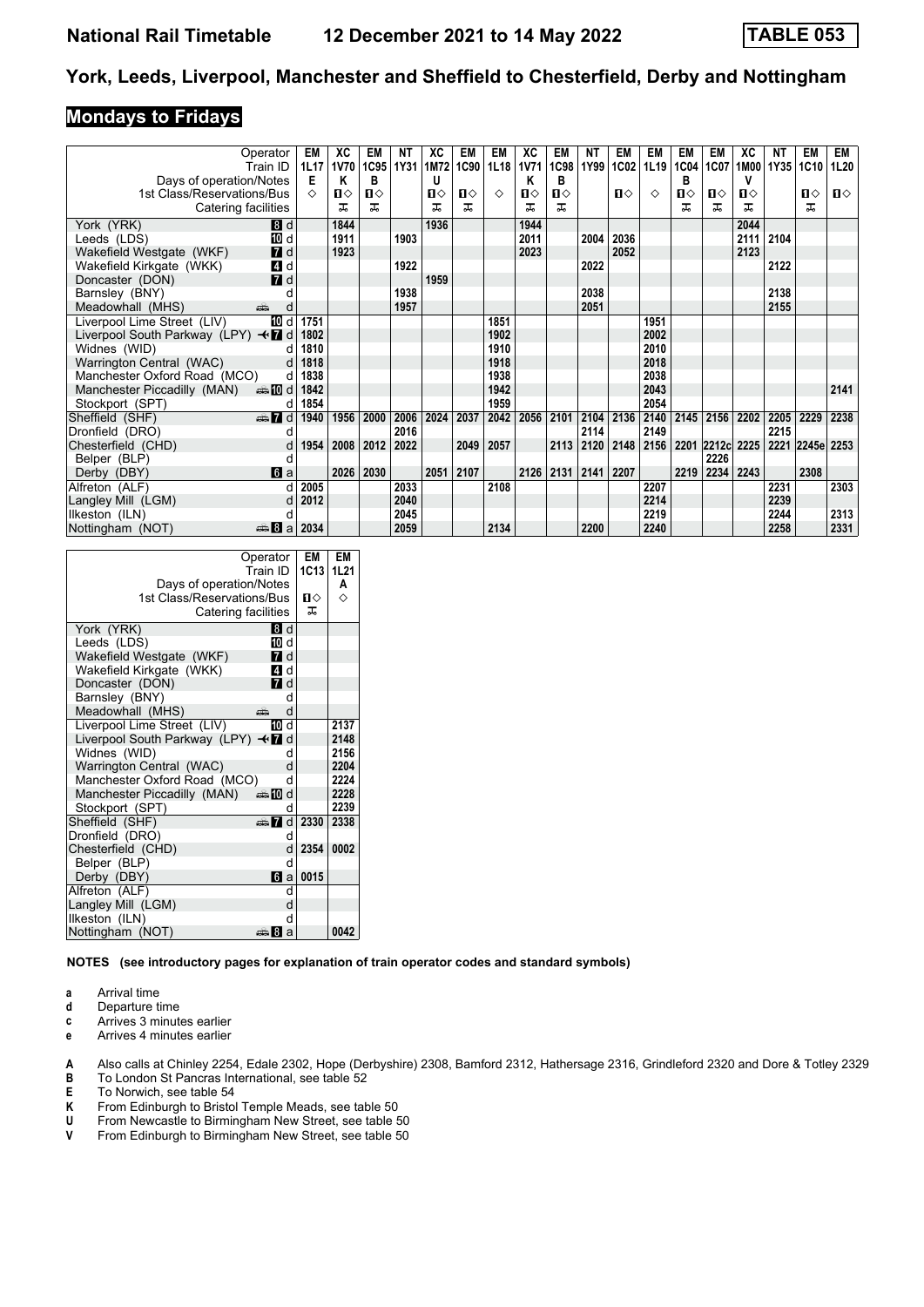### **Saturdays**

| Days of operation/Notes<br>1st Class/Reservations/Bus | Operator<br>Train ID<br>Catering facilities | NΤ<br>1Y01   | EM<br><b>1C08</b><br>в<br>Ⅱ◇<br>ᠼ | EM<br><b>1C11</b><br>в<br>$\mathbf{u}$<br>ᠼ | ΝT<br>1Y03  | EM<br><b>1C14</b><br>в<br>Ⅱ◇<br>ᠼ | <b>EM</b><br>1L03<br>♦ | XC<br><b>1V44</b><br>C<br>$\mathbf{u}$<br>ᠼ | EM<br>1C17<br>B<br>$\mathbf{u}$<br>ᠼ | ΝT<br>1Y97<br>D | <b>EM</b><br>1C <sub>20</sub><br>в<br>п<br>ᠼ | <b>EM</b><br>1L05<br>Е<br>♦ | XC<br><b>1V46</b><br>C<br>$\mathbf{u}$ | <b>EM</b><br><b>1C23</b><br>в<br>$\mathbf{u}$<br>ᅚ | ΝT<br>1Y07   | EM<br>1C26<br>в<br>$\mathbf{u}$<br>ᠼ | EM<br>1L06<br>F<br>♦ | XC<br><b>1V48</b><br>G<br>$\mathbf{u}$ | <b>EM</b><br>1C29<br>в<br>$\mathbf{u}$<br>ᠼ |
|-------------------------------------------------------|---------------------------------------------|--------------|-----------------------------------|---------------------------------------------|-------------|-----------------------------------|------------------------|---------------------------------------------|--------------------------------------|-----------------|----------------------------------------------|-----------------------------|----------------------------------------|----------------------------------------------------|--------------|--------------------------------------|----------------------|----------------------------------------|---------------------------------------------|
| York (YRK)                                            | B d                                         |              |                                   |                                             |             |                                   |                        |                                             |                                      |                 |                                              |                             | 0611                                   |                                                    |              |                                      |                      | 0744                                   |                                             |
| Leeds (LDS)                                           | 而 d                                         |              |                                   |                                             |             |                                   |                        | 0611                                        |                                      |                 |                                              |                             | 0711                                   |                                                    | 0705         |                                      |                      | 0811                                   |                                             |
| Wakefield Westgate (WKF)                              | <b>7</b> d                                  |              |                                   |                                             |             |                                   |                        | 0623                                        |                                      |                 |                                              |                             | 0723                                   |                                                    |              |                                      |                      | 0823                                   |                                             |
| Wakefield Kirkgate (WKK)                              | ZI d                                        |              |                                   |                                             |             |                                   |                        |                                             |                                      |                 |                                              |                             |                                        |                                                    | 0722         |                                      |                      |                                        |                                             |
| Doncaster (DON)                                       | $\blacksquare$ d                            |              |                                   |                                             |             |                                   |                        |                                             |                                      |                 |                                              |                             |                                        |                                                    |              |                                      |                      |                                        |                                             |
| Barnsley (BNY)                                        | d                                           |              |                                   |                                             |             |                                   |                        |                                             |                                      |                 |                                              |                             |                                        |                                                    | 0738         |                                      |                      |                                        |                                             |
| Meadowhall (MHS)                                      | d<br>پیشته                                  |              |                                   |                                             |             |                                   |                        |                                             |                                      |                 |                                              |                             |                                        |                                                    | 0753         |                                      |                      |                                        |                                             |
| Liverpool Lime Street (LIV)                           | 10 d                                        |              |                                   |                                             |             |                                   |                        |                                             |                                      |                 |                                              |                             |                                        |                                                    |              |                                      | 0647                 |                                        |                                             |
| Liverpool South Parkway (LPY) <■ d                    |                                             |              |                                   |                                             |             |                                   |                        |                                             |                                      |                 |                                              |                             |                                        |                                                    |              |                                      | 0658                 |                                        |                                             |
| Widnes (WID)                                          | d                                           |              |                                   |                                             |             |                                   |                        |                                             |                                      |                 |                                              |                             |                                        |                                                    |              |                                      | 0707                 |                                        |                                             |
| Warrington Central (WAC)                              | d                                           |              |                                   |                                             |             |                                   |                        |                                             |                                      |                 |                                              |                             |                                        |                                                    |              |                                      | 0715                 |                                        |                                             |
| Manchester Oxford Road (MCO)                          | d                                           |              |                                   |                                             |             |                                   |                        |                                             |                                      |                 |                                              |                             |                                        |                                                    |              |                                      | 0738                 |                                        |                                             |
| Manchester Piccadilly (MAN)                           | <b>▲ID</b> d                                |              |                                   |                                             |             |                                   |                        |                                             |                                      |                 |                                              |                             |                                        |                                                    |              |                                      | 0742                 |                                        |                                             |
| Stockport (SPT)                                       | d                                           |              |                                   |                                             |             |                                   |                        |                                             |                                      |                 |                                              |                             |                                        |                                                    |              |                                      | 0754                 |                                        |                                             |
| Sheffield (SHF)                                       | d and                                       | 0515         | 0530                              | 0556                                        | 0601        | 0633                              | 0645                   | 0653                                        | 0700                                 | 0703            | 0731                                         | 0740                        | 0755                                   | 0800                                               | 0803         | 0836                                 | 0840                 | 0856                                   | 0901                                        |
| Dronfield (DRO)                                       | d                                           | 0524         |                                   |                                             | 0613        |                                   | 0655                   |                                             |                                      | 0712            |                                              |                             |                                        |                                                    | 0813         |                                      |                      |                                        |                                             |
| Chesterfield (CHD)                                    | d                                           | 0530         | 0542                              | 0609                                        | 0619        | 0645                              | 0701                   | 0706                                        | 0712                                 | 0718            | 0743                                         | 0754                        | 0808                                   | 0812                                               | 0819         | 0848                                 | 0855                 | 0908                                   | 0913                                        |
| Belper (BLP)                                          | d                                           |              |                                   |                                             |             |                                   |                        |                                             |                                      |                 |                                              |                             |                                        |                                                    |              |                                      |                      |                                        |                                             |
| Derby (DBY)                                           | $\blacksquare$                              |              | 0600                              | 0627                                        |             | 0703                              |                        |                                             | 0724 0730                            |                 | 0801                                         |                             | 0826                                   | 0830                                               |              | 0906                                 |                      | 0926                                   | 0931                                        |
| Alfreton (ALF)                                        | d                                           | 0545         |                                   |                                             | 0629        |                                   | 0711                   |                                             |                                      | 0729            |                                              | 0805                        |                                        |                                                    | 0829         |                                      | 0906                 |                                        |                                             |
| Langley Mill (LGM)                                    | d                                           | 0553         |                                   |                                             | 0636        |                                   |                        |                                             |                                      | 0736            |                                              | 0812                        |                                        |                                                    | 0837         |                                      |                      |                                        |                                             |
| Ilkeston (ILN)                                        | d                                           | 0558         |                                   |                                             | 0641        |                                   | 0723                   |                                             |                                      | 0741            |                                              | 0818                        |                                        |                                                    | 0842         |                                      |                      |                                        |                                             |
| Nottingham (NOT)                                      | anna 8∃a                                    | 0611         |                                   |                                             | 0701        |                                   | 0743                   |                                             |                                      | 0753            |                                              | 0832                        |                                        |                                                    | 0855         |                                      | 0928                 |                                        |                                             |
|                                                       |                                             |              |                                   |                                             |             |                                   |                        |                                             |                                      |                 |                                              |                             |                                        |                                                    |              |                                      |                      |                                        |                                             |
|                                                       | Operator                                    | <b>NT</b>    | EM                                | EM                                          | XC          | EM                                | NΤ                     | EM                                          | XC                                   | <b>EM</b>       | NΤ                                           | <b>EM</b>                   | EM                                     | XC                                                 | EM           | NΤ                                   | XC                   | EM                                     |                                             |
|                                                       |                                             |              |                                   |                                             |             |                                   |                        |                                             |                                      |                 |                                              |                             |                                        |                                                    |              |                                      |                      |                                        | EM                                          |
|                                                       | Train ID                                    | 1Y09         | 1C32                              | 1L07                                        | <b>1V50</b> |                                   | 1Y11                   | <b>1C38</b>                                 | <b>1V52</b>                          | 1C41            | 1Y13                                         | 1C44                        | 1L09                                   | <b>1V54</b>                                        | 1C47         | 1Y15                                 | <b>1V87</b>          | 1C50                                   |                                             |
|                                                       |                                             |              | В                                 | н                                           | J           | <b>1C35</b><br>B                  |                        | B                                           | J                                    | в               |                                              | B                           | Е                                      | Κ                                                  | В            |                                      | L                    | B                                      | 1L10<br>E.                                  |
| Days of operation/Notes                               |                                             |              | $\mathbf{u}$                      | ♦                                           | Ⅱ◇          | $\mathbf{u}$                      |                        | $\mathbf{u}$                                | $\mathbf{u}$                         | $\mathbf{u}$    |                                              | $\mathbf{u}$                | ♦                                      | Π                                                  | $\mathbf{u}$ |                                      | $\mathbf{u}$         | $\mathbf{u}$                           | ♦                                           |
| 1st Class/Reservations/Bus                            |                                             |              | ᠼ                                 |                                             | 工           | ᠼ                                 |                        | ᠼ                                           | ᠼ                                    | 工               |                                              | ᠼ                           |                                        | 工                                                  | 工            |                                      | 工                    | ᅚ                                      |                                             |
|                                                       | Catering facilities                         |              |                                   |                                             |             |                                   |                        |                                             |                                      |                 |                                              |                             |                                        |                                                    |              |                                      |                      |                                        |                                             |
| York (YRK)                                            | B d                                         |              |                                   |                                             | 0844        |                                   |                        |                                             | 0944                                 |                 |                                              |                             |                                        | 1044                                               |              |                                      | 1137                 |                                        |                                             |
| Leeds (LDS)                                           | 10 d                                        | 0804         |                                   |                                             | 0911        |                                   | 0909                   |                                             | 1011                                 |                 | 1009                                         |                             |                                        | 1111                                               |              | 1109                                 |                      |                                        |                                             |
| Wakefield Westgate (WKF)                              | <b>7</b> d                                  |              |                                   |                                             | 0923        |                                   |                        |                                             | 1023                                 |                 |                                              |                             |                                        | 1123                                               |              |                                      |                      |                                        |                                             |
| Wakefield Kirkgate (WKK)                              | 4 d                                         | 0822         |                                   |                                             |             |                                   | 0926                   |                                             |                                      |                 | 1026                                         |                             |                                        |                                                    |              | 1126                                 |                      |                                        |                                             |
| Doncaster (DON)                                       | $\blacksquare$ d                            |              |                                   |                                             |             |                                   | 0942                   |                                             |                                      |                 | 1042                                         |                             |                                        |                                                    |              |                                      | 1159                 |                                        |                                             |
| Barnsley (BNY)                                        | d<br>پیشته<br>d                             | 0838         |                                   |                                             |             |                                   | 0957                   |                                             |                                      |                 | 1057                                         |                             |                                        |                                                    |              | 1142                                 |                      |                                        |                                             |
| Meadowhall (MHS)                                      |                                             | 0857         |                                   |                                             |             |                                   |                        |                                             |                                      |                 |                                              |                             |                                        |                                                    |              | 1157                                 |                      |                                        |                                             |
| Liverpool Lime Street (LIV)                           | 10 d                                        |              |                                   | 0742<br>0753                                |             |                                   |                        |                                             |                                      |                 |                                              |                             | 0952<br>1002                           |                                                    |              |                                      |                      |                                        | 1051                                        |
| Liverpool South Parkway (LPY) <■ d                    | d                                           |              |                                   |                                             |             |                                   |                        |                                             |                                      |                 |                                              |                             |                                        |                                                    |              |                                      |                      |                                        | 1102                                        |
| Widnes (WID)                                          |                                             |              |                                   | 0805                                        |             |                                   |                        |                                             |                                      |                 |                                              |                             | 1010                                   |                                                    |              |                                      |                      |                                        | 1110                                        |
| Warrington Central (WAC)                              | d                                           |              |                                   | 0813                                        |             |                                   |                        |                                             |                                      |                 |                                              |                             | 1018                                   |                                                    |              |                                      |                      |                                        | 1118                                        |
| Manchester Oxford Road (MCO)                          | d                                           |              |                                   | 0838                                        |             |                                   |                        |                                             |                                      |                 |                                              |                             | 1038<br>1042                           |                                                    |              |                                      |                      |                                        | 1138                                        |
| Manchester Piccadilly (MAN)                           | dan <b>m</b> ill                            |              |                                   | 0843                                        |             |                                   |                        |                                             |                                      |                 |                                              |                             | 1054                                   |                                                    |              |                                      |                      |                                        | 1142                                        |
| Stockport (SPT)                                       | d                                           |              |                                   | 0854                                        |             |                                   |                        |                                             |                                      |                 |                                              |                             |                                        |                                                    |              |                                      |                      |                                        | 1155                                        |
| Sheffield (SHF)                                       | d Ma<br>d                                   | 0906<br>0916 | 0929                              | 0940                                        | 0956        | 1001                              | 1006<br>1016           | 1036                                        | 1055                                 | 1100            | 1107<br>1116                                 | 1130                        | 1140                                   | 1155                                               | 1200         | 1206<br>1216                         | 1224                 | 1236                                   | 1239                                        |
| Dronfield (DRO)<br>Chesterfield (CHD)                 | d                                           | 0922         | 0941                              | 0954                                        |             | 1013                              | 1022                   | 1048                                        | 1108                                 | 1112            | 1122                                         | 1142                        | 1155                                   |                                                    | 1212         | 1222                                 |                      | 1249                                   | 1254                                        |
|                                                       | d                                           |              |                                   |                                             |             |                                   |                        |                                             |                                      |                 |                                              |                             |                                        |                                                    |              |                                      |                      |                                        |                                             |
| Belper (BLP)                                          | <b>G</b> a                                  |              | 0959                              |                                             | 1027        | 1031                              |                        | 1106                                        | 1126                                 | 1130            |                                              | 1200                        |                                        | 1226                                               | 1230         |                                      | 1251                 | 1307                                   |                                             |
| Derby (DBY)                                           |                                             | 0933         |                                   | 1004                                        |             |                                   | 1033                   |                                             |                                      |                 | 1133                                         |                             |                                        |                                                    |              |                                      |                      |                                        |                                             |
| Alfreton (ALF)                                        | d                                           |              |                                   |                                             |             |                                   |                        |                                             |                                      |                 |                                              |                             | 1205                                   |                                                    |              | 1233                                 |                      |                                        | 1304                                        |
| Langley Mill (LGM)                                    | d                                           | 0940         |                                   |                                             |             |                                   | 1040                   |                                             |                                      |                 | 1140                                         |                             |                                        |                                                    |              | 1240                                 |                      |                                        |                                             |
| Ilkeston (ILN)<br>Nottingham (NOT)                    | d<br>$\frac{1}{2}$ 3 a 0959                 | 0945         |                                   | 1015<br>1029                                |             |                                   | 1045<br>1058           |                                             |                                      |                 | 1145<br>1201                                 |                             | 1215<br>1228                           |                                                    |              | 1245<br>1258                         |                      |                                        | 1314<br>1327                                |

**NOTES (see introductory pages for explanation of train operator codes and standard symbols)**

**a** Arrival time<br>**d** Departure t

- **d** Departure time
- **B** To London St Pancras International, see table 52
- **C** To Plymouth, see table 50<br>**D** From Retford, see table 26
- **D** From Retford, see table 26<br>**E** To Norwich, see table 54
- **E** To Norwich, see table 54<br>**F** To Norwich, see table 54.
- **F** To Norwich, see table 54. Also calls at Birchwood 0720 and Dore & Totley 0828<br>**G** To Bristol Temple Meads, see table 50
- **6** To Bristol Temple Meads, see table 50
- **H** To Norwich, see table 54. Also calls at Hunts Cross 0759 and Birchwood 0818
- **J** From Edinburgh to Plymouth, see table 50<br>**K** From Newcastle to Bristol Temple Meads,
- **K** From Newcastle to Bristol Temple Meads, see table 50<br>**L** From Newcastle to Birmingham New Street, see table 5
- From Newcastle to Birmingham New Street, see table 50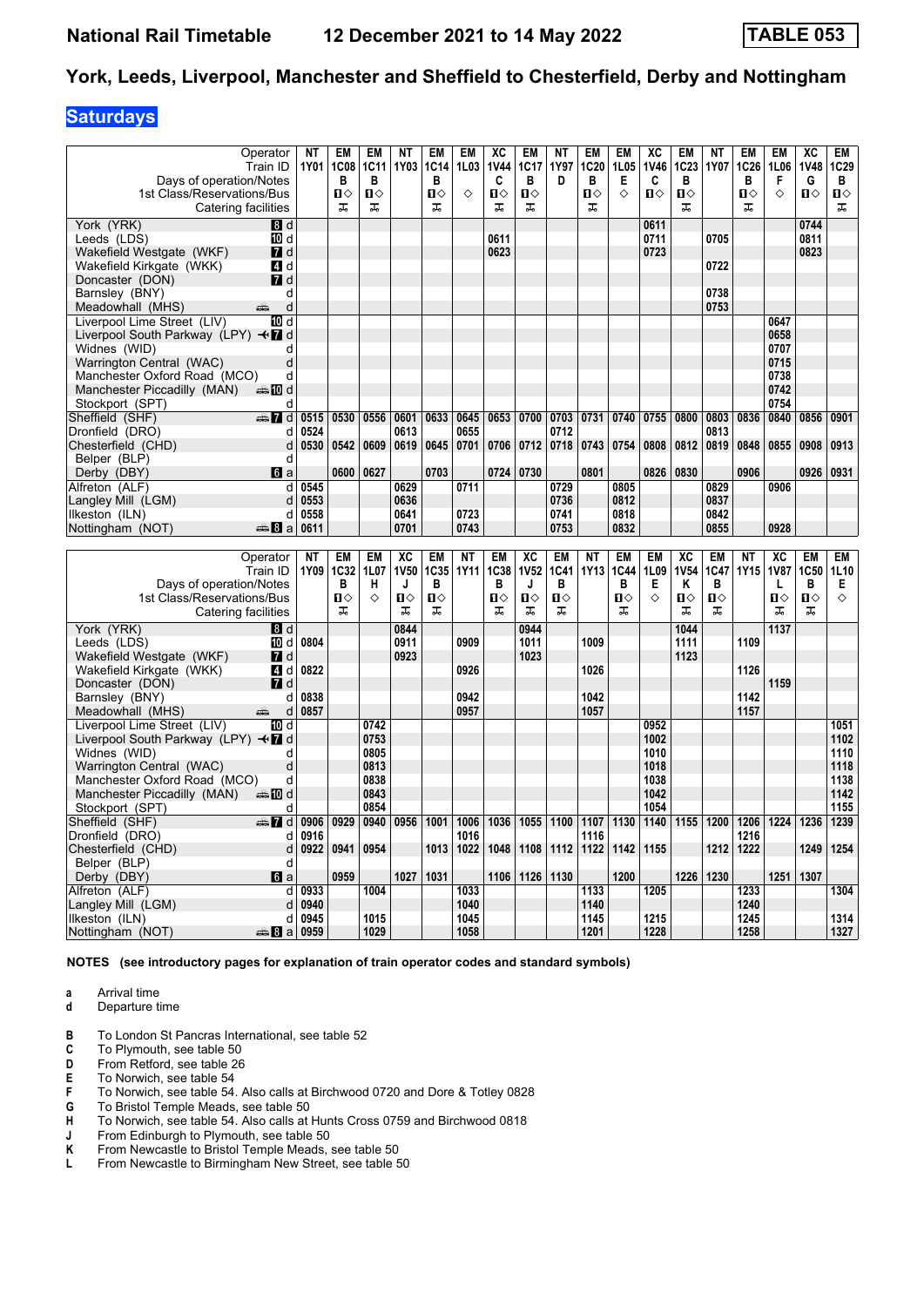### **Saturdays**

| Operator<br>Train ID<br>Days of operation/Notes<br>1st Class/Reservations/Bus<br>Catering facilities | XC<br>1V56<br>M<br>$\mathbf{u}$ | EM<br>1C53<br>B<br>$\blacksquare$<br>ᠼ | NΤ<br><b>1Y17</b> | EM<br>1C56<br>B<br>$\mathbf{u}$<br>ᠼ | EM<br><b>1L11</b><br>Е<br>♦ | XC<br><b>1V58</b><br>N<br>$\mathbf{u}$<br>ᠼ | EM<br>1C <sub>59</sub><br>B<br>$\mathbf{u}$<br>ᠼ | <b>NT</b><br>1Y19 | <b>EM</b><br>1C62<br>B<br>$\mathbf{u}$<br>ᠼ | EM<br>1L12<br>♦ | XC<br><b>1V60</b><br>P<br>$\blacksquare$<br>ᠼ | EM<br>1C65<br>B<br>$\mathbf{u}$<br>ᠼ | <b>NT</b><br><b>1Y21</b> | EM<br>1C68<br>B<br>$\mathbf{u}$<br>ᠼ | EM<br>1L13<br>Е<br>♦ | XC<br><b>1V62</b><br>Κ<br>$\mathbf{u}$<br>ᠼ | <b>EM</b><br>1C71<br>B<br>$\mathbf{u}$<br>ᠼ | <b>NT</b><br>1Y23 |
|------------------------------------------------------------------------------------------------------|---------------------------------|----------------------------------------|-------------------|--------------------------------------|-----------------------------|---------------------------------------------|--------------------------------------------------|-------------------|---------------------------------------------|-----------------|-----------------------------------------------|--------------------------------------|--------------------------|--------------------------------------|----------------------|---------------------------------------------|---------------------------------------------|-------------------|
| York (YRK)                                                                                           | $8$ d 1144                      |                                        |                   |                                      |                             | 1244                                        |                                                  |                   |                                             |                 | 1344                                          |                                      |                          |                                      |                      | 1444                                        |                                             |                   |
| Leeds (LDS)<br>10 d                                                                                  | 1211                            |                                        | 1209              |                                      |                             | 1311                                        |                                                  | 1309              |                                             |                 | 1411                                          |                                      | 1409                     |                                      |                      | 1511                                        |                                             | 1509              |
| Wakefield Westgate (WKF)                                                                             | $\blacksquare$ d   1223         |                                        |                   |                                      |                             | 1323                                        |                                                  |                   |                                             |                 | 1423                                          |                                      |                          |                                      |                      | 1523                                        |                                             |                   |
| Wakefield Kirkgate (WKK)<br>ZI d                                                                     |                                 |                                        | 1227              |                                      |                             |                                             |                                                  | 1326              |                                             |                 |                                               |                                      | 1426                     |                                      |                      |                                             |                                             | 1526              |
| $\blacksquare$ d<br>Doncaster (DON)                                                                  |                                 |                                        |                   |                                      |                             |                                             |                                                  |                   |                                             |                 |                                               |                                      |                          |                                      |                      |                                             |                                             |                   |
| Barnsley (BNY)<br>d                                                                                  |                                 |                                        | 1242              |                                      |                             |                                             |                                                  | 1342              |                                             |                 |                                               |                                      | 1442                     |                                      |                      |                                             |                                             | 1542              |
| Meadowhall (MHS)<br>æ<br>d                                                                           |                                 |                                        | 1257              |                                      |                             |                                             |                                                  | 1357              |                                             |                 |                                               |                                      | 1457                     |                                      |                      |                                             |                                             | 1557              |
| <b>10</b> d<br>Liverpool Lime Street (LIV)                                                           |                                 |                                        |                   |                                      | 1152                        |                                             |                                                  |                   |                                             | 1251            |                                               |                                      |                          |                                      | 1352                 |                                             |                                             |                   |
| Liverpool South Parkway (LPY) $\triangleleft \mathbf{Z}$ d                                           |                                 |                                        |                   |                                      | 1202                        |                                             |                                                  |                   |                                             | 1302            |                                               |                                      |                          |                                      | 1402                 |                                             |                                             |                   |
| Widnes (WID)<br>d                                                                                    |                                 |                                        |                   |                                      | 1210                        |                                             |                                                  |                   |                                             | 1310            |                                               |                                      |                          |                                      | 1410                 |                                             |                                             |                   |
| Warrington Central (WAC)<br>d                                                                        |                                 |                                        |                   |                                      | 1218                        |                                             |                                                  |                   |                                             | 1318            |                                               |                                      |                          |                                      | 1418                 |                                             |                                             |                   |
| Manchester Oxford Road (MCO)<br>d                                                                    |                                 |                                        |                   |                                      | 1238                        |                                             |                                                  |                   |                                             | 1338            |                                               |                                      |                          |                                      | 1438                 |                                             |                                             |                   |
| Manchester Piccadilly (MAN)<br>dan <b>in</b> d                                                       |                                 |                                        |                   |                                      | 1242                        |                                             |                                                  |                   |                                             | 1342            |                                               |                                      |                          |                                      | 1442                 |                                             |                                             |                   |
| Stockport (SPT)<br>d                                                                                 |                                 |                                        |                   |                                      | 1255                        |                                             |                                                  |                   |                                             | 1355            |                                               |                                      |                          |                                      | 1455                 |                                             |                                             |                   |
| Sheffield (SHF)<br>$\oplus$ 7<br>d                                                                   | 1256                            | 1300                                   | 1307              | 1336                                 | 1340                        | 1356                                        | 1401                                             | 1407              | 1436                                        | 1440            | 1456                                          | 1501                                 | 1506                     | 1537                                 | 1540                 | 1556                                        | 1601                                        | 1607              |
| Dronfield (DRO)<br>d                                                                                 |                                 |                                        | 1317              |                                      |                             |                                             |                                                  | 1417              |                                             |                 |                                               |                                      | 1516                     |                                      |                      |                                             |                                             | 1617              |
| Chesterfield (CHD)<br>d                                                                              | 1308                            | 1312                                   | 1323              | 1349                                 | 1354                        |                                             | 1413                                             | 1423              | 1448                                        | 1454            | 1508                                          | 1513                                 | 1522                     | 1549                                 | 1554                 | 1608                                        | 1613                                        | 1623              |
| Belper (BLP)<br>d                                                                                    |                                 |                                        |                   |                                      |                             |                                             |                                                  |                   |                                             |                 |                                               |                                      |                          |                                      |                      |                                             |                                             |                   |
| Derby (DBY)<br><b>6</b> a                                                                            | 1326                            | 1330                                   |                   | 1407                                 |                             | 1427                                        | 1431                                             |                   | 1506                                        |                 | 1526                                          | 1531                                 |                          | 1607                                 |                      | 1626                                        | 1631                                        |                   |
| Alfreton (ALF)<br>d                                                                                  |                                 |                                        | 1334              |                                      | 1405                        |                                             |                                                  | 1433              |                                             | 1505            |                                               |                                      | 1533                     |                                      | 1605                 |                                             |                                             | 1633              |
| Langley Mill (LGM)<br>d                                                                              |                                 |                                        | 1341              |                                      |                             |                                             |                                                  | 1441              |                                             |                 |                                               |                                      | 1540                     |                                      |                      |                                             |                                             | 1641              |
| d<br>llkeston (ILN)                                                                                  |                                 |                                        | 1346              |                                      |                             |                                             |                                                  | 1446              |                                             |                 |                                               |                                      | 1545                     |                                      |                      |                                             |                                             | 1646              |
| de 8 a<br>Nottingham (NOT)                                                                           |                                 |                                        | 1400              |                                      | 1429                        |                                             |                                                  | 1459              |                                             | 1534            |                                               |                                      | 1559                     |                                      | 1625                 |                                             |                                             | 1658              |
|                                                                                                      |                                 |                                        |                   |                                      |                             |                                             |                                                  |                   |                                             |                 |                                               |                                      |                          |                                      |                      |                                             |                                             |                   |
|                                                                                                      |                                 |                                        |                   |                                      |                             |                                             |                                                  |                   |                                             |                 |                                               |                                      |                          |                                      |                      |                                             |                                             |                   |
| Operator                                                                                             | <b>EM</b>                       | EM                                     | XC                | <b>EM</b>                            | <b>NT</b>                   | <b>EM</b>                                   | <b>EM</b>                                        | XC                | <b>EM</b>                                   | <b>NT</b>       | <b>EM</b>                                     | EM                                   | XC                       | <b>EM</b>                            | <b>NT</b>            | <b>EM</b>                                   | <b>EM</b>                                   | XC                |
| Train ID                                                                                             | 1C74                            | 1L14                                   | <b>1V64</b>       | 1C77                                 | 1Y25                        | <b>1C80</b>                                 | 1L15                                             | <b>1V66</b>       | 1C83                                        | 1Y27            | 1C86                                          | 1L16                                 | 1V68                     | 1C89                                 | 1Y29                 | 1C92                                        | 1L17                                        | <b>1V70</b>       |
| Days of operation/Notes                                                                              | B                               | Е                                      | J                 | в                                    |                             | в                                           | Q                                                | ĸ                 | B                                           | R               | B                                             | s                                    | J                        | B                                    |                      | в                                           | Е                                           | T.                |
| 1st Class/Reservations/Bus                                                                           | $\mathbf{u}$                    | ♦                                      | $\mathbf{u}$      | Ⅱ◇                                   |                             | $\mathbf{u}$                                | ♦                                                | $\P$ $\Diamond$   | $\mathbf{u}$                                |                 | $\mathbf{u}$                                  | ♦                                    | $\mathbf{u}$             | $\mathbf{u}$                         |                      | $\mathbf{u}$                                | ♦                                           | $\mathbf{u}$      |
| Catering facilities                                                                                  | ᠼ                               |                                        | ᠼ                 | ᠼ                                    |                             | ᠼ                                           |                                                  | ᠼ                 | ㅈ                                           |                 | ᠼ                                             |                                      | ᅚ                        | ᠼ                                    |                      | ᠼ                                           |                                             | ᠼ                 |
| York (YRK)<br><b>8 d</b>                                                                             |                                 |                                        | 1544              |                                      |                             |                                             |                                                  | 1644              |                                             |                 |                                               |                                      | 1744                     |                                      |                      |                                             |                                             | 1844              |
| Leeds (LDS)<br>10 d                                                                                  |                                 |                                        | 1611              |                                      | 1609                        |                                             |                                                  | 1711              |                                             | 1709            |                                               |                                      | 1811                     |                                      | 1803                 |                                             |                                             | 1911              |
| Wakefield Westgate (WKF)<br><b>7</b> d                                                               |                                 |                                        | 1623              |                                      |                             |                                             |                                                  | 1723              |                                             |                 |                                               |                                      | 1823                     |                                      |                      |                                             |                                             | 1923              |
| Wakefield Kirkgate (WKK)<br>4 d                                                                      |                                 |                                        |                   |                                      | 1626                        |                                             |                                                  |                   |                                             | 1727            |                                               |                                      |                          |                                      | 1822                 |                                             |                                             |                   |
| Doncaster (DON)<br><b>7</b> d                                                                        |                                 |                                        |                   |                                      |                             |                                             |                                                  |                   |                                             |                 |                                               |                                      |                          |                                      |                      |                                             |                                             |                   |
| Barnsley (BNY)<br>d                                                                                  |                                 |                                        |                   |                                      | 1642                        |                                             |                                                  |                   |                                             | 1743            |                                               |                                      |                          |                                      | 1837                 |                                             |                                             |                   |
| Meadowhall (MHS)<br>d<br>æ                                                                           |                                 |                                        |                   |                                      | 1657                        |                                             |                                                  |                   |                                             | 1757            |                                               |                                      |                          |                                      | 1856                 |                                             |                                             |                   |
| Liverpool Lime Street (LIV)<br>TO d                                                                  |                                 | 1452                                   |                   |                                      |                             |                                             | 1552                                             |                   |                                             |                 |                                               | 1652                                 |                          |                                      |                      |                                             | 1752                                        |                   |
| Liverpool South Parkway (LPY) <■ d                                                                   |                                 | 1502                                   |                   |                                      |                             |                                             | 1602                                             |                   |                                             |                 |                                               | 1702                                 |                          |                                      |                      |                                             | 1802                                        |                   |
| Widnes (WID)<br>d                                                                                    |                                 | 1510                                   |                   |                                      |                             |                                             | 1610                                             |                   |                                             |                 |                                               | 1710                                 |                          |                                      |                      |                                             | 1810                                        |                   |
| Warrington Central (WAC)<br>d                                                                        |                                 | 1518                                   |                   |                                      |                             |                                             | 1618                                             |                   |                                             |                 |                                               | 1718                                 |                          |                                      |                      |                                             | 1818                                        |                   |
| Manchester Oxford Road (MCO)<br>d                                                                    |                                 | 1538                                   |                   |                                      |                             |                                             | 1638                                             |                   |                                             |                 |                                               | 1738                                 |                          |                                      |                      |                                             | 1838                                        |                   |
| Manchester Piccadilly (MAN)<br>dan manufa                                                            |                                 | 1542                                   |                   |                                      |                             |                                             | 1642                                             |                   |                                             |                 |                                               | 1742                                 |                          |                                      |                      |                                             | 1842                                        |                   |
| Stockport (SPT)<br>d                                                                                 |                                 | 1555                                   |                   |                                      |                             |                                             | 1653                                             |                   |                                             |                 |                                               | 1755                                 |                          |                                      |                      |                                             | 1855                                        |                   |
| Sheffield (SHF)<br>$\Rightarrow$ 7<br>d                                                              | 1637                            | 1640                                   | 1656              | 1700                                 | 1707                        | 1737                                        | 1741                                             | 1756              | 1800                                        | 1807            | 1837                                          | 1840                                 | 1856                     | 1901                                 | 1907                 | 1937                                        | 1940                                        | 1956              |
| Dronfield (DRO)<br>d                                                                                 |                                 | 1650                                   |                   |                                      | 1717                        |                                             | 1751                                             |                   |                                             | 1817            |                                               |                                      |                          |                                      | 1917                 |                                             |                                             |                   |
| Chesterfield (CHD)<br>d                                                                              | 1649                            | 1656                                   | 1708              | 1712                                 | 1723                        | 1749                                        | 1757                                             | 1808              | 1812                                        | 1823            | 1849                                          | 1854                                 |                          | 1913                                 | 1923                 | 1949                                        | 1955                                        | 2008              |
| Belper (BLP)<br>d                                                                                    |                                 |                                        |                   |                                      |                             |                                             |                                                  |                   |                                             |                 |                                               |                                      |                          |                                      |                      |                                             |                                             |                   |
| Derby (DBY)<br> 6 a                                                                                  | 1707                            |                                        | 1726              | 1730                                 |                             | 1807                                        |                                                  | 1826              | 1830                                        |                 | 1907                                          |                                      | 1926                     | 1931                                 |                      | 2007                                        |                                             | 2026              |
| Alfreton (ALF)<br>d                                                                                  |                                 | 1707                                   |                   |                                      | 1733                        |                                             | 1808                                             |                   |                                             | 1833            |                                               | 1905                                 |                          |                                      | 1934                 |                                             | 2006                                        |                   |
| Langlev Mill(LGM)<br>d<br>d<br>Ilkeston (ILN)                                                        |                                 |                                        |                   |                                      | 1741<br>1746                |                                             |                                                  |                   |                                             | 1841<br>1846    |                                               |                                      |                          |                                      | 1941<br>1946         |                                             |                                             |                   |

**NOTES (see introductory pages for explanation of train operator codes and standard symbols)**

**a** Arrival time<br>**d** Departure t

- **d** Departure time
- **B** To London St Pancras International, see table 52<br>**E** To Norwich, see table 54
- **E** To Norwich, see table 54<br>**J** From Edinburgh to Plyme
- **J** From Edinburgh to Plymouth, see table 50<br>**K** From Newcastle to Bristol Temple Meads,
- **K** From Newcastle to Bristol Temple Meads, see table 50<br>**M** From Glasgow Central to Plymouth, see table 50
- **M** From Glasgow Central to Plymouth, see table 50<br>**N** From Newcastle to Penzance, see table 50
- **N** From Newcastle to Penzance, see table 50<br>**P** From Aberdeen to Penzance, see table 50
- **P** From Aberdeen to Penzance, see table 50<br>**Q** To Norwich, see table 54. Also calls at Chir
- **4** To Norwich, see table 54. Also calls at Chinley 1708 and Dore & Totley 1728<br>**R** Also calls at Normanton 1721
- **R** Also calls at Normanton 1721<br> **S** Also calls at Chinley 1809<br> **T** From Edinburgh to Bristol Ter
- **6** Also calls at Chinley 1
- From Edinburgh to Bristol Temple Meads, see table 50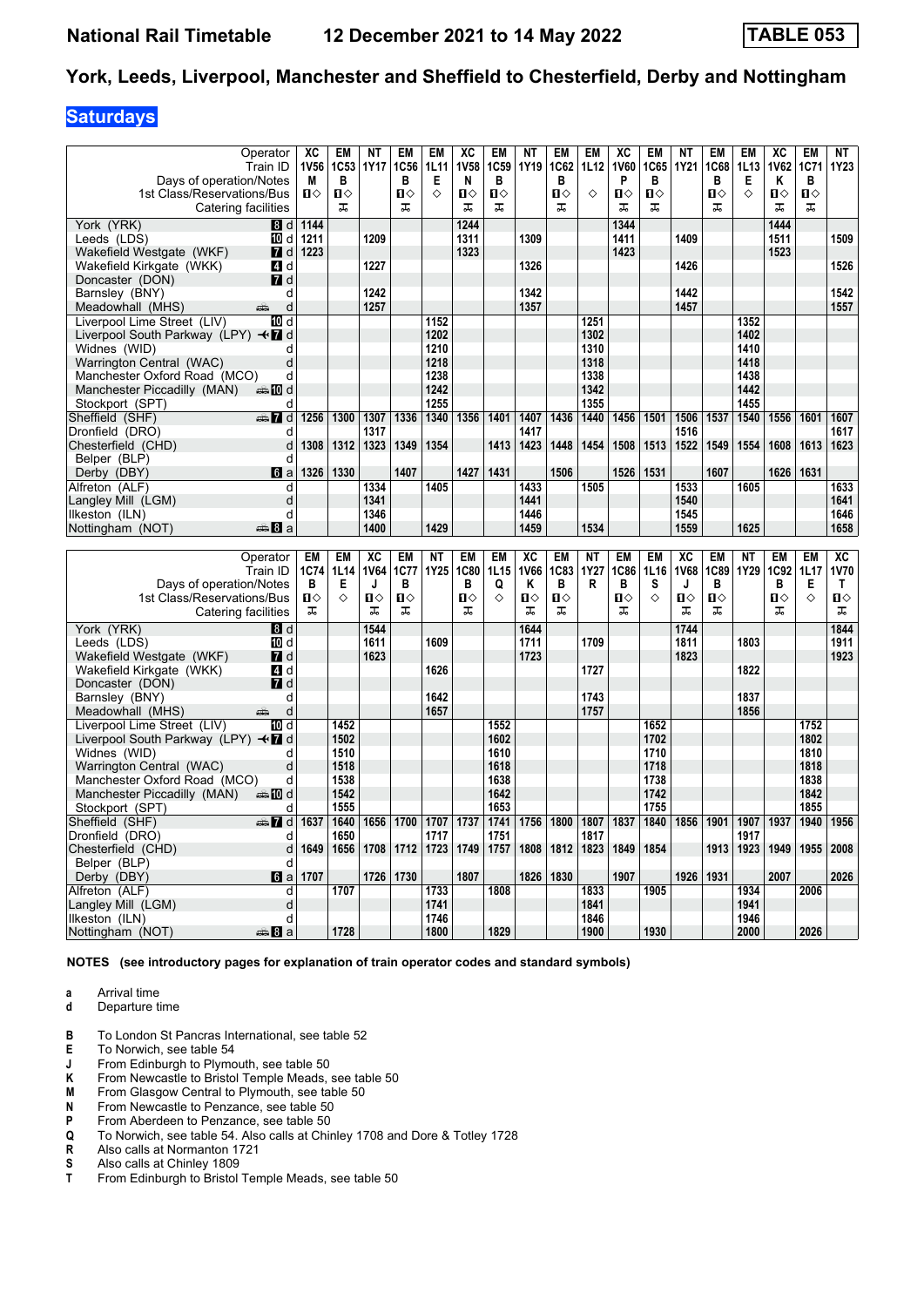### **Saturdays**

| Operator<br>Train ID<br>Days of operation/Notes            | EM<br>1C95<br>в | NΤ<br>1Y31 | XC<br>1M72 | EM<br>1C96<br>IJ | EM<br>1L18 | XC<br>1M80<br>v | EM<br>1C98<br>U | NΤ<br>1Y99 | EM<br>1L19 | ХC<br>1M00<br>٧ | EM<br>1M95 | ΝT<br>1Y35 | EM<br>1L20 | EM<br>1L21 | EM<br>1C99 | EM<br>1L22<br>А |
|------------------------------------------------------------|-----------------|------------|------------|------------------|------------|-----------------|-----------------|------------|------------|-----------------|------------|------------|------------|------------|------------|-----------------|
| 1st Class/Reservations/Bus                                 | $\mathbf{u}$    |            | п⇔         | Ⅱ♦               | ♦          | п⇔              | $\mathbf{u}$    |            | ♦          | $\mathbf{u}$    | ♦          |            | ♦          | п⇔         | ப⇔         | ♦               |
| Catering facilities                                        | ㅈ               |            | ㅈ          | ᅚ                |            | 굾               |                 |            |            | ᅚ               |            |            |            |            | ᅚ          |                 |
| 8d                                                         |                 |            | 1936       |                  |            | 1944            |                 |            |            | 2044            |            |            |            |            |            |                 |
| York (YRK)<br>10 d<br>Leeds (LDS)                          |                 | 1903       |            |                  |            | 2011            |                 | 2004       |            | 2111            |            | 2104       |            |            |            |                 |
| $I$ d<br>Wakefield Westgate (WKF)                          |                 |            |            |                  |            | 2023            |                 |            |            | 2123            |            |            |            |            |            |                 |
| 4 d<br>Wakefield Kirkgate (WKK)                            |                 | 1922       |            |                  |            |                 |                 | 2022       |            |                 |            | 2123       |            |            |            |                 |
| $I$ d<br>Doncaster (DON)                                   |                 |            | 1959       |                  |            |                 |                 |            |            |                 |            |            |            |            |            |                 |
| Barnsley (BNY)                                             | d               | 1938       |            |                  |            |                 |                 | 2038       |            |                 |            | 2139       |            |            |            |                 |
| Meadowhall (MHS)<br>۵Ť۵                                    | d               | 1957       |            |                  |            |                 |                 | 2051       |            |                 |            | 2154       |            |            |            |                 |
| Liverpool Lime Street (LIV)<br>TO d                        |                 |            |            |                  | 1852       |                 |                 |            | 1952       |                 |            |            | 2050       |            |            | 2137            |
| Liverpool South Parkway (LPY) $\triangleleft \mathbf{Z}$ d |                 |            |            |                  | 1902       |                 |                 |            | 2002       |                 |            |            | 2101       |            |            | 2148            |
| Widnes (WID)                                               |                 |            |            |                  | 1910       |                 |                 |            | 2010       |                 |            |            | 2109       |            |            | 2156            |
| Warrington Central (WAC)                                   | d               |            |            |                  | 1918       |                 |                 |            | 2018       |                 |            |            | 2117       |            |            | 2205            |
| Manchester Oxford Road (MCO)                               | d               |            |            |                  | 1938       |                 |                 |            | 2038       |                 |            |            | 2138       |            |            | 2225            |
| Manchester Piccadilly (MAN)                                |                 |            |            |                  | 1942       |                 |                 |            | 2042       |                 |            |            | 2142       | 2153       |            | 2229            |
| Stockport (SPT)                                            | d               |            |            |                  | 1955       |                 |                 |            | 2055       |                 |            |            | 2153       | 2203       |            | 2239            |
| Sheffield (SHF)<br>$\oplus$ 7 d                            | 2001            | 2006       | 2024       | 2030             | 2042       | 2056            | 2100            | 2104       | 2137       | 2157            | 2200       | 2204       | 2241       | 2256       | 2320       | 2342            |
| Dronfield (DRO)                                            | d               | 2016       |            |                  |            |                 |                 | 2114       | 2147       |                 |            | 2214       |            |            |            |                 |
| Chesterfield (CHD)                                         | 2013<br>d       | 2022       |            | 2042             | 2056       | 2108            | 2114            | 2120       | 2153       | 2209            | 2214       | 2220       | 2255       | 2311       | 2332       | 2356            |
| Belper (BLP)                                               | d               |            |            |                  |            |                 |                 |            |            |                 | 2228       |            |            |            |            |                 |
| 6a<br>Derby (DBY)                                          | 2031            |            | 2051       | 2100             |            | 2126            | 2133            | 2141       |            | 2227            | 2241       |            |            |            | 0006       |                 |
| Alfreton (ALF)                                             | d               | 2033       |            |                  | 2107       |                 |                 |            | 2203       |                 |            | 2231       | 2305       | 2322       |            |                 |
| Langley Mill (LGM)                                         | d               | 2040       |            |                  |            |                 |                 |            | 2211       |                 |            | 2238       |            |            |            |                 |
| Ilkeston (ILN)                                             | d               | 2045       |            |                  |            |                 |                 |            | 2216       |                 |            | 2243       | 2315       | 2332       |            |                 |
| Nottingham (NOT)<br>de 8 a                                 |                 | 2059       |            |                  | 2132       |                 |                 | 2200       | 2234       |                 |            | 2257       | 2336       | 2351       |            | 0035            |

**NOTES (see introductory pages for explanation of train operator codes and standard symbols)**

**a** Arrival time<br>**d** Departure t

**d** Departure time

**A** Also calls at Chinley 2254, Edale 2302, Hope (Derbyshire) 2308, Bamford 2312, Hathersage 2316, Grindleford 2320 and Dore & Totley 2329<br>**B** To London St Pancras International, see table 52

**B** To London St Pancras International, see table 52<br>**L** From Newcastle to Birmingham New Street, see t

**L** From Newcastle to Birmingham New Street, see table 50<br>**U** To Leicester, see table 52

**8** To Leicester, see table 52<br>**8** From Edinburgh to Birming

From Edinburgh to Birmingham New Street, see table 50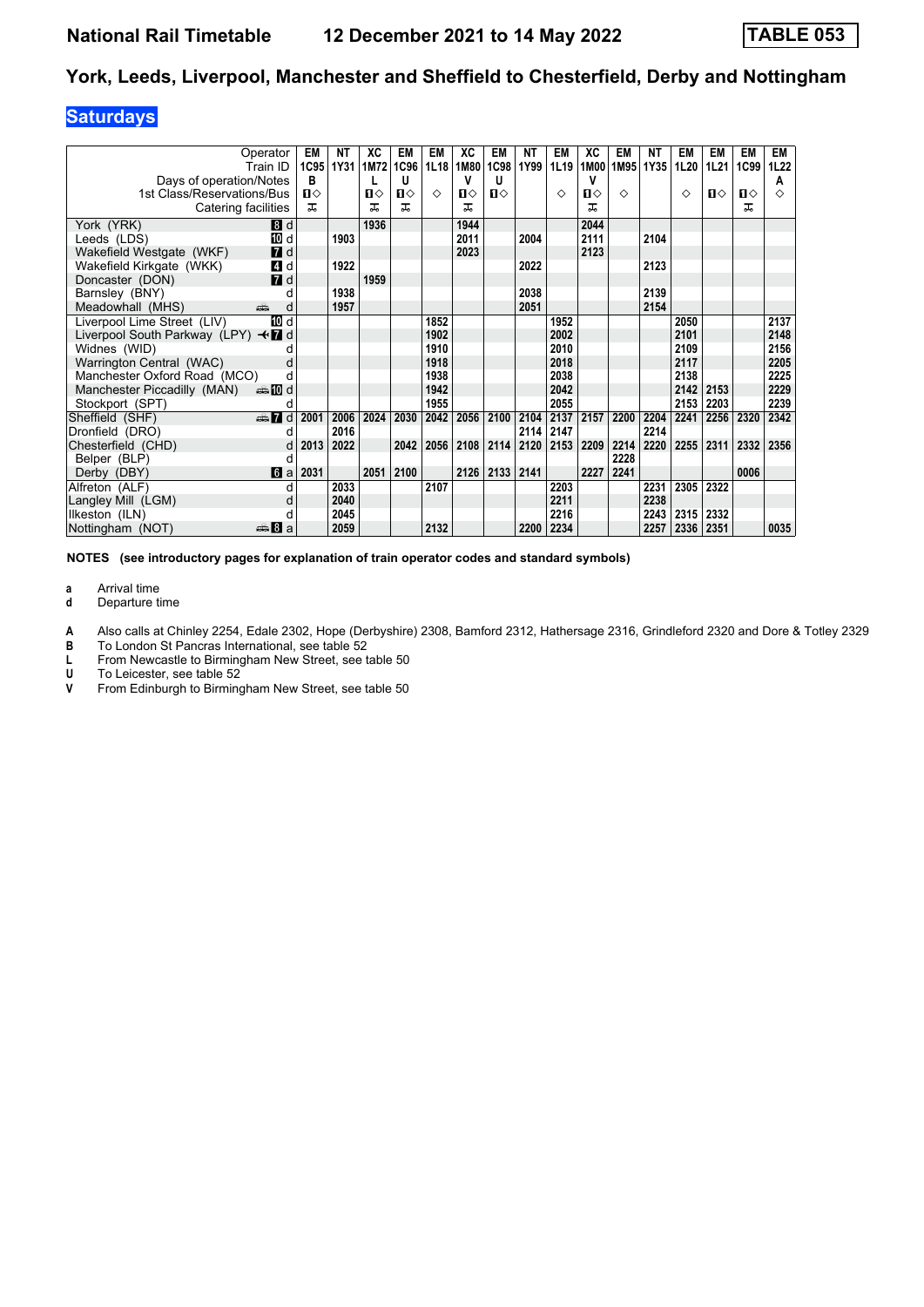### **Sundays**

| Days of operation/Notes                                             | Operator<br>Train ID           | EM<br>1C06<br>A | XC<br><b>1V48</b><br>в | NΤ<br><b>1Y13</b> | EM<br>1C <sub>09</sub><br>A | XC<br>1V50<br>C   | NΤ<br>1Y17   | <b>EM</b><br><b>1L07</b><br>D | EM<br><b>1C13</b><br>A | XC<br><b>1V52</b><br>в | NΤ<br>1Y21   | <b>EM</b><br>1L08<br>D | EM<br>1C16<br>A   | XC<br><b>1V54</b><br>Е | NΤ<br>1Y25   | EM<br>1L09<br>D | EM<br>1C20<br>A | XC<br><b>1V56</b><br>F | <b>NT</b><br>1Y29 |
|---------------------------------------------------------------------|--------------------------------|-----------------|------------------------|-------------------|-----------------------------|-------------------|--------------|-------------------------------|------------------------|------------------------|--------------|------------------------|-------------------|------------------------|--------------|-----------------|-----------------|------------------------|-------------------|
| 1st Class/Reservations/Bus<br>Catering facilities                   |                                | Π<br>ᠼ          | Ω<br>ᠼ                 |                   | Ⅱ◇<br>ᠼ                     | $\mathbf{u}$<br>ᠼ |              | ♦                             | П<br>ᇁ                 | Ω<br>ᠼ                 |              | ♦                      | $\mathbf{u}$<br>고 | п⇔<br>ᠼ                |              | ♦               | п⇔<br>고         | $\mathbf{u}$<br>ᠼ      |                   |
| York (YRK)                                                          | 8d                             |                 |                        |                   |                             |                   |              |                               |                        | 0935                   |              |                        |                   | 1034                   |              |                 |                 | 1144                   |                   |
| Leeds (LDS)                                                         | TO d                           |                 | 0811                   |                   |                             | 0900              | 0910         |                               |                        | 1000                   | 1009         |                        |                   | 1100                   | 1109         |                 |                 | 1211                   | 1209              |
| Wakefield Westgate (WKF)                                            | <b>7</b> d                     |                 | 0823                   |                   |                             | 0912              |              |                               |                        | 1012                   |              |                        |                   | 1112                   |              |                 |                 | 1223                   |                   |
| Wakefield Kirkgate (WKK)                                            | 4 d                            |                 |                        |                   |                             |                   | 0927         |                               |                        |                        | 1026         |                        |                   |                        | 1126         |                 |                 |                        | 1226              |
| Doncaster (DON)                                                     | <b>7</b> d                     |                 |                        |                   |                             | 0931              |              |                               |                        | 1031                   |              |                        |                   | 1131                   |              |                 |                 |                        |                   |
| Barnsley (BNY)                                                      | d<br>d<br>æ                    |                 |                        |                   |                             |                   | 0943<br>0957 |                               |                        |                        | 1042<br>1056 |                        |                   |                        | 1142<br>1156 |                 |                 |                        | 1242<br>1256      |
| Meadowhall (MHS)<br>Liverpool Lime Street (LIV)                     | 10 d                           |                 |                        |                   |                             |                   |              |                               |                        |                        |              |                        |                   |                        |              |                 |                 |                        |                   |
| Liverpool South Parkway (LPY) $\leftrightarrow$ 7 d                 |                                |                 |                        |                   |                             |                   |              |                               |                        |                        |              |                        |                   |                        |              |                 |                 |                        |                   |
| Widnes (WID)                                                        | d                              |                 |                        |                   |                             |                   |              |                               |                        |                        |              |                        |                   |                        |              |                 |                 |                        |                   |
| Warrington Central (WAC)                                            | d                              |                 |                        |                   |                             |                   |              |                               |                        |                        |              |                        |                   |                        |              |                 |                 |                        |                   |
| Manchester Oxford Road (MCO)                                        | d                              |                 |                        |                   |                             |                   |              |                               |                        |                        |              |                        |                   |                        |              |                 |                 |                        |                   |
| Manchester Piccadilly (MAN)                                         | <b>et 10</b> d                 |                 |                        |                   |                             |                   |              |                               |                        |                        |              |                        |                   |                        |              |                 |                 |                        |                   |
| Stockport (SPT)                                                     | d                              |                 |                        |                   |                             |                   |              |                               |                        |                        |              |                        |                   |                        |              |                 |                 |                        |                   |
| Sheffield (SHF)                                                     | $\mathbb{R}$ $\mathbb{Z}$<br>d | 0823            | 0856                   | 0905              | 0926                        | 0958              | 1007         | 1045                          | 1052                   | 1056                   | 1106         | 1145                   | 1152              | 1156                   | 1206         | 1245            | 1252            | 1256                   | 1306              |
| Dronfield (DRO)                                                     | d                              |                 |                        | 0915              |                             |                   | 1017         |                               |                        |                        | 1116         |                        |                   |                        | 1216         |                 |                 |                        | 1316              |
| Chesterfield (CHD)                                                  | d                              | 0835            | 0908                   | 0921              | 0938                        | 1011              | 1023         | 1100                          | 1105                   | 1108                   | 1122         | 1200                   | 1204              |                        | 1222         | 1259            | 1304            | 1308                   | 1322              |
| Belper (BLP)                                                        | d                              | 0853            | 0927                   |                   | 0956                        | 1029              |              |                               |                        | 1124 1128              |              |                        | 1224              | 1227                   |              |                 | 1324            | 1327                   |                   |
| Derby (DBY)                                                         | 6a<br>d                        |                 |                        | 0932              |                             |                   | 1033         | 1110                          |                        |                        | 1132         | 1210                   |                   |                        | 1232         | 1310            |                 |                        | 1332              |
| Alfreton (ALF)<br>Langley Mill (LGM)                                | d                              |                 |                        | 0939              |                             |                   | 1041         |                               |                        |                        | 1140         |                        |                   |                        | 1240         |                 |                 |                        | 1340              |
| Ilkeston (ILN)                                                      | d                              |                 |                        | 0944              |                             |                   | 1046         |                               |                        |                        | 1145         |                        |                   |                        | 1245         |                 |                 |                        | 1345              |
| Nottingham (NOT)                                                    | ্⇒ 8 a                         |                 |                        | 1002              |                             |                   | 1101         | 1131                          |                        |                        | 1200         | 1235                   |                   |                        | 1300         | 1330            |                 |                        | 1400              |
|                                                                     |                                |                 |                        |                   |                             |                   |              |                               |                        |                        |              |                        |                   |                        |              |                 |                 |                        |                   |
|                                                                     |                                |                 |                        |                   |                             |                   |              |                               |                        |                        |              |                        |                   |                        |              |                 |                 |                        |                   |
|                                                                     | Operator                       | EM              | <b>EM</b>              | <b>EM</b>         | XC                          | <b>NT</b>         | <b>EM</b>    | EM                            | <b>EM</b>              | XC                     | <b>NT</b>    | <b>EM</b>              | <b>EM</b>         | <b>EM</b>              | XC           | <b>NT</b>       | <b>EM</b>       | <b>EM</b>              | <b>EM</b>         |
|                                                                     | Train ID                       | 1C22            | 1L10                   | 1C25              | <b>1V58</b>                 | 1Y33              | 1C27         | <b>1L11</b>                   | 1C30                   | <b>1V60</b>            | 1Y37         | 1C33                   | 1L12              | 1C36                   | 1V62         | <b>1Y41</b>     | 1C39            | 1L13                   | 1C42              |
| Days of operation/Notes                                             |                                | A               | D                      | A                 | Е                           |                   | A            | D                             | A                      | F                      |              | A                      | D                 | A                      | Е            |                 | Α               | D                      | Α                 |
| 1st Class/Reservations/Bus                                          |                                | П⇔              | ♦                      | П⇔                | Ⅱ♦                          |                   | Ω⇔           | ♦                             | $\mathbf{u}$           | Ω                      |              | Ⅱ♦                     | ♦                 | п⇔                     | Ⅱ◇           |                 | п⇔              | ♦                      | Ⅱ♦                |
| Catering facilities                                                 |                                | 고               |                        | ᅭ                 | ᠼ                           |                   | 고            |                               | 고                      | ᠼ                      |              | ᇁ                      |                   | 고                      | ᠼ            |                 | 고               |                        | ᅭ                 |
| York (YRK)                                                          | <b>B</b> d                     |                 |                        |                   | 1244                        |                   |              |                               |                        | 1344                   |              |                        |                   |                        | 1444         |                 |                 |                        |                   |
| Leeds (LDS)                                                         | TO d                           |                 |                        |                   | 1311                        | 1309              |              |                               |                        | 1411                   | 1409         |                        |                   |                        | 1511         | 1509            |                 |                        |                   |
| Wakefield Westgate (WKF)                                            | <b>7</b> d                     |                 |                        |                   | 1323                        |                   |              |                               |                        | 1423                   |              |                        |                   |                        | 1523         |                 |                 |                        |                   |
| Wakefield Kirkgate (WKK)                                            | ZI d                           |                 |                        |                   |                             | 1326              |              |                               |                        |                        | 1426         |                        |                   |                        |              | 1526            |                 |                        |                   |
| Doncaster (DON)                                                     | <b>7</b> d                     |                 |                        |                   |                             |                   |              |                               |                        |                        |              |                        |                   |                        |              |                 |                 |                        |                   |
| Barnsley (BNY)                                                      | d<br>d                         |                 |                        |                   |                             | 1342<br>1357      |              |                               |                        |                        | 1442<br>1457 |                        |                   |                        |              | 1542<br>1557    |                 |                        |                   |
| Meadowhall (MHS)<br>Liverpool Lime Street (LIV)                     | 10 d                           |                 |                        |                   |                             |                   |              | 1251                          |                        |                        |              |                        | 1351              |                        |              |                 |                 | 1451                   |                   |
| Liverpool South Parkway (LPY) $\triangleleft \mathbf{\mathbf{Z}}$ d |                                |                 |                        |                   |                             |                   |              | 1302                          |                        |                        |              |                        | 1402              |                        |              |                 |                 | 1502                   |                   |
| Widnes (WID)                                                        | d                              |                 |                        |                   |                             |                   |              | 1310                          |                        |                        |              |                        | 1410              |                        |              |                 |                 | 1510                   |                   |
| Warrington Central (WAC)                                            | d                              |                 |                        |                   |                             |                   |              | 1318                          |                        |                        |              |                        | 1418              |                        |              |                 |                 | 1518                   |                   |
| Manchester Oxford Road (MCO)                                        | d                              |                 |                        |                   |                             |                   |              | 1339                          |                        |                        |              |                        | 1439              |                        |              |                 |                 | 1539                   |                   |
| Manchester Piccadilly (MAN)                                         | dan <b>m</b> ill               |                 | 1243                   |                   |                             |                   |              | 1343                          |                        |                        |              |                        | 1443              |                        |              |                 |                 | 1543                   |                   |
| Stockport (SPT)                                                     | d                              |                 | 1255                   |                   |                             |                   |              | 1353                          |                        |                        |              |                        | 1454              |                        |              |                 |                 | 1552                   |                   |
| Sheffield (SHF)                                                     | $\oplus$ 7<br>d                | 1331            | 1345                   | 1351              | 1356                        | 1406              | 1432         | 1441                          | 1451                   | 1456                   | 1506         | 1531                   | 1544              | 1551                   | 1556         | 1606            | 1628            | 1643                   | 1651              |
| Dronfield (DRO)                                                     | d                              |                 |                        |                   |                             | 1416              |              |                               |                        |                        | 1516         |                        |                   |                        |              | 1616            |                 |                        |                   |
| Chesterfield (CHD)                                                  | d                              | 1344            | 1359                   | 1404              |                             | 1422              | 1445         | 1455                          | 1504                   | 1508                   | 1522         | 1544                   | 1558              | 1604                   | 1608         | 1622            | 1640            | 1657                   | 1703              |
| Belper (BLP)<br>Derby (DBY)                                         | d<br>6a                        | 1403            |                        | 1423              | 1426                        |                   | 1504         |                               | 1523                   | 1526                   |              | 1603                   |                   | 1623                   | 1626         |                 | 1700            |                        | 1723              |
| Alfreton (ALF)                                                      | d                              |                 | 1409                   |                   |                             | 1432              |              | 1508                          |                        |                        | 1532         |                        | 1609              |                        |              | 1632            |                 | 1708                   |                   |
| Langley Mill (LGM)                                                  | d                              |                 |                        |                   |                             | 1440              |              | 1515                          |                        |                        | 1540         |                        | 1616              |                        |              | 1640            |                 | 1715                   |                   |
| Ilkeston (ILN)<br>Nottingham (NOT)                                  | d<br>den 8 a                   |                 | 1419<br>1434           |                   |                             | 1445<br>1500      |              | 1531                          |                        |                        | 1545<br>1600 |                        | 1635              |                        |              | 1645<br>1700    |                 | 1731                   |                   |

**NOTES (see introductory pages for explanation of train operator codes and standard symbols)**

**a** Arrival time<br>**d** Departure t

**d** Departure time

- **A** To London St Pancras International, see table 52<br>**B** To Plymouth, see table 50
- **B** To Plymouth, see table 50<br>**C** To Bristol Temple Meads,
- **C** To Bristol Temple Meads, see table 50<br>**D** To Norwich, see table 54
- **D** To Norwich, see table 54<br>**E** From Newcastle to Bristol
- **E** From Newcastle to Bristol Temple Meads, see table 50<br>**F** From Edinburgh to Plymouth, see table 50 From Edinburgh to Plymouth, see table 50